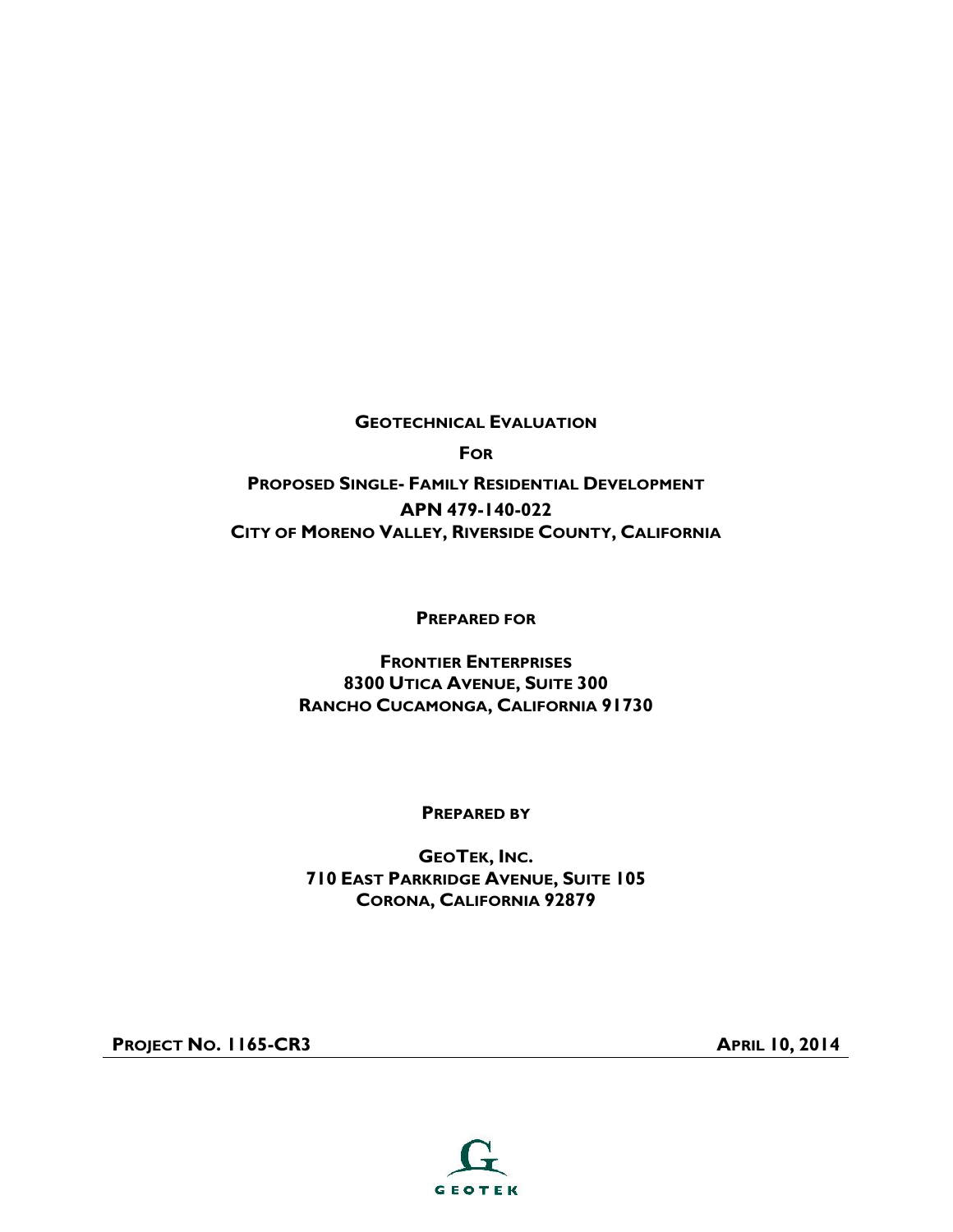

April 10, 2014 Project No. 1165-CR3

#### **Frontier Enterprises**

8300 Utica Avenue, Suite 300 Rancho Cucamonga, California 91730

Attention: Mr. Daniel Pocius

Subject: Geotechnical Evaluation Proposed Single-Family Residential Development APN 479-140-022 City of Moreno Valley, Riverside County, California

Dear Mr. Pocius:

We are pleased to provide herein the results of our Geotechnical Evaluation for the subject project located in the City of Moreno Valley, Riverside County, California. This report presents the results of our evaluation and discussion of our findings. In our opinion, site development appears feasible from a geotechnical viewpoint. Site development and grading plans should be reviewed by this firm as they become available, as it will be necessary to provide appropriate recommendations for intended specific site development as those plans become refined.

The opportunity to be of service is sincerely appreciated. If you should have any questions, please do not hesitate to call our office.

Respectfully submitted, **GeoTek, Inc.**

Edal K.

Edward H. LaMont CEG 1824, Exp. 07/31/14 Principal Geologist





Edmond Vardeh RCE 56992, Exp. 06/30/15 Project Engineer

Distribution: (1) Addressee via email *G:\Projects\1151 to 1200\1165CR3 Frontier Enterprises Moreno Valley 79\Geo\1165CR3 Geotechnical Evaluation APN 479-140- 022 Moreno Valley.doc*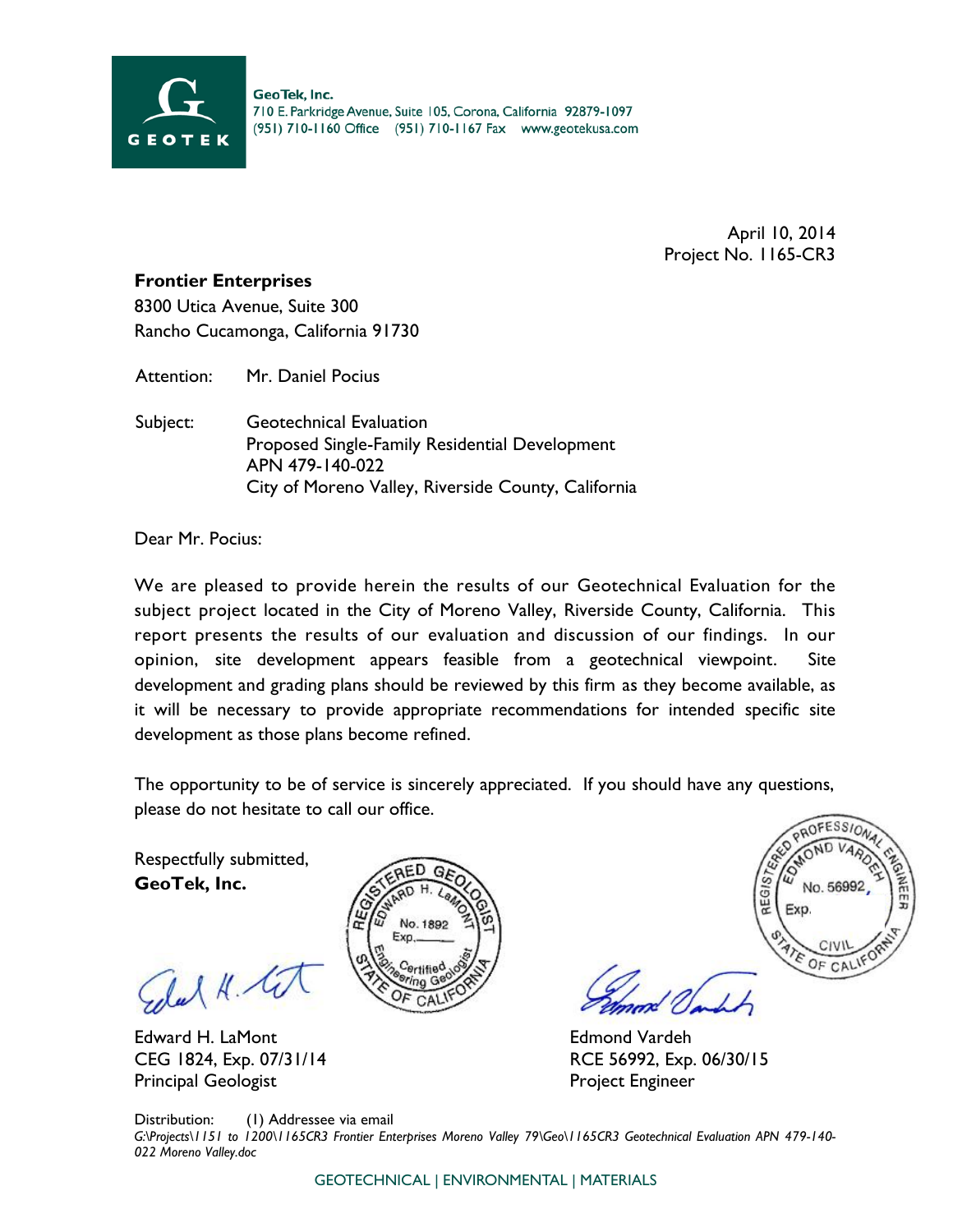## **TABLE OF CONTENTS**

| 2. |                  |                            |  |
|----|------------------|----------------------------|--|
|    | 2.1              |                            |  |
|    | 2.2 <sub>2</sub> |                            |  |
|    |                  |                            |  |
|    | 3.1              |                            |  |
|    | 3.2              |                            |  |
|    |                  |                            |  |
|    | 4. I             |                            |  |
|    | 4.2              |                            |  |
|    |                  |                            |  |
|    | 4.3              |                            |  |
|    |                  |                            |  |
|    |                  |                            |  |
|    | 4.4              |                            |  |
|    |                  |                            |  |
|    | 4.5              |                            |  |
|    | 4.6              |                            |  |
|    |                  |                            |  |
|    | 5.1              |                            |  |
|    | 5.2              |                            |  |
|    |                  |                            |  |
|    |                  |                            |  |
|    |                  |                            |  |
|    |                  |                            |  |
|    |                  |                            |  |
|    |                  |                            |  |
|    | 5.3              |                            |  |
|    |                  |                            |  |
|    |                  |                            |  |
|    |                  | 5.3.3 Foundation Set Backs |  |
|    |                  |                            |  |
|    | 5.4              |                            |  |
|    |                  |                            |  |
|    |                  |                            |  |
|    |                  |                            |  |
|    | 5.5              |                            |  |
|    |                  |                            |  |
|    |                  |                            |  |
|    |                  |                            |  |

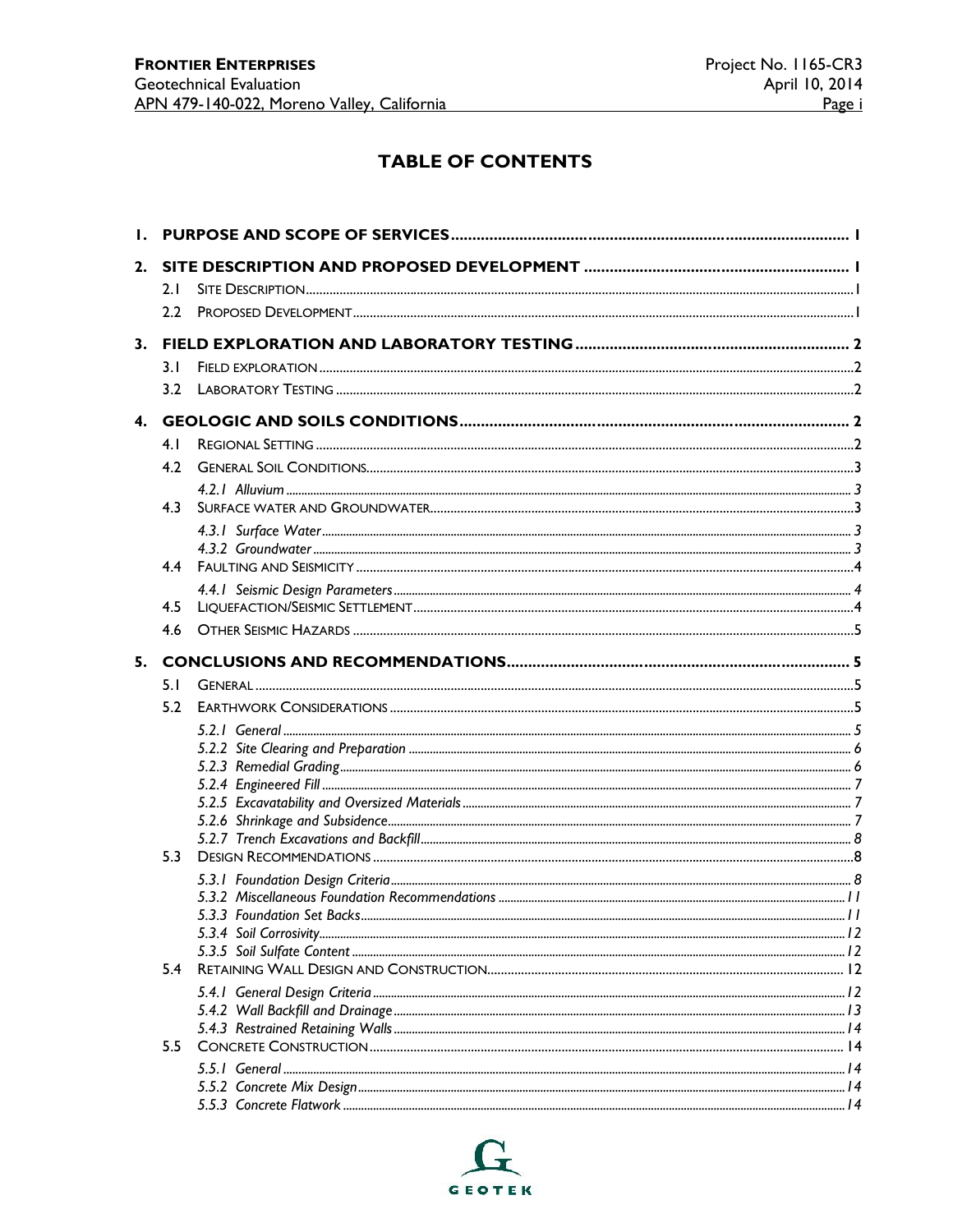## **TABLE OF CONTENTS**

#### ENCLOSURES

- Figure 1 Site Location Map
- Figure 2 General Site Topography Map
- Figure 3 Boring Location Map

Appendix A – Logs of Exploratory Borings

Appendix B - Results of Laboratory Testing

Appendix C – General Earthwork Grading Guidelines

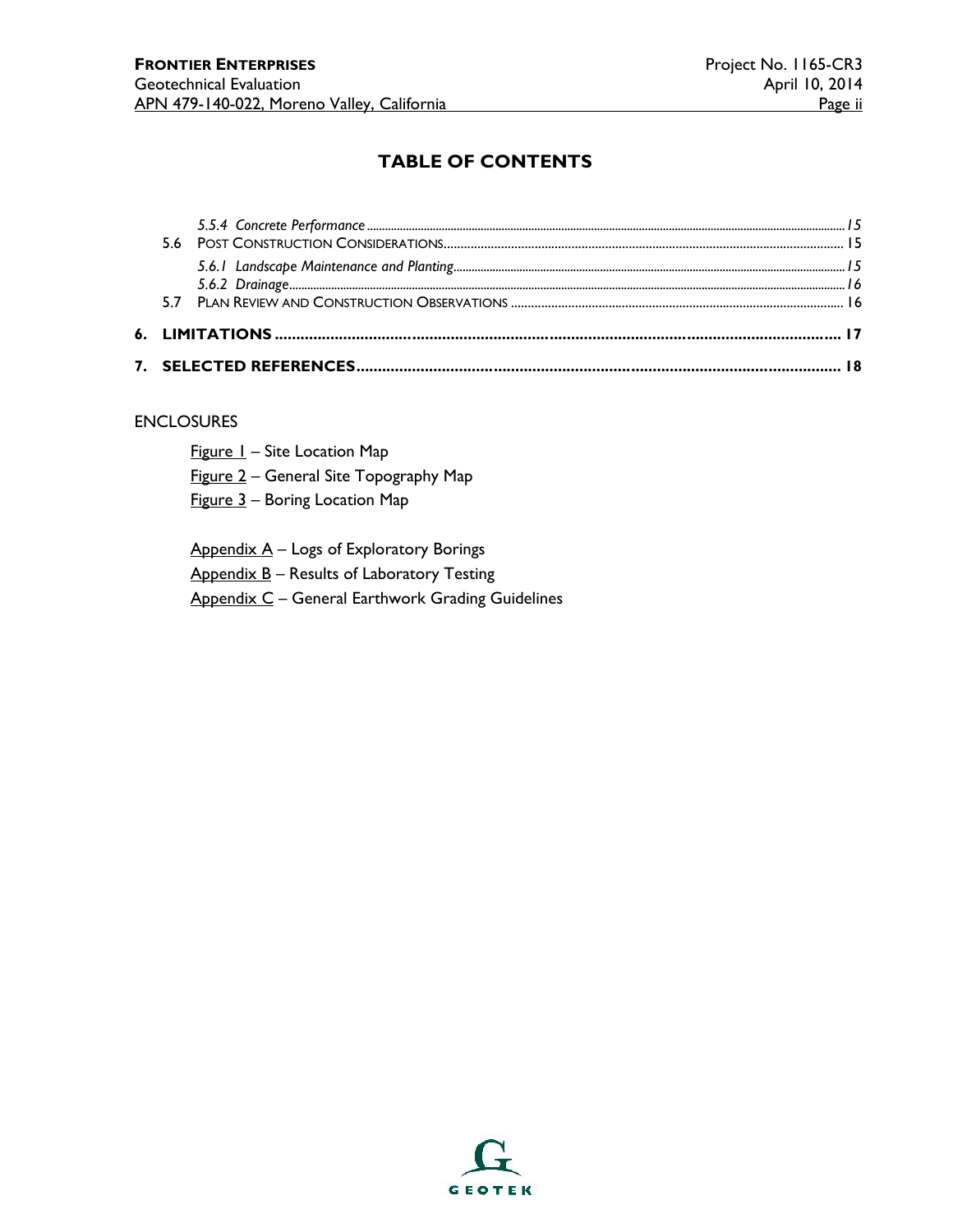## **1. PURPOSE AND SCOPE OF SERVICES**

The purpose of this study was to evaluate the general geotechnical conditions on the site. Services provided for this study included the following:

- Research and review of available geologic and geotechnical data, and general information pertinent to the site,
- Site exploration consisting of the excavation, logging and sampling of four (4) exploratory borings by a geologist from our firm,
- **E** Laboratory testing of soil samples collected during the field investigation,
- Review and evaluation of site seismicity, and
- **EXCOMPILATION COMPILATION** Compilation of this geotechnical report which presents our findings and a general summary of pertinent site geotechnical conditions relevant for site development.

## **2. SITE DESCRIPTION AND PROPOSED DEVELOPMENT**

#### **2.1 SITE DESCRIPTION**

The subject project site is located north of Cottonwood Avenue, west of Patricia Lane and south of the terminus of Tacoma Drive and Bencliff Drive in the City of Moreno Valley, Riverside County, California (see Figure 1). The square-shaped property is comprised of roughly 9.39 acres of vacant land. The property is bounded by existing residential development to the north and west, Cottonwood Avenue to the south and Patricia Lane and residential development to the east.

The site is relatively flat with total relief across the site on the order of roughly five (5) feet, with surface drainage generally directed toward the south. Topographically, the property ranges from approximately 1,588 to approximately 1,593 feet above mean sea level (msl). Figure 2, to the rear of the text of this report, shows historic topographic contours of the site and site area.

## **2.2 PROPOSED DEVELOPMENT**

It is our understanding that proposed development will consist of single-family residential structures and associated streets. For this evaluation it was assumed that the structures will be one (1)- to two (2)-story, wood-framed residences situated atop slab-on-ground

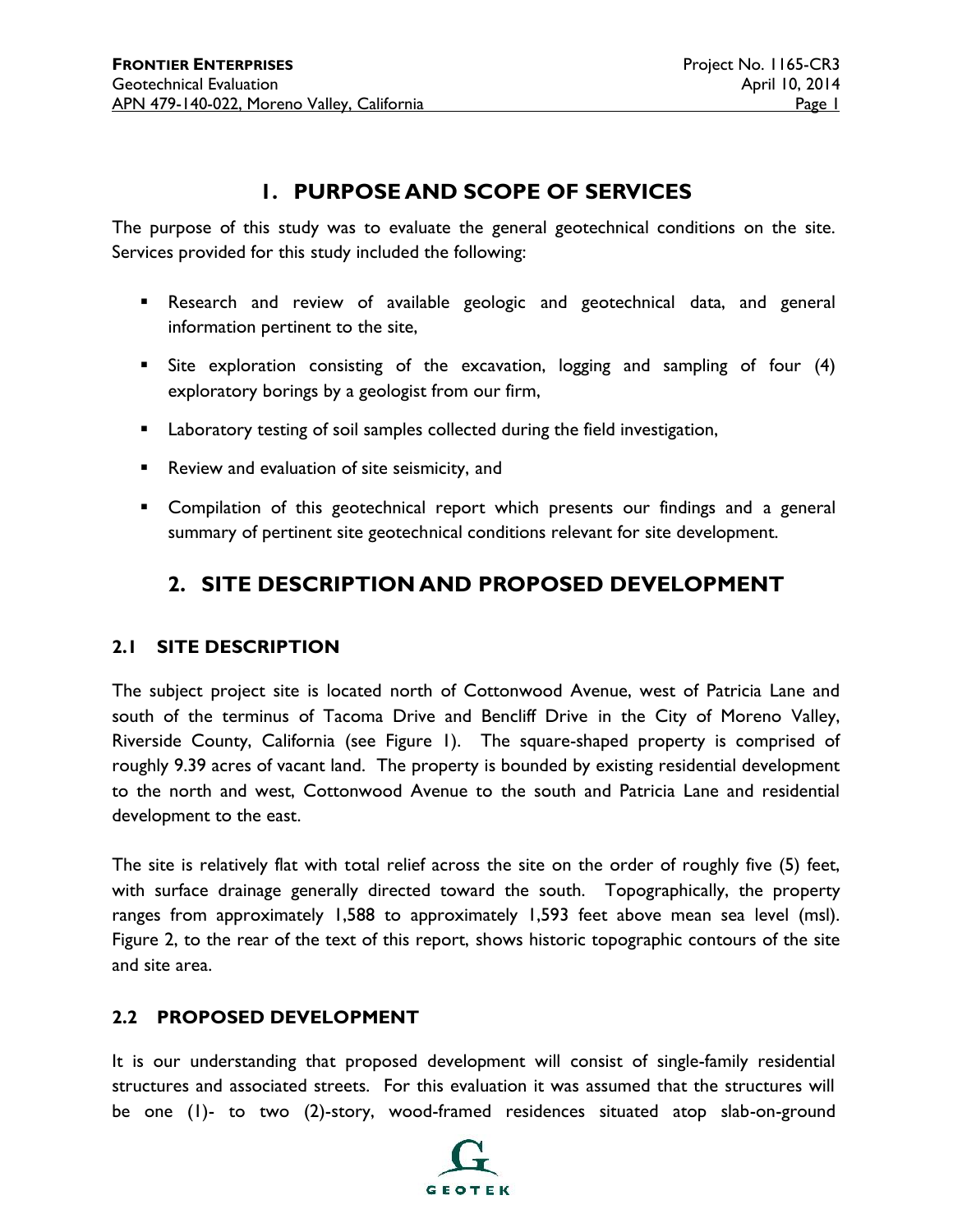foundations. As site development planning progresses and plans become available, the plans should be provided to GeoTek for review and comment.

## **3. FIELD EXPLORATION AND LABORATORY TESTING**

## **3.1 FIELD EXPLORATION**

Field exploration was conducted on March 24, 2014 and consisted of excavating four (4) exploratory borings, one (1) to a maximum depth of approximately 50 feet. Approximate locations of the exploratory borings are shown on the Boring Location Map (see Figure 3). A geologist from our firm logged the excavations and collected samples for use in the laboratory testing. The logs of the exploratory borings are included in Appendix A.

## **3.2 LABORATORY TESTING**

Laboratory testing was performed on selected soil samples collected during the field exploration. The purpose of the laboratory testing was to help confirm the field classification of the soil materials encountered and to evaluate their physical and chemical properties for use in the engineering design and analysis. Results of the laboratory testing program, along with a brief description and relevant information regarding testing procedures, are included in Appendix B.

## **4. GEOLOGIC AND SOILS CONDITIONS**

## **4.1 REGIONAL SETTING**

The subject property is situated in the Peninsular Ranges geomorphic province. The Peninsular Ranges province is one of the largest geomorphic units in western North America. Basically, it extends roughly 975 miles from the north and northeasterly adjacent the Transverse Ranges geomorphic province to the tip of Baja California. This province varies in width from about 30 to 100 miles. It is bounded on the west by the Pacific Ocean, on the south by the Gulf of California and on the east by the Colorado Desert Province.

The Peninsular Ranges are essentially a series of northwest-southeast oriented fault blocks. Several major fault zones are found in this province. The Elsinore Fault zone and the San Jacinto Fault zones trend northwest-southeast and are found in the near the middle of the province. The San Andreas Fault zone borders the northeasterly margin of the province.

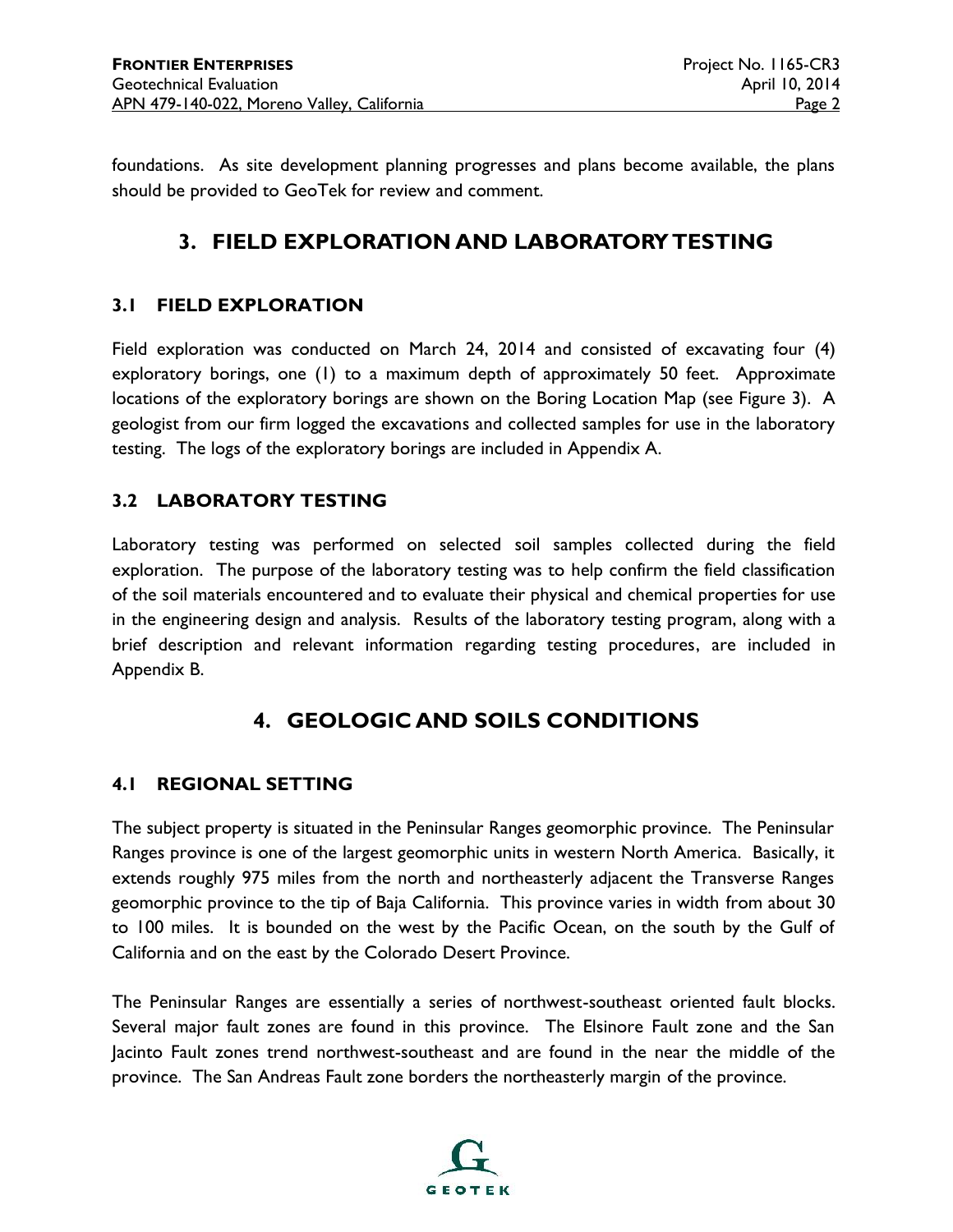More specific to the subject property, the site is located in an area geologically mapped to be underlain by Quaternary age alluvium (Dibblee, 2003). No faults are shown in the immediate site vicinity on the maps reviewed for the area.

## **4.2 GENERAL SOIL CONDITIONS**

A brief description of the earth materials encountered during our subsurface exploration is presented in the following section. Based on our site reconnaissance, field observations, our exploratory excavations and review of published geologic maps the subject site area is locally underlain by alluvial deposits. Although not encountered during our subsurface exploration, localized accumulations of undocumented artificial fill materials may exist onsite.

## **4.2.1 Alluvium**

Alluvial deposits were observed to underlie the project site at the explored locations. The alluvial deposits encountered generally consist of sand, silty sand and clayey sand, which is mostly gray brown to red brown, dry to slightly moist, and medium dense to dense (see logs in Appendix A).

Based on the results of the laboratory testing performed on a sample of the near surface onsite materials, these near surface alluvial materials indicated a "low" expansion potential  $(21\leq E\leq 50)$ when tested and classified in accordance with ASTM D 4829. It is likely that most of the onsite materials encountered during grading and construction will have a "very low" to "low" expansion potential. Test results are shown in Appendix B.

## **4.3 SURFACE WATER AND GROUNDWATER**

## **4.3.1 Surface Water**

Surface water was not observed during our site visit. If encountered during earthwork construction, surface water on this site is the result of precipitation or possibly some minor surface run-off from immediately surrounding properties. Overall site area drainage is generally in a southerly direction, as directed by site topography. Provisions for surface drainage will need to be accounted for by the project civil engineer.

#### **4.3.2 Groundwater**

Groundwater was encountered in one (1) of our exploratory excavations (Boring B-1) at a depth of approximately 31 feet below ground surface (bgs) (see logs in Appendix A). Perched groundwater or localized seepage can occur due to variations in rainfall, irrigation practices, and other factors not evident at the time of this investigation

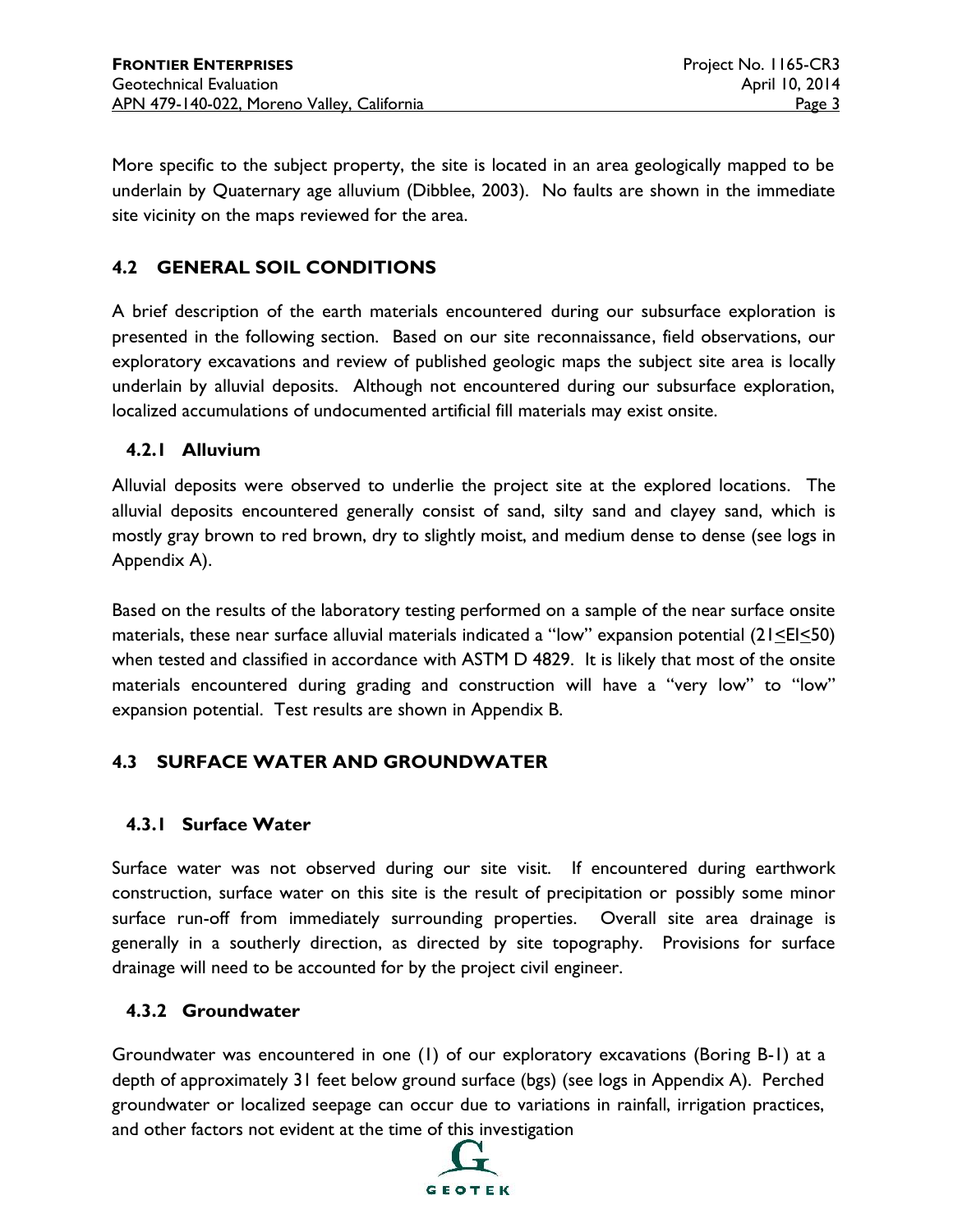## **4.4 FAULTING AND SEISMICITY**

The geologic structure of the entire southern California area is dominated mainly by northwest-trending faults associated with the San Andreas system. The site is in a seismically active region. No active or potentially active fault is known to exist at this site nor is the site situated within an *"Alquist-Priolo"* Earthquake Fault Zone or a Special Studies Zone (CGS, 1974; Bryant and Hart, 2007). No faults are identified on geologic maps readily available and reviewed by this firm for the immediate study area. The County of Riverside has designated the site as having a "low" potential for liquefaction, as being "susceptible" to subsidence and not within ½ mile of a Riverside County designated fault zone.

## **4.4.1 Seismic Design Parameters**

The site is located at approximately 33.9255 Latitude and -117.2231 Longitude. Site spectral accelerations (Ss and S<sub>1</sub>), for 0.2 and 1.0 second periods for a Class "D" site, were determined from the USGS Website, Earthquake Hazards Program, U.S. Seismic Design Maps for Risk- Targeted Maximum Considered Earthquake (MCE<sub>R</sub>) Ground Motion Response Accelerations for the Conterminous 48 States by Latitude/Longitude. The results are presented in the following table:

| <b>SITE SEISMIC PARAMETERS</b>                                                          |                    |  |  |  |  |  |  |
|-----------------------------------------------------------------------------------------|--------------------|--|--|--|--|--|--|
| Mapped 0.2 sec Period Spectral Acceleration,<br>Ss                                      | 1.663g             |  |  |  |  |  |  |
| Mapped 1.0 sec Period Spectral Acceleration,<br>S۱                                      | 0.724 <sub>g</sub> |  |  |  |  |  |  |
| Site Coefficient for Site Class "D", Fa                                                 | 1.0                |  |  |  |  |  |  |
| Site Coefficient for Site Class "D", Fv                                                 | 1.5                |  |  |  |  |  |  |
| Maximum Considered Earthquake Spectral<br>Response Acceleration for 0.2 Second, SMS     | 1.663g             |  |  |  |  |  |  |
| Maximum Considered Earthquake Spectral<br>Response Acceleration for 1.0 Second, SMI     | 1.087 <sub>g</sub> |  |  |  |  |  |  |
| 5% Damped Design Spectral Response<br>Acceleration Parameter at 0.2 Second, SDS         | 1.109g             |  |  |  |  |  |  |
| 5% Damped Design Spectral Response<br>0.724g<br>Acceleration Parameter at I second, SDI |                    |  |  |  |  |  |  |

## **4.5 LIQUEFACTION/SEISMIC SETTLEMENT**

Liquefaction describes a phenomenon in which cyclic stresses, produced by earthquakeinduced ground motion, create excess pore pressures in relatively cohesionless soils. These soils may thereby acquire a high degree of mobility, which can lead to lateral movement, sliding, consolidation and settlement of loose sediments, sand boils and other damaging deformations. This phenomenon occurs only below the water table, but, after liquefaction has

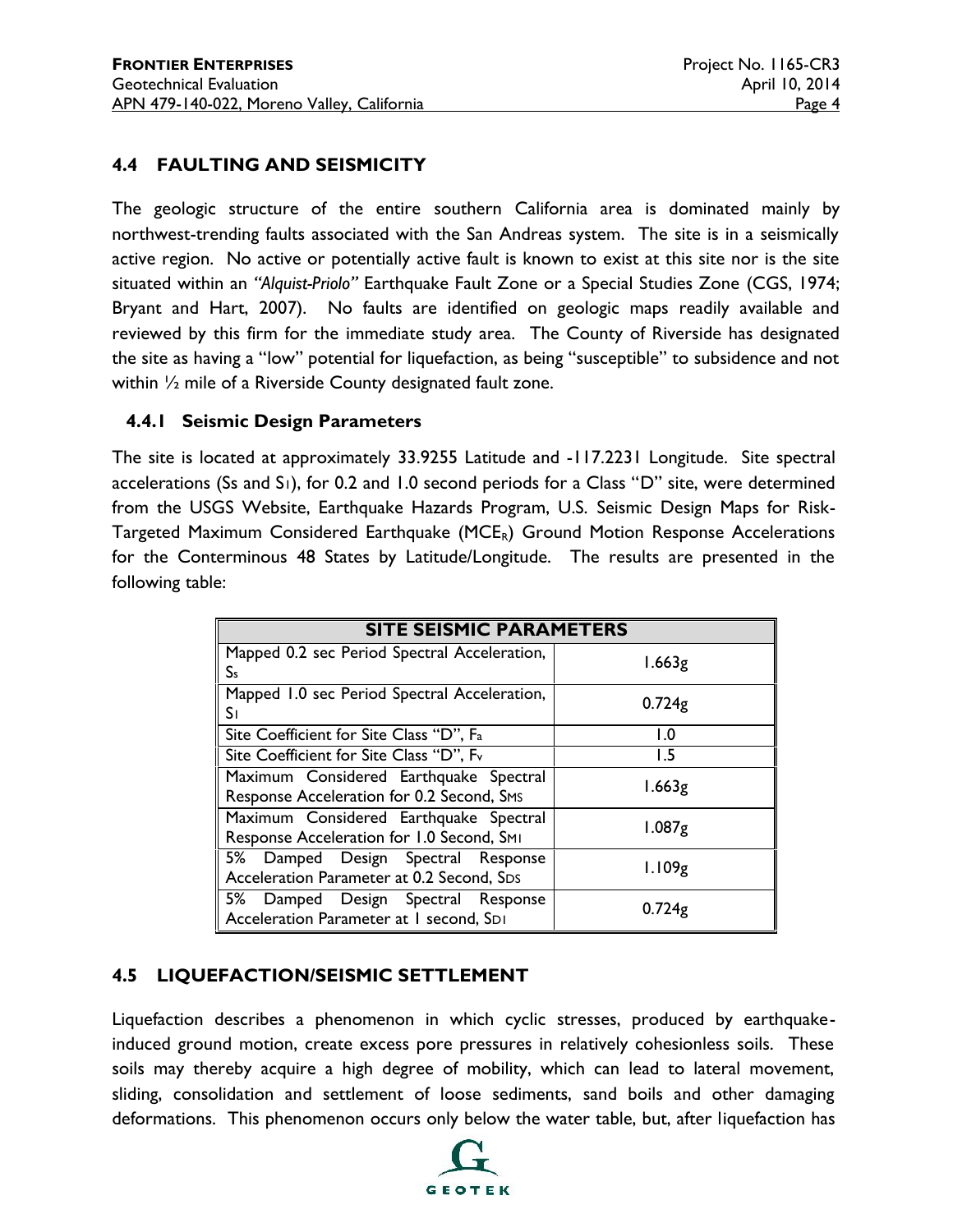developed, the effects can propagate upward into overlying non-saturated soil as excess pore water dissipates.

The factors known to influence liquefaction potential include soil type and grain size, relative density, groundwater level, confining pressures, and both intensity and duration of ground shaking. In general, materials that are susceptible to liquefaction are loose, saturated granular soils having low fines content under low confining pressures.

The liquefaction potential on this site is considered to be low due to the dense nature of the underlying materials and overall material types.

## **4.6 OTHER SEISMIC HAZARDS**

Evidence of ancient landslides or slope instabilities at this site was not observed during our investigation as the topography of the site is relatively flat. Thus, the potential for landslides is considered negligible.

The potential for secondary seismic hazards such as seiche and tsunami are considered to be remote due to site elevation and distance from an open body of water.

## **5. CONCLUSIONS AND RECOMMENDATIONS**

## **5.1 GENERAL**

Development of the site appears feasible from a geotechnical viewpoint. Specific recommendations for site development provided herein will need to be further evaluated when development plans are provided for our review.

#### **5.2 EARTHWORK CONSIDERATIONS**

#### **5.2.1 General**

Earthwork and grading should be performed in accordance with the applicable grading ordinances of City of Moreno Valley, the 2013 California Building Code (CBC), and recommendations contained in this report. The Grading Guidelines included in Appendix C outline general procedures and do not anticipate all site specific situations. In the event of conflict, the recommendations presented in the text of this report should supersede those contained in Appendix C.

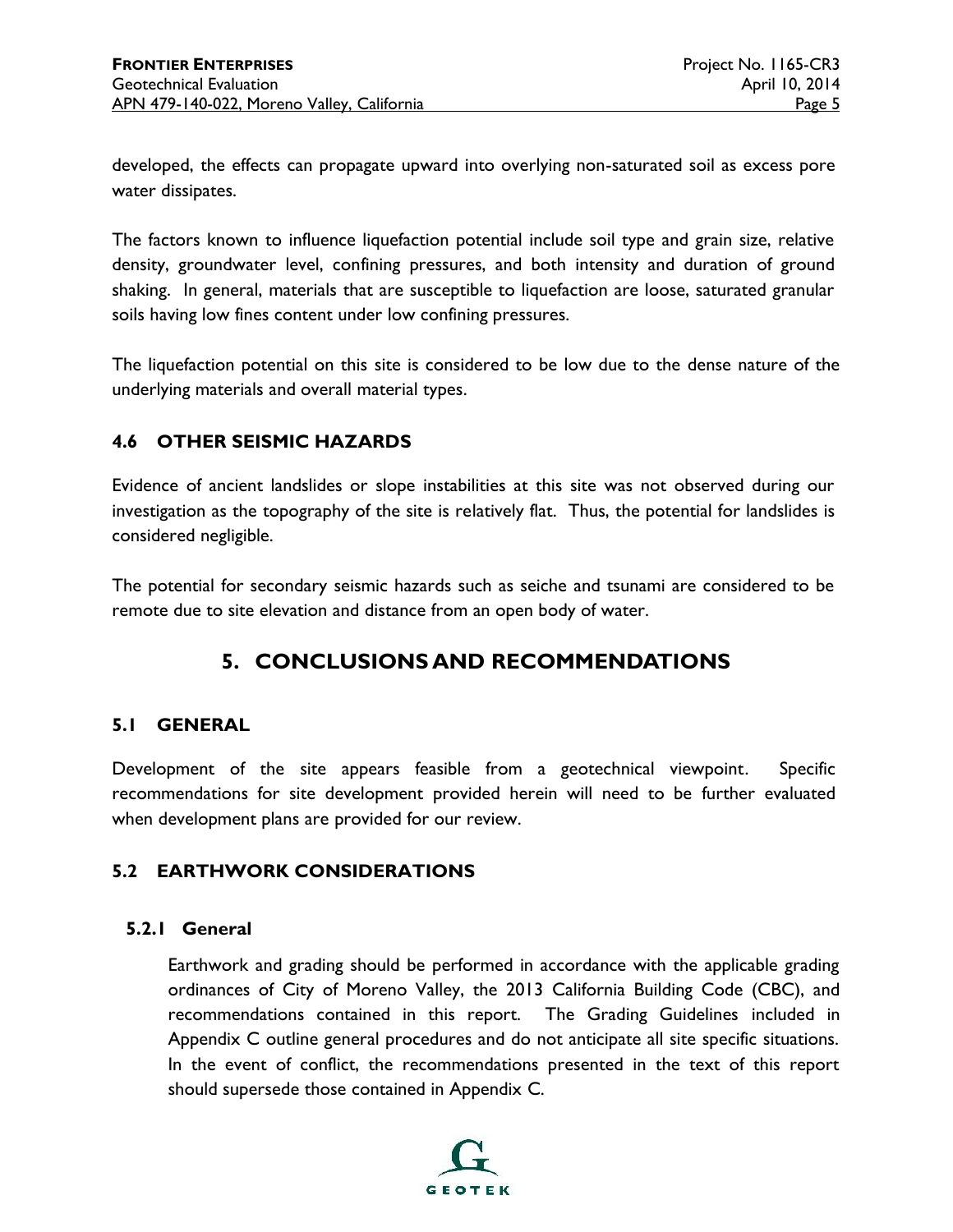#### **5.2.2 Site Clearing and Preparation**

Site preparation should start with demolition/razing of any existing improvements and removal of deleterious materials and vegetation. These materials should be properly disposed of offsite. Any existing underground improvements, utilities and trench backfill should also be removed or be further evaluated as part of site development operations.

#### **5.2.3 Remedial Grading**

Prior to placement of fill materials, the upper loose and compressible materials should be removed for structural site areas. Additionally, all undocumented artificial fill materials should be removed for structural site areas (if encountered). The lateral extent of removals beyond the outside edge of all settlement sensitive structures/foundations should minimally be equivalent to that vertically removed. Depending on actual field conditions encountered during grading, locally deeper and/or shallower areas of removal may be necessary.

Removal depths a minimum of four (4) feet across the site are recommended. At a minimum, removal bottoms in alluvial areas should extend down to relatively uniform material which is not visibly porous. Removal bottoms should also be tested to have a minimum in-place relative compaction of at least 85%.

At a minimum, any proposed cut lots and the cut portion(s) of any transition building pad areas should be overexcavated a minimum of three (3) feet below existing grades or a minimum of one (1) foot below the bottom of the deepest proposed footing, whichever is deeper, if not already mitigated by the removal recommendations provided above. Overexcavations should extend a minimum of five (5) feet outside the proposed building envelope(s), or at a 1:1 projection to a suitable removal bottom. The intent of the recommended overexcavation is to support the improvements on engineered fill with relatively uniform engineering characteristics and decrease the potential for future differential settlement.

The bottom of all removals should be scarified to a minimum depth of eight (8) inches, brought to at or above optimum moisture content, and then compacted to minimum project standards prior to fill placement. The remedial excavation bottoms of should be observed by a GeoTek representative prior to scarification. The resultant voids from remedial grading/overexcavation should be filled with materials placed in accordance with Section 5.2.4 Engineered Fill of this report.

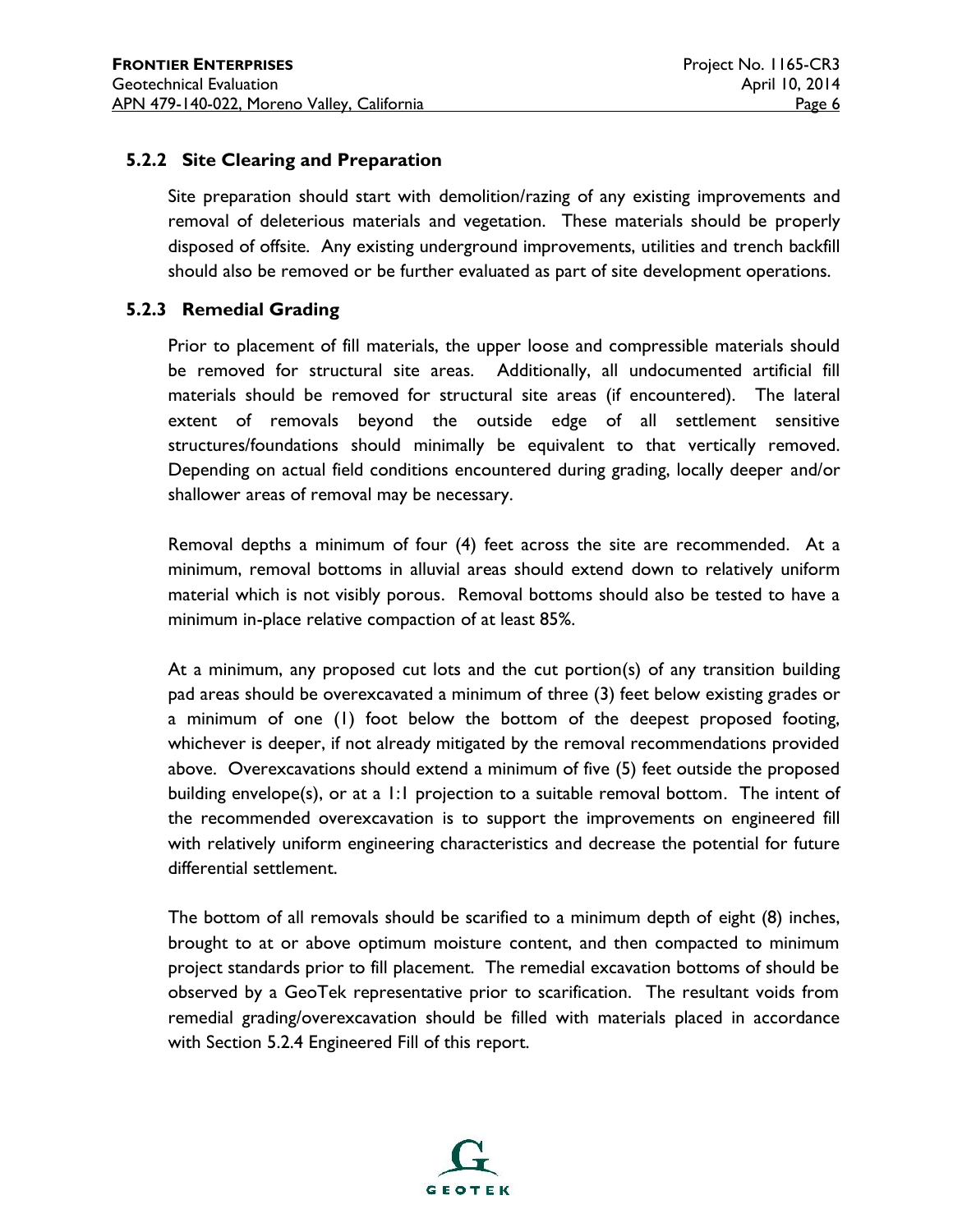## **5.2.4 Engineered Fill**

Onsite materials are generally considered suitable for reuse as engineered fill provided they are free from vegetation, roots, and rock/concrete or hard lumps greater than six (6) inches in maximum dimension. The earthwork contractor should have the proposed excavated and stockpiled materials to be used as engineered fill at this project approved by the soils engineer prior to placement.

Engineered fill materials should be moisture conditioned to above optimum moisture content and compacted in horizontal lifts not exceeding eight (8) inches in loose thickness to a minimum relative compaction of 90% as determined in accordance with laboratory test procedure ASTM D 1557.

If fill is being placed on slopes steeper than 5:1 (h:v), the fill should be properly benched into the existing slopes and a sufficient size keyway shall be constructed in accordance with the recommendations of the soils engineer.

## **5.2.5 Excavatability and Oversized Materials**

The alluvial materials should excavate easily using conventional heavy equipment in good working condition and modern earthmoving methods. Oversized materials (larger than six (6) inches in dimension) were not encountered during this investigation and are not anticipated to be encountered during rough grading. If encountered, placement of such materials may require special handing. No oversized rocks should be placed within the building footprint or street areas. Oversized materials may be placed in open space, landscape areas, if acceptable to the local agency. Alternatively, the rocks should be reduced in size, removed from the site, or handled as discussed in Appendix C.

Additional recommendations may be necessary based on exposed conditions during earthwork construction. General grading guidelines are included in Appendix C at the back of this report.

## **5.2.6 Shrinkage and Subsidence**

Several factors will impact earthwork balancing on the site, including shrinkage, subsidence, trench spoil from utilities and footing excavations, as well as the accuracy of topography.

Shrinkage and subsidence are primarily dependent upon the degree of compactive effort achieved during construction, depth of fill and underlying site conditions. For planning purposes, a shrinkage factor of up to 5 to 10 percent may be considered for the

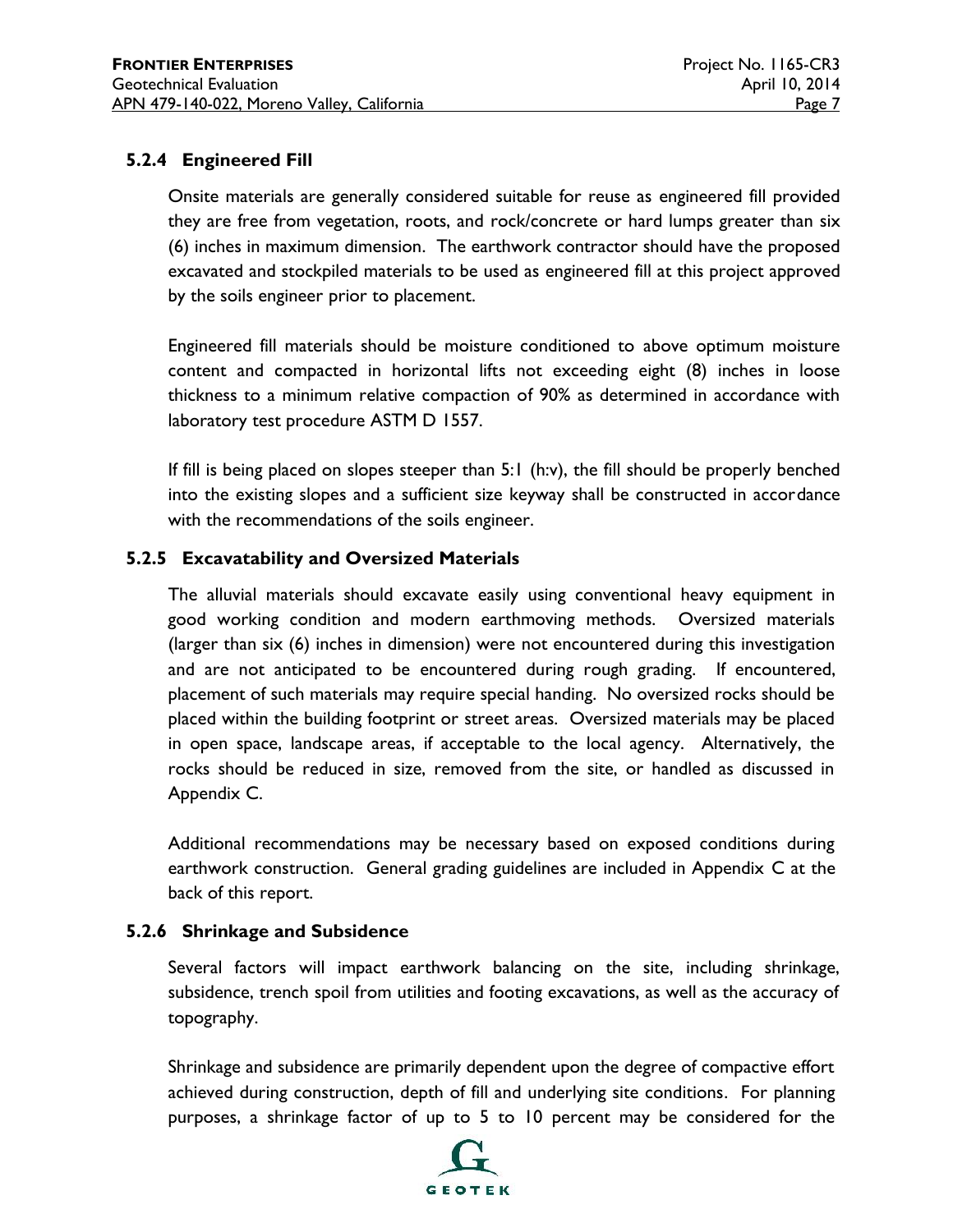materials requiring removal and recompaction. Subsidence on the order of approximately 0.1 foot may occur. Site balance areas should be available in order to adjust project grades, depending on actual field conditions at the conclusion of site earthwork construction.

#### **5.2.7 Trench Excavations and Backfill**

Temporary excavations within the onsite materials should be stable at 1:1 inclinations for short durations during construction, and where cuts do not exceed 10 feet in height. Temporary cuts to a maximum height of 4 feet can be excavated vertically.

Trench excavations should conform to Cal-OSHA regulations. The contractor should have a competent person, per OSHA requirements, on site during construction to observe conditions and to make the appropriate recommendations.

Utility trench backfill should be compacted to at least 90% relative compaction (as determined per ASTM D 1557). Under-slab trenches should also be compacted to project specifications. Where applicable, based on jurisdictional requirements, the top 12 inches of backfill below subgrade for road pavements should be compacted to at least 95 percent relative compaction. Onsite materials may not be suitable for use as bedding material, but should be suitable as backfill provided particles larger than 6± inches are removed.

Compaction should be achieved with a mechanical compaction device. Ponding or jetting of trench backfill is not recommended. If backfill soils have dried out, they should be thoroughly moisture conditioned prior to placement in trenches.

## **5.3 DESIGN RECOMMENDATIONS**

#### **5.3.1 Foundation Design Criteria**

Preliminary foundation design criteria, in general conformance with the 2013 CBC, are presented herein. These are typical design criteria and are not intended to supersede the design by the structural engineer.

Based on the results of our recent testing, the anticipated onsite soils near subgrade may be preliminary classified as having an expansion potential "low" ( $21 \le E \le 50$ ) in accordance with ASTM D 4829. Presented below are foundation design parameters for the proposed singlefamily residences.

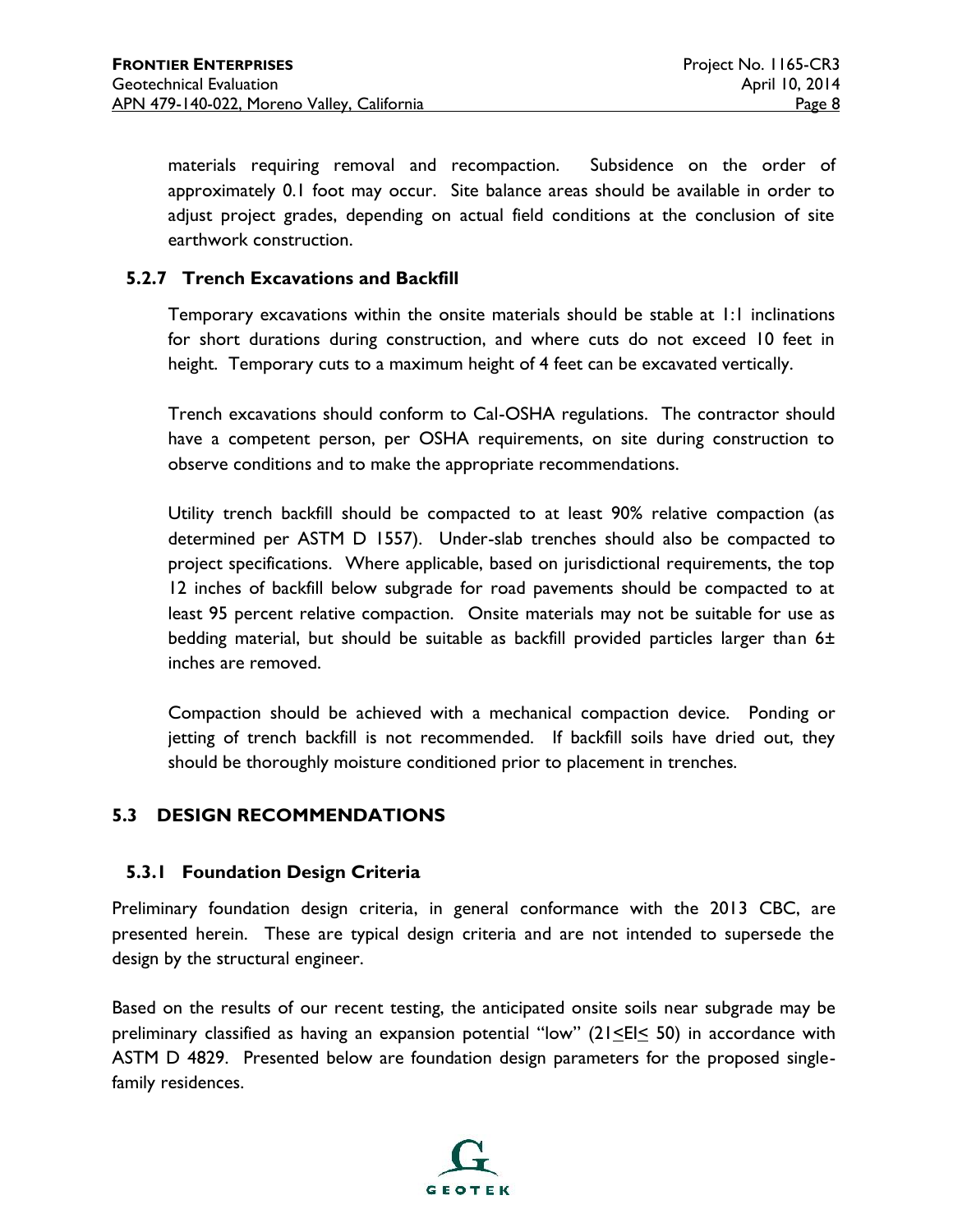Foundations should be designed in accordance with the *2013 California Building Code* (CBC).

Additional testing of the soils should be performed during construction to evaluate the as graded conditions. Final foundation recommendations will be based on the as-graded soils conditions.

| <b>DESIGN PARAMETER</b>                                                                     | $0 \le E \le 20$                                                                                                                             | $21$ <ei 50<="" <="" th=""></ei>                                                                                                             |  |  |
|---------------------------------------------------------------------------------------------|----------------------------------------------------------------------------------------------------------------------------------------------|----------------------------------------------------------------------------------------------------------------------------------------------|--|--|
| Foundation Depth or Minimum<br>Perimeter Beam Depth (inches<br>below lowest adjacent grade) | One-Story Exterior Footing - 12"<br>One-Story Interior Footing - 12"<br>Two-Story Exterior Footing - 18"<br>Two-Story Interior Footing - 18" | One-Story Exterior Footing - 12"<br>One-Story Interior Footing - 12"<br>Two-Story Exterior Footing - 18"<br>Two-Story Interior Footing - 18" |  |  |
| Minimum Foundation Width                                                                    | One-Story - 12"<br>Two-Story - 15"                                                                                                           | One-Story - 12"<br>Two-Story - 15"                                                                                                           |  |  |
| Minimum Slab Thickness<br>(actual)                                                          | 4"                                                                                                                                           | 4"                                                                                                                                           |  |  |
| Minimum Slab Reinforcing                                                                    | No. 3 rebar<br>24" on-center, placed in the<br>middle 1/3 of the slab                                                                        | No. 3 rebar<br>24" on-center, placed in the<br>middle 1/3 of the slab                                                                        |  |  |
| Minimum Footing<br>Reinforcement                                                            | Two (2) No. 4 Reinforcing Bars-<br>one (1) top and one (1) bottom                                                                            | Two (2) No. 4 Reinforcing Bars-<br>one (1) top and one (1) bottom                                                                            |  |  |
| <b>Effective Plasticity Index</b>                                                           | N/A                                                                                                                                          | 10                                                                                                                                           |  |  |
| Presaturation of Subgrade Soil<br>(Percent of Optimum/Depth in<br>Inches)                   | 100% to a depth of 12 inches                                                                                                                 | 110% to a depth of 12 inches                                                                                                                 |  |  |

#### **MINIMUM DESIGN REQUIREMENTS**

It should be noted that the above recommendations are based on soil support characteristics only. The structural engineer should design the slab and beam reinforcement based on actual loading conditions. If it is desired to utilize post-tensioned foundations, then those recommendations can be provided at the appropriate time.

- 5.3.1.1 An allowable bearing capacity of 1500 pounds per square foot (psf) may be used for design of continuous and perimeter footings 12 inches deep and 12 inches wide, and pad footings 24 inches square and 12 inches deep. This value may be increased by 200 pounds per square foot for each additional 12 inches in depth and 100 pounds per square foot for each additional 12 inches in width to a maximum value of 2000 psf. Additionally, an increase of one-third may be applied when considering short-term live loads (e.g. seismic and wind loads).
- 5.3.1.2 Based on our experience in the area, foundations may experience a total settlement of approximately one (1) inch as a result of structural loading. Differential settlement of up to one-half of the total settlement over a horizontal distance of 40 feet could result

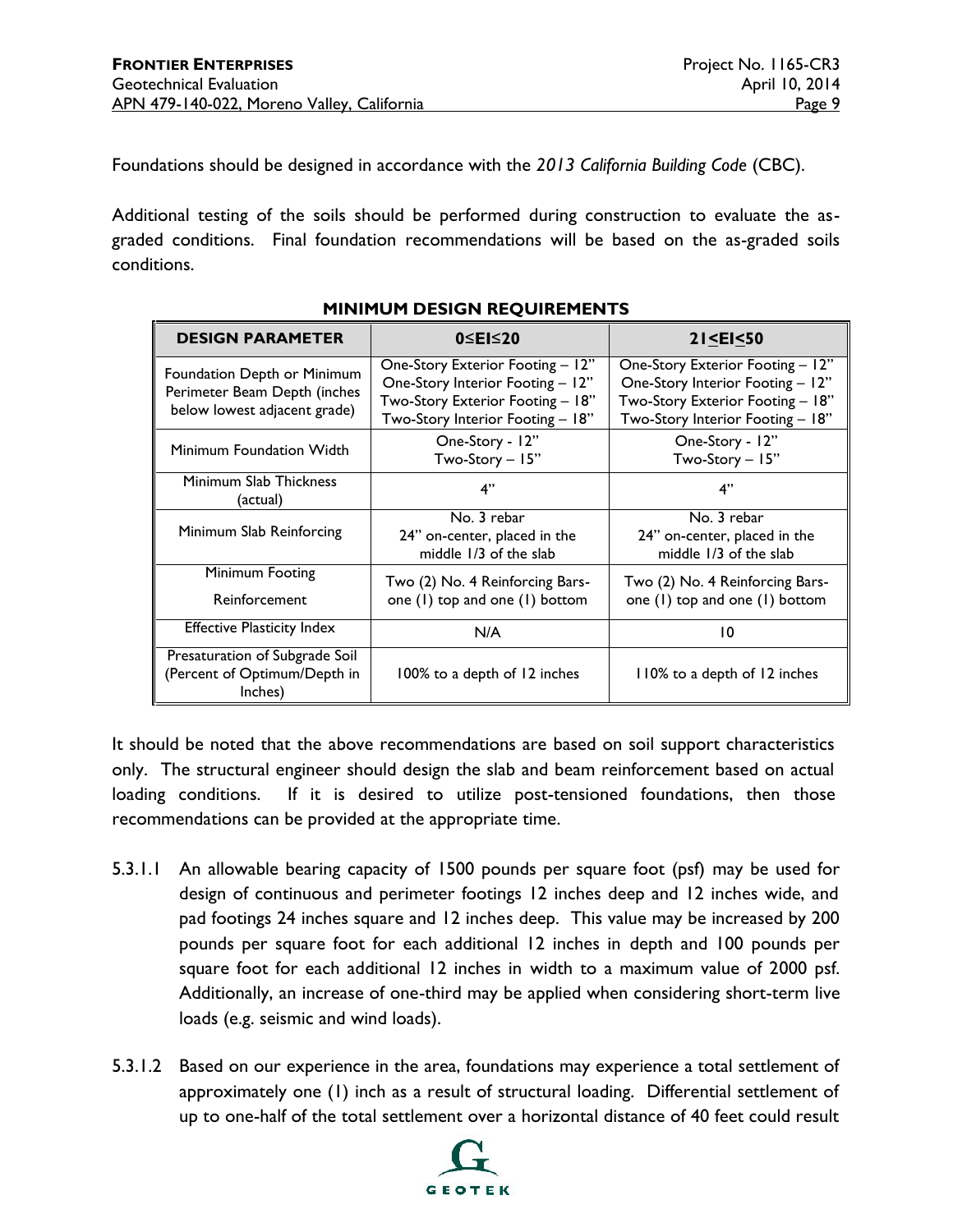from structural loading. The foundation engineer should incorporate these settlement estimates from the structural loads into the design of the slab, as appropriate.

- 5.3.1.3 The passive earth pressure may be computed as an equivalent fluid having a density of 150 psf per foot of depth, to a maximum earth pressure of 2,000 psf for footings founded on engineered fill. A coefficient of friction between soil and concrete of 0.30 may be used with dead load forces. When combining passive pressure and frictional resistance, the passive pressure component should be reduced by one-third.
- 5.3.1.4 A grade beam, a minimum of 12 inches wide and 12 inches deep, should be utilized across large entrances. The base of the grade beam should be at the same elevation as the bottom of the adjoining footings.
- 5.3.1.5 A moisture and vapor retarding system should be placed below slabs-on-grade where moisture migration through the slab is undesirable. Guidelines for these are provided in the 2013 California Green Building Standards Code (CALGreen) Section 4.505.2 and the 2013 CBC Section 1907.1 It should be realized that the effectiveness of the vapor retarding membrane can be adversely impacted as a result of construction related punctures (e.g. stake penetrations, tears, punctures from walking on the aggregate layer, etc.). These occurrences should be limited as much as possible during construction.

Thicker membranes are generally more resistant to accidental puncture that thinner ones. Products specifically designed for use as moisture/vapor retarders may also be more puncture resistant. Although the CBC specifies a 6 mil vapor retarder membrane, it is GeoTek's opinion that a minimum 10 mil membrane with joints properly overlapped and sealed should be considered, unless otherwise specified by the slab design professional.

Moisture and vapor retarding systems are intended to provide a certain level of resistance to vapor and moisture transmission through the concrete, but do not eliminate it. The acceptable level of moisture transmission through the slab is to a large extent based on the type of flooring used and environmental conditions. Ultimately, the vapor retarding system should be comprised of suitable elements to limit migration of water and reduce transmission of water vapor through the slab to acceptable levels. The selected elements should have suitable properties (i.e. thickness, composition, strength and permeance) to achieve the desired performance level. Consideration should be given to consulting with an individual possessing specific expertise in this area for additional evaluation.

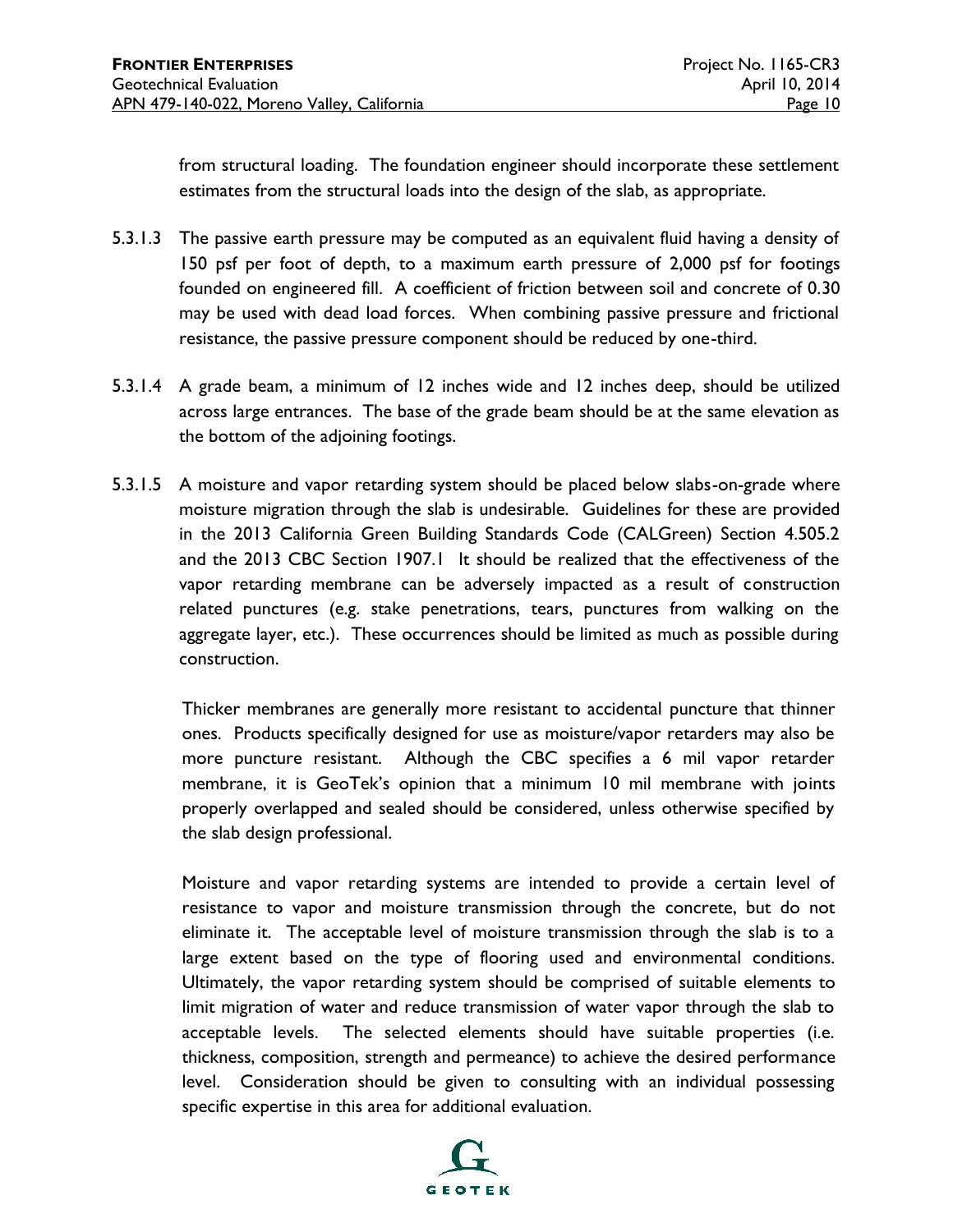5.3.1.6 We recommend that control joints be placed in two directions spaced approximately 24 to 36 times the thickness of the slab in inches. These joints are a widely accepted means to control cracks and should be reviewed by the project structural engineer.

#### **5.3.2 Miscellaneous Foundation Recommendations**

- 5.3.2.1 To minimize moisture penetration beneath the slab on grade areas, utility trenches should be backfilled with engineered fill, lean concrete or concrete slurry where they intercept the perimeter footing or thickened slab edge.
- 5.3.2.2 Isolated exterior footings should be tied back to the main foundation system in two orthogonal directions.
- 5.3.2.3 Soils from the footing excavations should not be placed in the slab-on-grade areas unless properly compacted and tested. The excavations should be free of loose/sloughed materials and be neatly trimmed at the time of concrete placement.
- 5.3.2.4 Unsuitable soil removals along the property lines will likely be restricted due to adjacent improvements. Special considerations will be required for foundation elements in these areas. Such considerations may include deepening of foundations, reduced bearing capacity, or other measures. This issue should be further evaluated once site plans become available.

#### **5.3.3 Foundation Set Backs**

Where applicable, the following setbacks should apply to all foundations. Any improvements not conforming to these setbacks may be subject to lateral movements and/or differential settlements:

- The outside bottom edge of all footings should be set back a minimum of H/3 (where H is the slope height) from the face of any descending slope. The setback should be at least 7 feet and need not exceed 40 feet.
- **The bottom of all footings for structures near retaining walls should be deepened so as** to extend below a 1:1 projection upward from the bottom inside edge of the wall stem. This applies to the existing retaining walls along the perimeter, if they are to remain.
- The bottom of any existing foundations for structures should be deepened so as to extend below a 1:1 projection upward from the bottom of the nearest excavation.

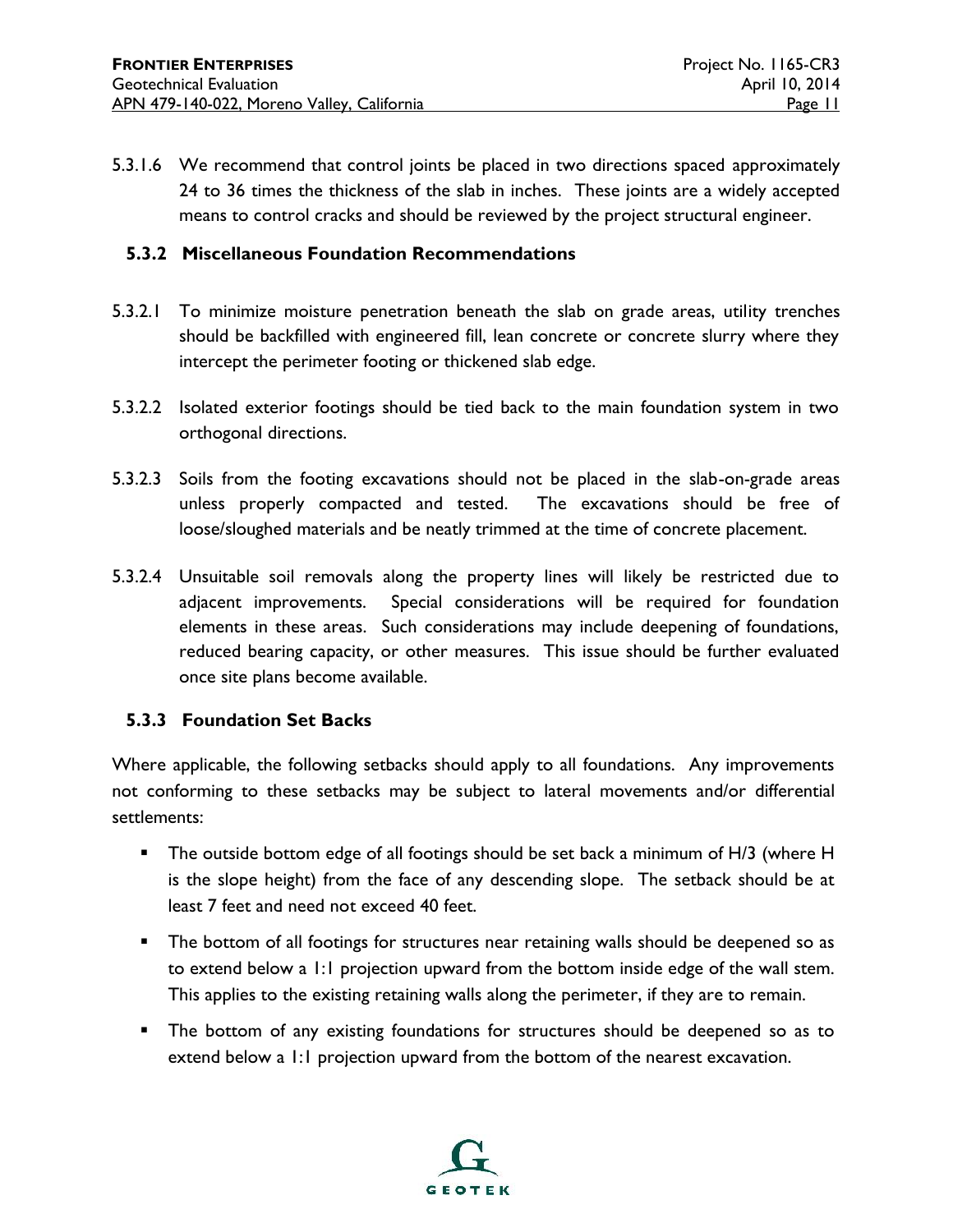## **5.3.4 Soil Corrosivity**

The soil resistivity at this site was tested in the laboratory on a sample collected during the field investigation. The results of the testing indicate that the onsite soils are considered "moderately corrosive" to buried metal in accordance with current standards used by corrosion engineers. These characteristics are considered typical of soils commonly found in southern California. We recommend that a corrosion engineer be consulted to provide recommendations for protection of buried metal at this site.

## **5.3.5 Soil Sulfate Content**

The sulfate content was determined in the laboratory for onsite soil sample. The results indicate that the water soluble sulfate range is less than 0.1 percent by weight, which is considered "not applicable" (negligible) as per Table 4.2.1 of ACI 318.

## **5.4 RETAINING WALL DESIGN AND CONSTRUCTION**

#### **5.4.1 General Design Criteria**

Recommendations presented herein may apply to typical masonry or concrete vertical retaining walls to a maximum height of 10 feet. Additional review and recommendations should be requested for higher walls.

Retaining wall foundations embedded a minimum of 18 inches into engineered fill or dense formational materials should be designed using an allowable bearing capacity of 1500 psf. An increase of one-third may be applied when considering short-term live loads (e.g. seismic and wind loads). The passive earth pressure may be computed as an equivalent fluid having a density of 200 psf per foot of depth, to a maximum earth pressure of 2,000 psf. A coefficient of friction between soil and concrete of 0.25 may be used with dead load forces. When combining passive pressure and frictional resistance, the passive pressure component should be reduced by one-third.

An equivalent fluid pressure approach may be used to compute the horizontal active pressure against the wall. The appropriate fluid unit weights are given in the table below for specific slope gradients of retained materials.

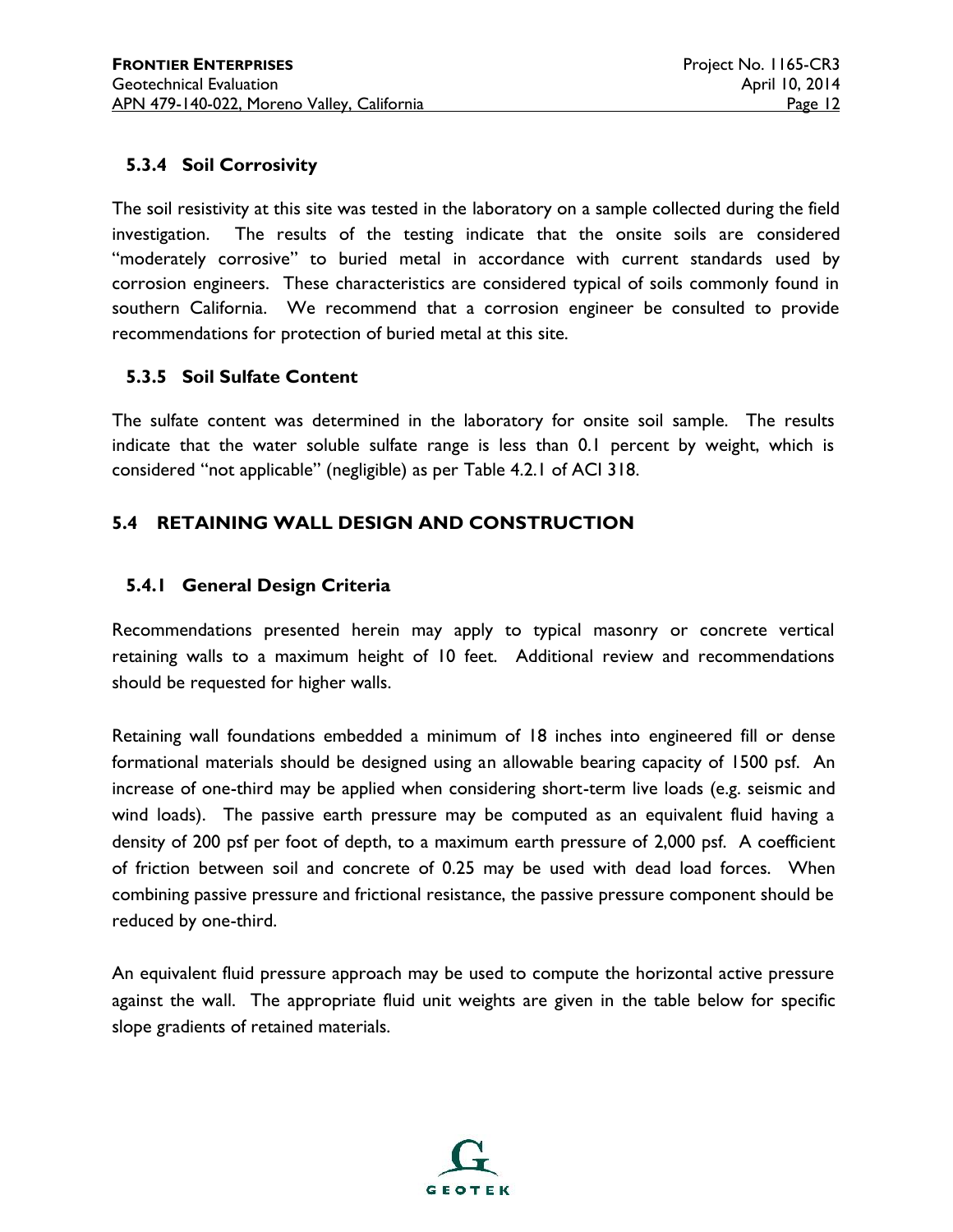| <b>Surface Slope of</b><br><b>Retained Materials</b><br>(H:V) | <b>Equivalent Fluid</b><br><b>Pressure (PCF)</b><br><b>Select Backfill*</b> |
|---------------------------------------------------------------|-----------------------------------------------------------------------------|
| Level                                                         | 35                                                                          |
| つ・I                                                           |                                                                             |

\*Select backfill should consist of imported sand other approved materials with an  $SE > 30$  and an  $El \leq 20$ .

The above equivalent fluid weights do not include other superimposed loading conditions such as expansive soil, vehicular traffic, structures, seismic conditions or adverse geologic conditions.

Additional lateral forces can be induced on retaining walls during an earthquake. For level backfill and a Site Class ''D'', the minimum earthquake-induced force (F<sub>eq</sub>) should be 20H $^{\rm 2}$ (lbs/linear foot of wall) for cantilever walls. This force can be assumed to act at a distance of 0.6H above the base of the wall, where "H" is the height of the retaining wall measured from the base of the footing (in feet).

## **5.4.2 Wall Backfill and Drainage**

Wall backfill should include a minimum one (1) foot wide section of  $\frac{3}{4}$  to 1-inch clean crushed rock (or approved equivalent). The rock should be placed immediately adjacent to the back of wall and extend up from the backdrain to within approximately 12 inches of finish grade. The upper 12 inches should consist of compacted onsite materials. If the walls are designed using the "select" backfill design parameters, then the "select" materials shall be placed within the active zone as defined by a 1:1 (H:V) projection from the back of the retaining wall footing up to the retained surface behind the wall. Presence of other materials might necessitate revision to the parameters provided and modification of wall designs.

The backfill materials should be placed in lifts no greater than eight (8) inches in thickness and compacted at 90% relative compaction in accordance with ASTM Test Method D 1557. Proper surface drainage needs to be provided and maintained. Water should not be allowed to pond behind retaining walls. Waterproofing of site walls should be performed where moisture migration through the wall is undesirable.

Retaining walls should be provided with an adequate pipe and gravel back drain system to reduce the potential for hydrostatic pressures to develop. A 4-inch diameter perforated collector pipe (Schedule 40 PVC, or approved equivalent) in a minimum of one cubic foot per lineal foot of 3/8 to one inch clean crushed rock or equivalent, wrapped in filter fabric should be placed near the bottom of the backfill and be directed (via a solid outlet pipe) to an

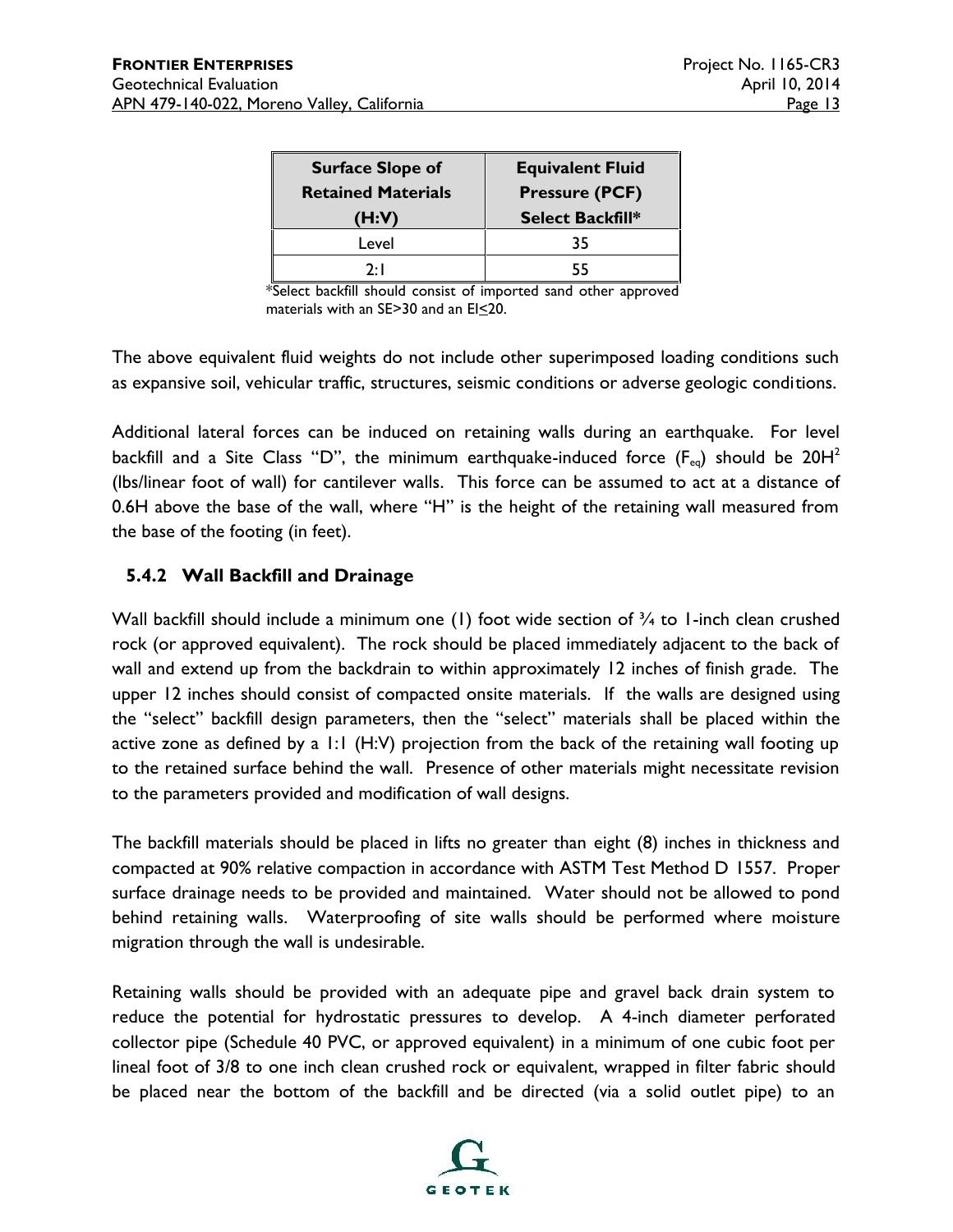appropriate disposal area. Maximum horizontal spacing between drain outlets should be 100 feet.

Walls from two (2) to four (4) feet in height may be drained using localized gravel packs behind weep holes at 10 feet maximum spacing (e.g. approximately 1.5 cubic feet of gravel in a woven plastic bag). Weep holes should be provided or the head joints omitted in the first course of block extended above the ground surface. However, nuisance water may still collect in front of the wall.

Drain outlets should be maintained over the life of the project and should not be obstructed or plugged by adjacent improvements.

## **5.4.3 Restrained Retaining Walls**

Any retaining wall that will be restrained prior to placing backfill or walls that have male or reentrant corners should be designed for at-rest soil conditions using an equivalent fluid pressure of 60 pcf (select backfill), plus any applicable surcharge loading. For areas having male or reentrant corners, the restrained wall design should extend a minimum distance equal to twice the height of the wall laterally from the corner, or as otherwise determined by the structural engineer.

## **5.5 CONCRETE CONSTRUCTION**

## **5.5.1 General**

Concrete construction should follow the 2013 CBC and ACI guidelines regarding design, mix placement and curing of the concrete. If desired, we could provide quality control testing of the concrete during construction.

#### **5.5.2 Concrete Mix Design**

As indicated in Section 5.3.5, no special concrete mix design is required by Code to resist sulfate attack based on the existing test results. However, additional testing should be performed during grading so that specific recommendations can be formulated based on the as graded conditions.

#### **5.5.3 Concrete Flatwork**

Exterior concrete flatwork (patios, walkways, driveways, etc.) is often some of the most visible aspects of site development. They are typically given the least level of quality control, being considered "non-structural" components. Cracking of these features is fairly common due to

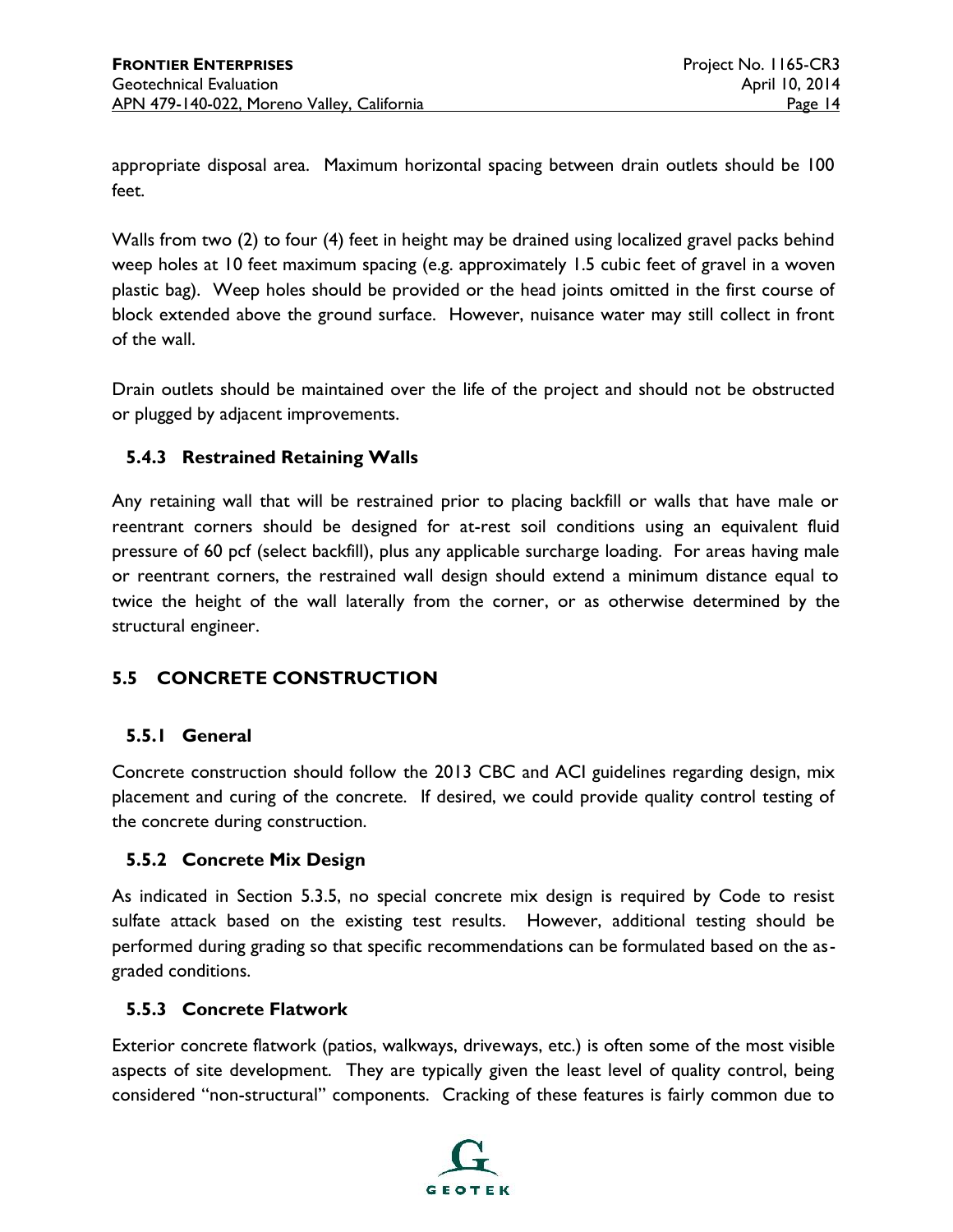various factors. While cracking is not usually detrimental, it is unsightly. We suggest that the same standards of care be applied to these features as to the structure itself.

Flatwork may consist of 4 inch thick concrete and the use of reinforcement is suggested. The project structural engineer should provide final design recommendations.

## **5.5.4 Concrete Performance**

Concrete cracks should be expected. These cracks can vary from sizes that are essentially unnoticeable to more than 1/8 inch in width. Most cracks in concrete while unsightly do not significantly impact long-term performance. While it is possible to take measures (proper concrete mix, placement, curing, control joints, etc.) to reduce the extent and size of cracks that occur, some cracking will occur despite the best efforts to minimize it. Concrete undergoes chemical processes that are dependent on a wide range of variables, which are difficult, at best, to control. Concrete, while seemingly a stable material, also is subject to internal expansion and contraction due to external changes over time.

One of the simplest means to control cracking is to provide weakened control joints for cracking to occur along. These do not prevent cracks from developing; they simply provide a relief point for the stresses that develop. These joints are a widely accepted means to control cracks but are not always effective. Control joints are more effective the more closely spaced they are. GeoTek suggests that control joints be placed in two directions and located a distance apart roughly equal to 24 to 36 times the slab thickness.

## **5.6 POST CONSTRUCTION CONSIDERATIONS**

#### **5.6.1 Landscape Maintenance and Planting**

Water has been shown to weaken the inherent strength of soil, and slope stability is significantly reduced by overly wet conditions. Positive surface drainage away from graded slopes should be maintained and only the amount of irrigation necessary to sustain plant life should be provided for planted slopes. Controlling surface drainage and runoff, and maintaining a suitable vegetation cover can minimize erosion. Plants selected for landscaping should be lightweight, deep-rooted types that require little water and are capable of surviving the prevailing climate.

Overwatering should be avoided. The soils should be maintained in a solid to semi-solid state as defined by the materials Atterberg Limits. Care should be taken when adding soil amendments to avoid excessive watering. Leaching as a method of soil preparation prior to planting is not recommended. An abatement program to control ground-burrowing rodents

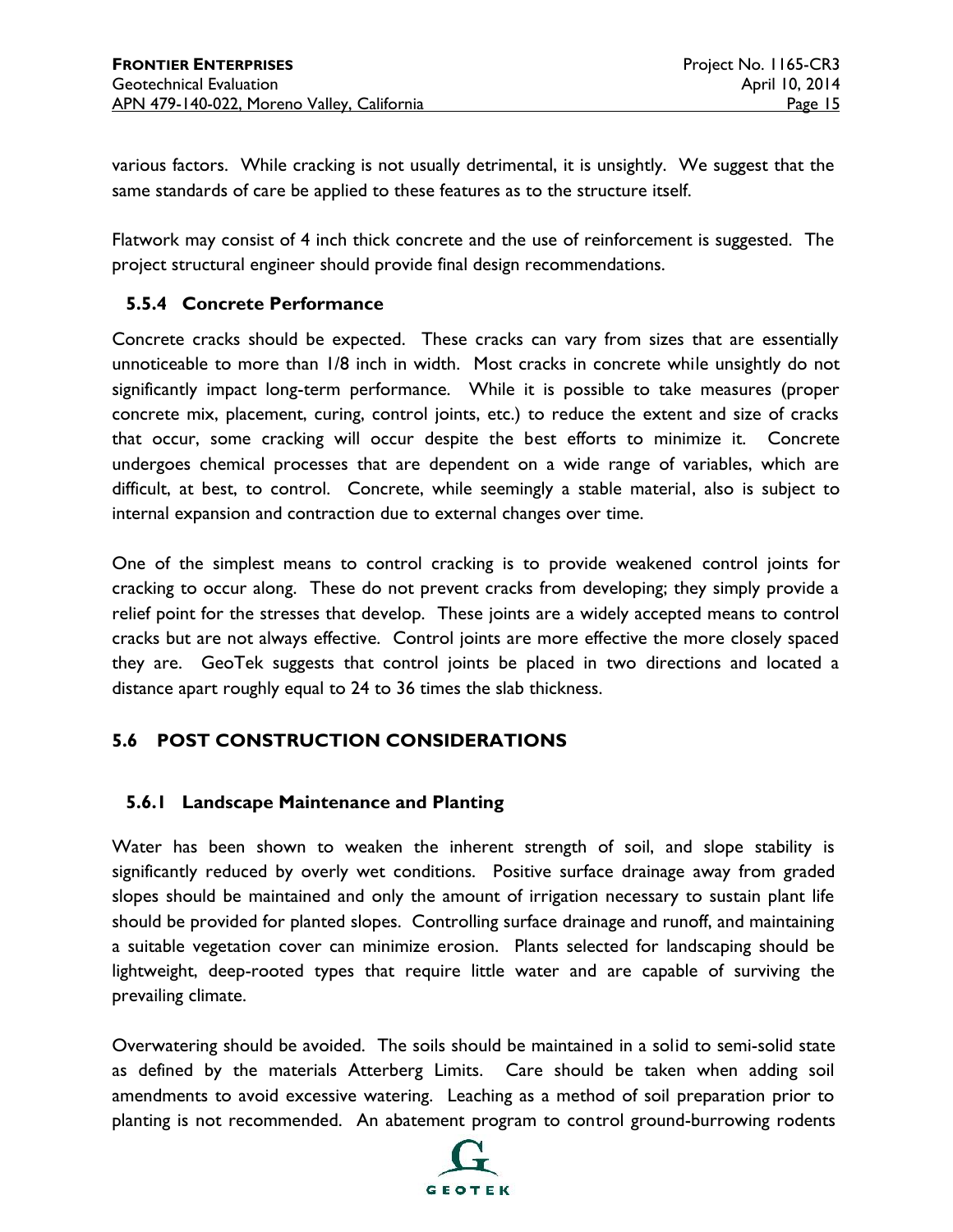should be implemented and maintained. This is critical as burrowing rodents can decreased the long-term performance of slopes.

It is common for planting to be placed adjacent to structures in planter or lawn areas. This will result in the introduction of water into the ground adjacent to the foundation. This type of landscaping should be avoided. If used, then extreme care should be exercised with regard to the irrigation and drainage in these areas. Waterproofing of the foundation and/or subdrains may be warranted and advisable. We could discuss these issues, if desired, when plans are made available.

## **5.6.2 Drainage**

The need to maintain proper surface drainage and subsurface systems cannot be overly emphasized. Positive site drainage should be maintained at all times. Drainage should not flow uncontrolled down any descending slope. Water should be directed away from foundations and not allowed to pond or seep into the ground. Pad drainage should be directed toward approved area(s) and not be blocked by other improvements.

It is the owner's responsibility to maintain and clean drainage devices on or contiguous to their lot. In order to be effective, maintenance should be conducted on a regular and routine schedule and necessary corrections made prior to each rainy season.

## **5.7 PLAN REVIEW AND CONSTRUCTION OBSERVATIONS**

We recommend that site grading, specifications, retaining wall plans and foundation plans be reviewed by this office prior to construction to check for conformance with the recommendations of this report. Additional recommendations may be necessary based on these reviews. We also recommend that GeoTek representatives be present during site grading and foundation construction to check for proper implementation of the geotechnical recommendations. The owner/developer should have GeoTek's representative perform at least the following duties:

- Observe site clearing and grubbing operations for proper removal of unsuitable materials.
- **Dbserve and test bottom of removals prior to fill placement.**
- Evaluate the suitability of on-site and import materials for fill placement, and collect soil samples for laboratory testing when necessary.
- **D**bserve the fill for uniformity during placement including utility trenches.

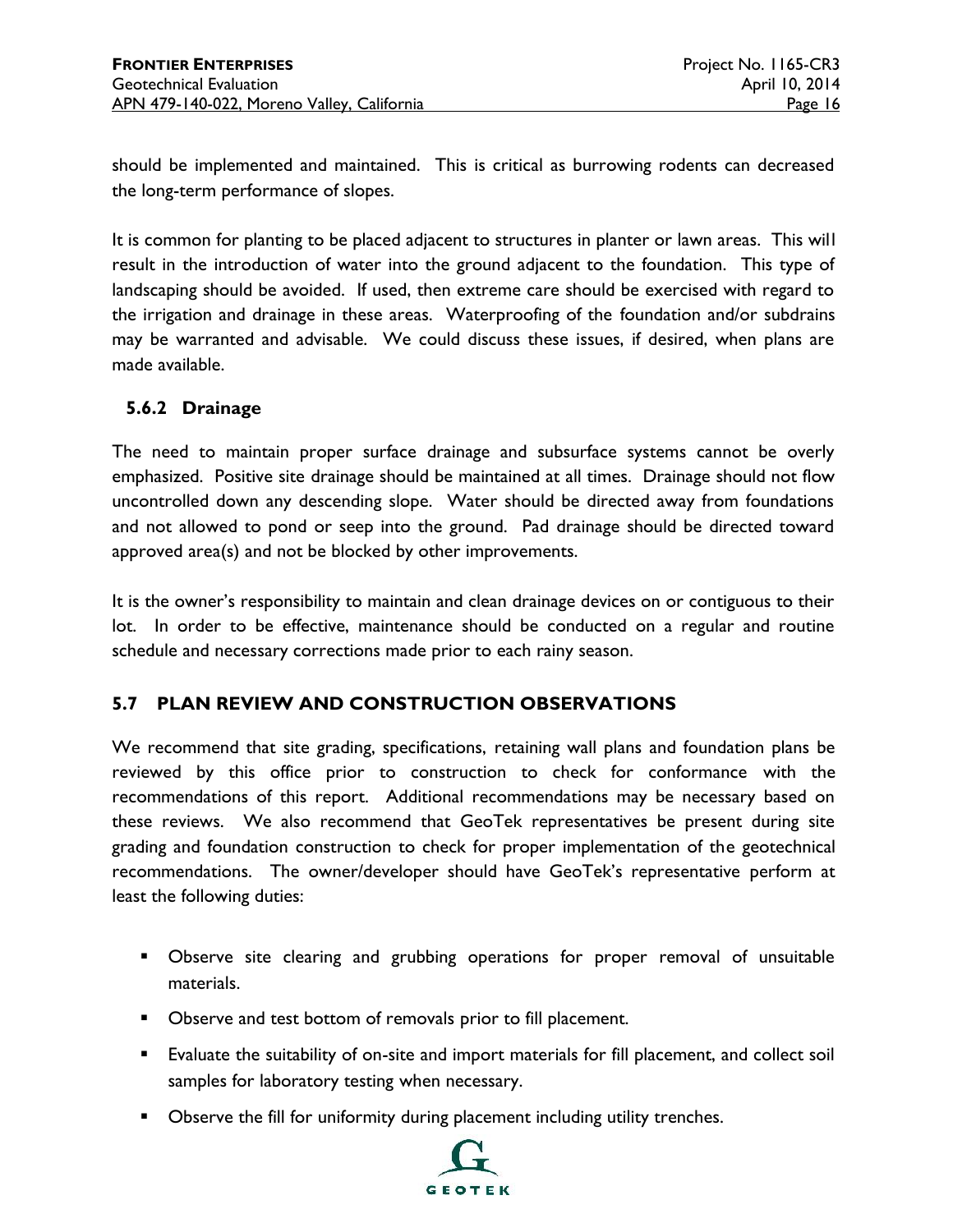- **Test the fill for field density and relative compaction.**
- **D**bserve and probe foundation excavations to confirm suitability of bearing materials.

If requested, a construction observation and compaction report can be provided by GeoTek, which can comply with the requirements of the governmental agencies having jurisdiction over the project. We recommend that these agencies be notified prior to commencement of construction so that necessary grading permits can be obtained.

## **6. LIMITATIONS**

It is the intent of this report to aid in the design and construction of the proposed development. Implementation of the advice presented in Section 5 of this report is intended to reduce risk associated with construction projects. The professional opinions and geotechnical advice contained in this report are not intended to imply total performance of the project or guarantee that unusual or variable conditions will not be discovered during or after construction.

The scope of our evaluation is limited to the area explored that is shown on the Boring Location Map (Figure 2). This evaluation does not and should in no way be construed to encompass any areas beyond the specific area of proposed construction as indicated to us by the client. Further, no evaluation of any existing site improvements is included. The scope is based on our understanding of the project and the client's needs, our proposal (Proposal No. P3-0302114) dated March 14, 2014 and geotechnical engineering standards normally used on similar projects in this region.

The materials observed on the project site appear to be representative of the area; however, soil and bedrock materials vary in character between excavations and natural outcrops or conditions exposed during site construction. Site conditions may vary due to seasonal changes or other factors. GeoTek, Inc. assumes no responsibility or liability for work, testing or recommendations performed or provided by others.

Since our recommendations are based on the site conditions observed and encountered, and laboratory testing, our conclusions and recommendations are professional opinions that are limited to the extent of the available data. Observations during construction are important to allow for any change in recommendations found to be warranted. These opinions have been derived in accordance with current standards of practice and no warranty is expressed or implied. Standards of practice are subject to change with time.

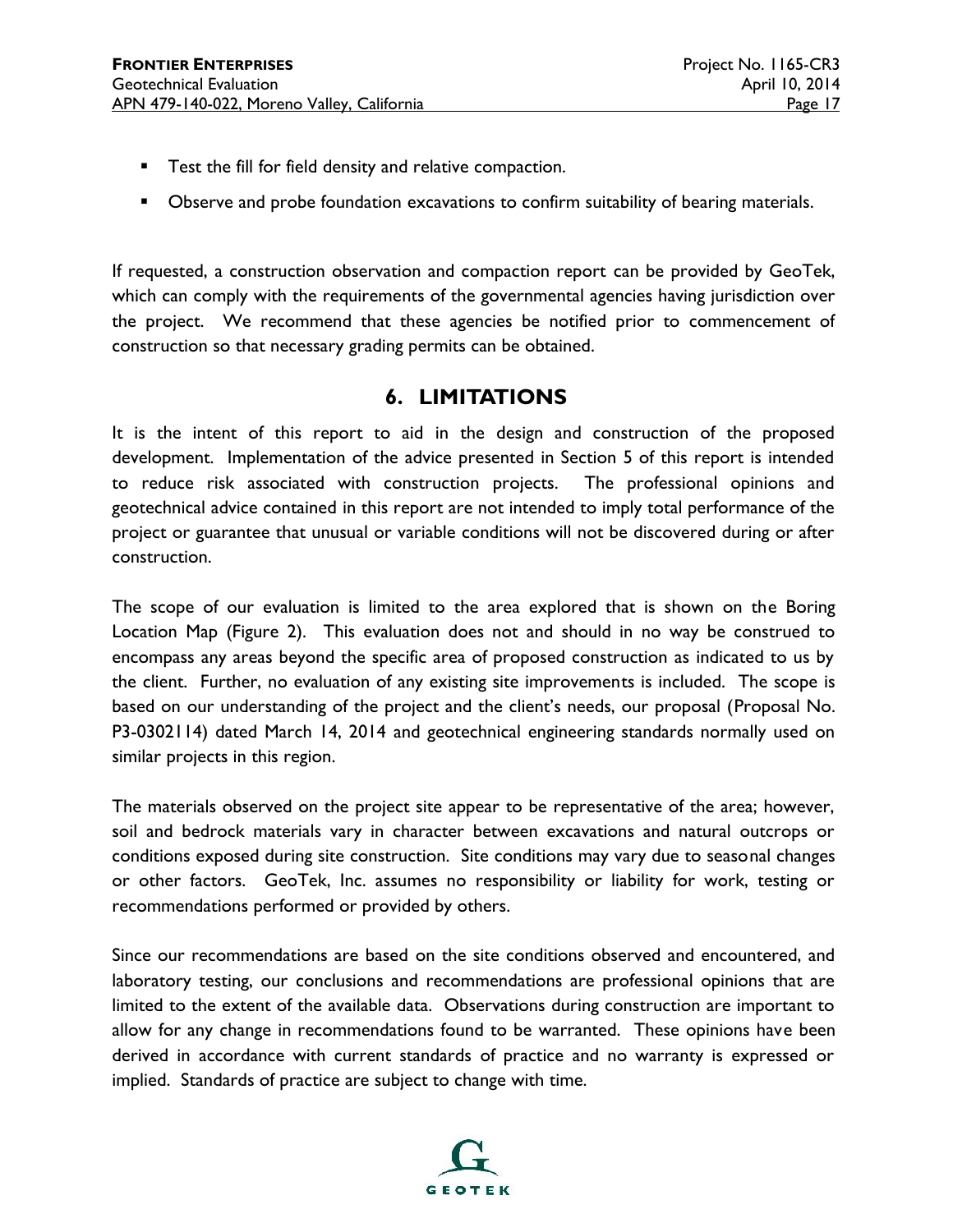## **7. SELECTED REFERENCES**

Bryant, W.A., and Hart, E.W., 2007, Fault Rupture Hazard Zones in California, Alquist-Priolo Earthquake Fault Zoning Act with Index to Earthquake Fault Zones Maps, California Geological Survey: Special Publication 42.

California Code of Regulations, Title 24, 2013 "California Building Code," 3 volumes.

Dibblee, Jr., T.W., 2003, "Geologic Map of the Sunnymead/South 1/2 of Redlands Quadrangles, San Bernardino and Riverside Counties, California," Dibblee Geology Center Map #DF- 110, map scale 1:24000.

GeoTek, Inc., In-house proprietary information.

Seismic Design Values for Buildings (http://geohazards.usgs.gov/designmaps/us/application.php).

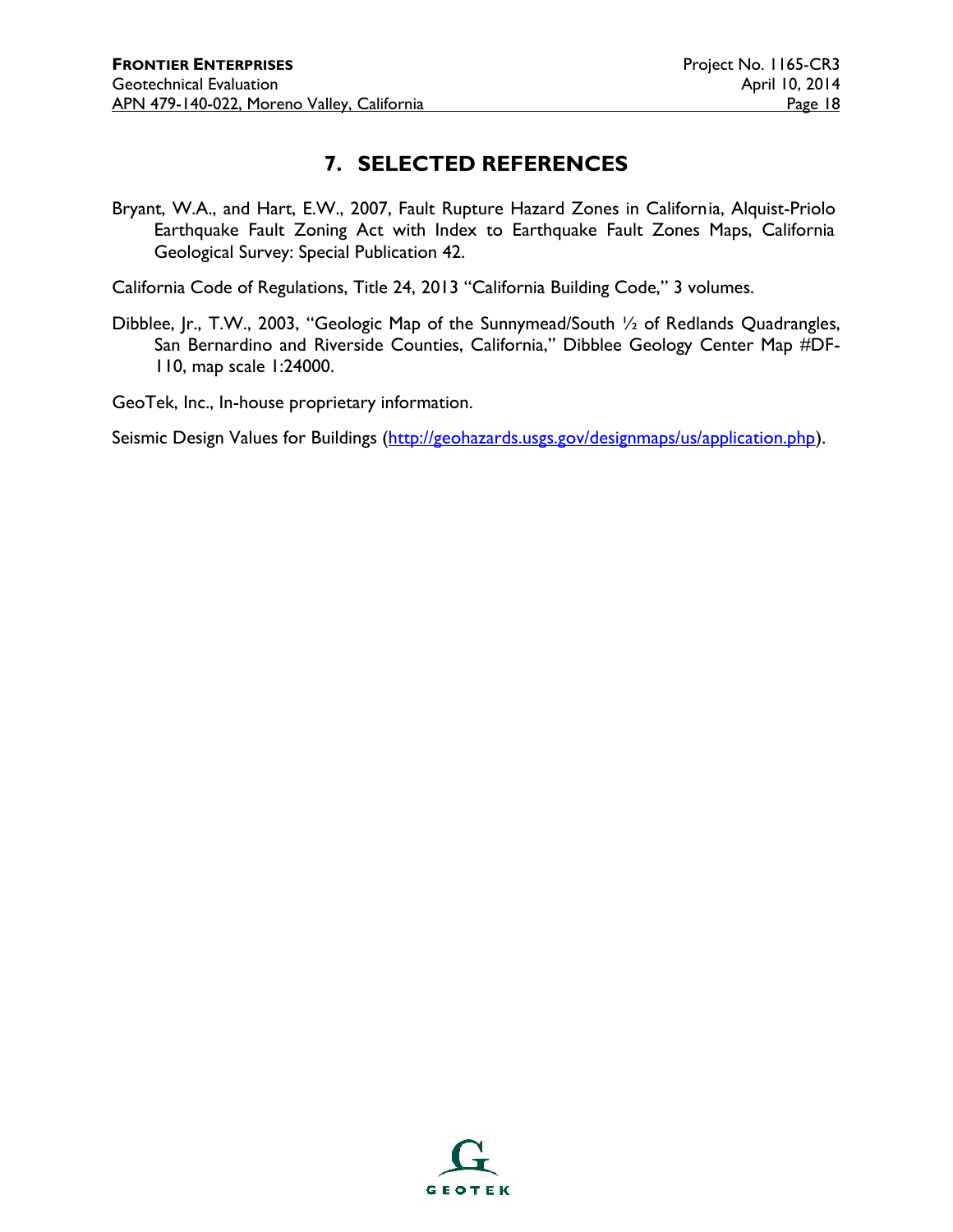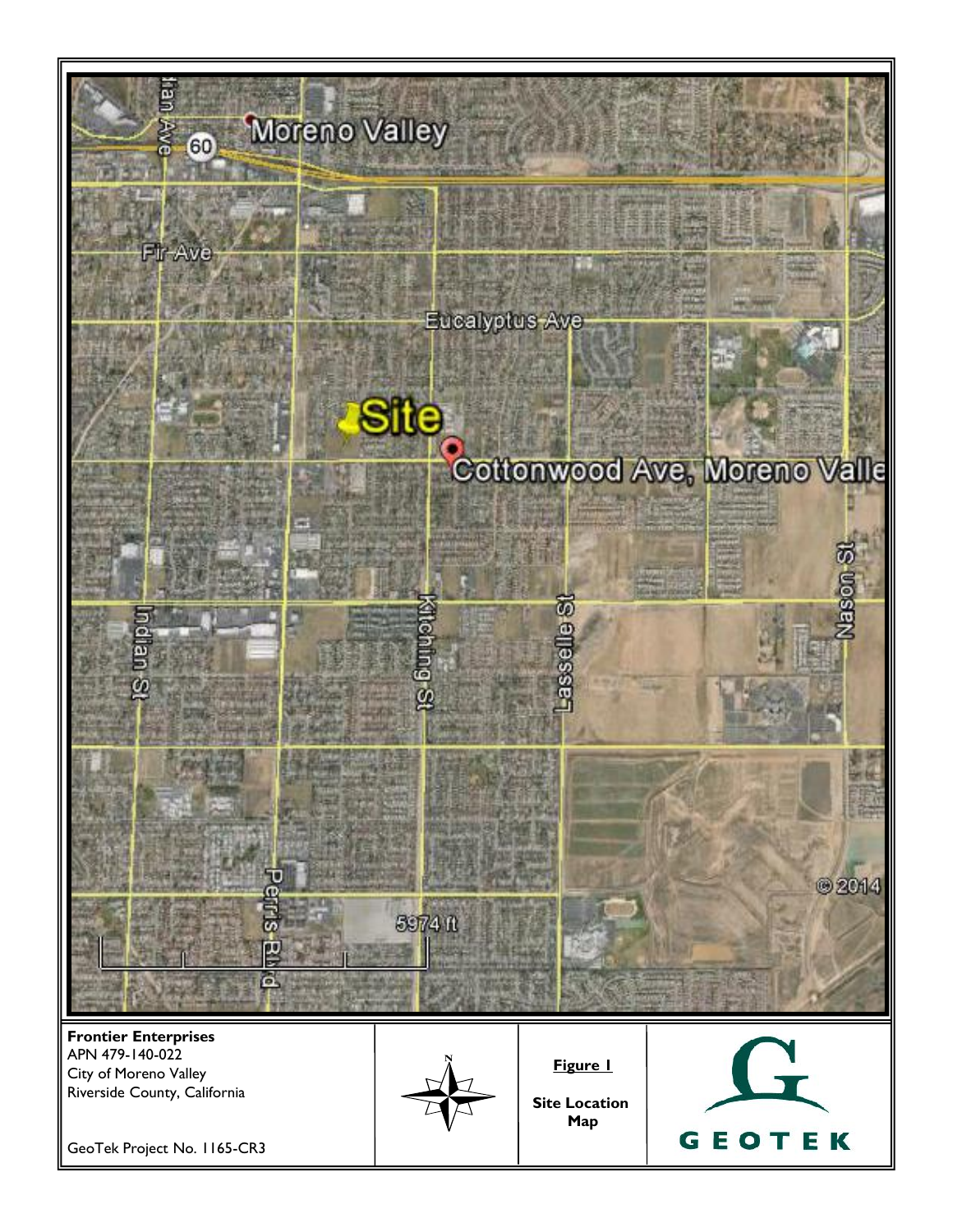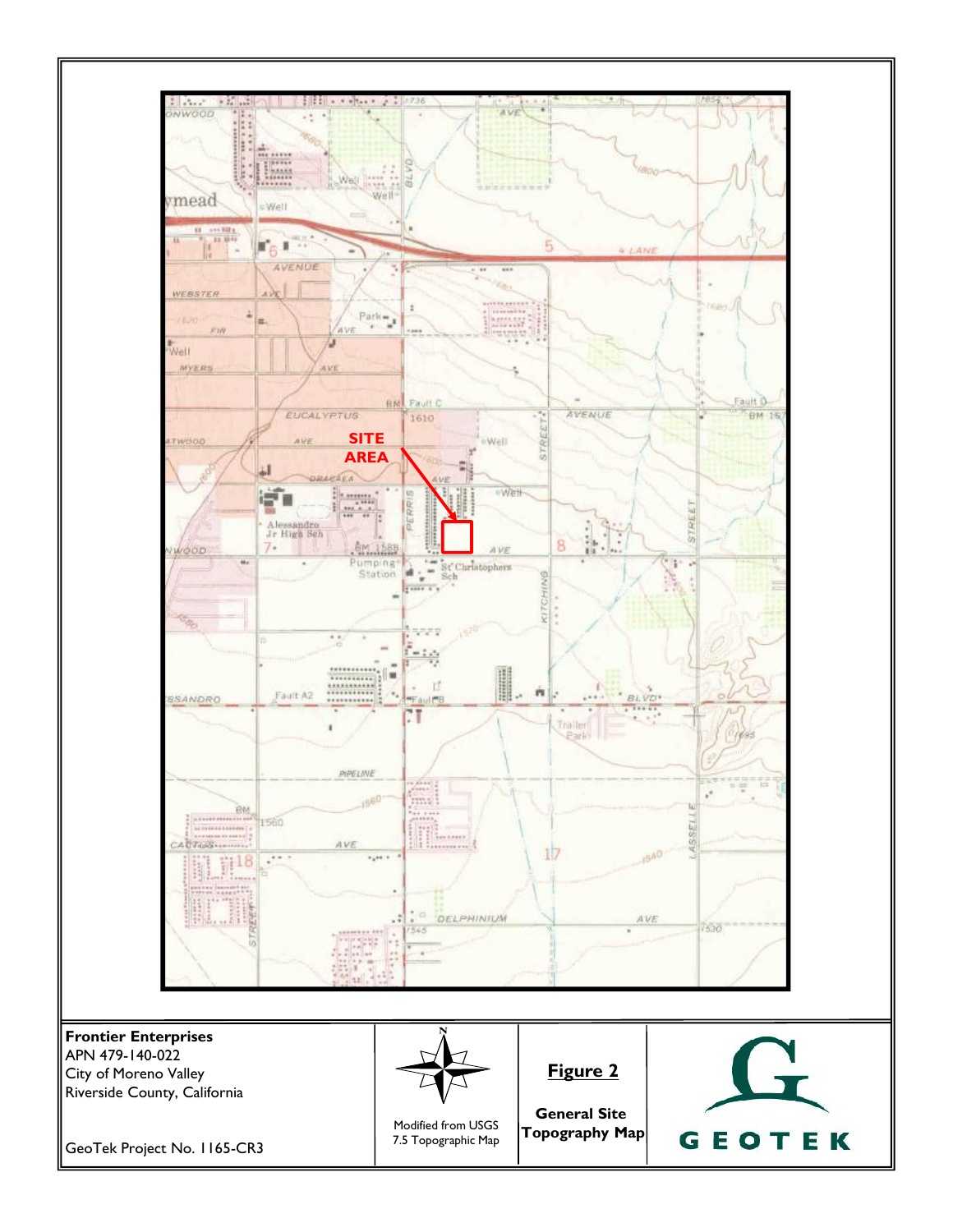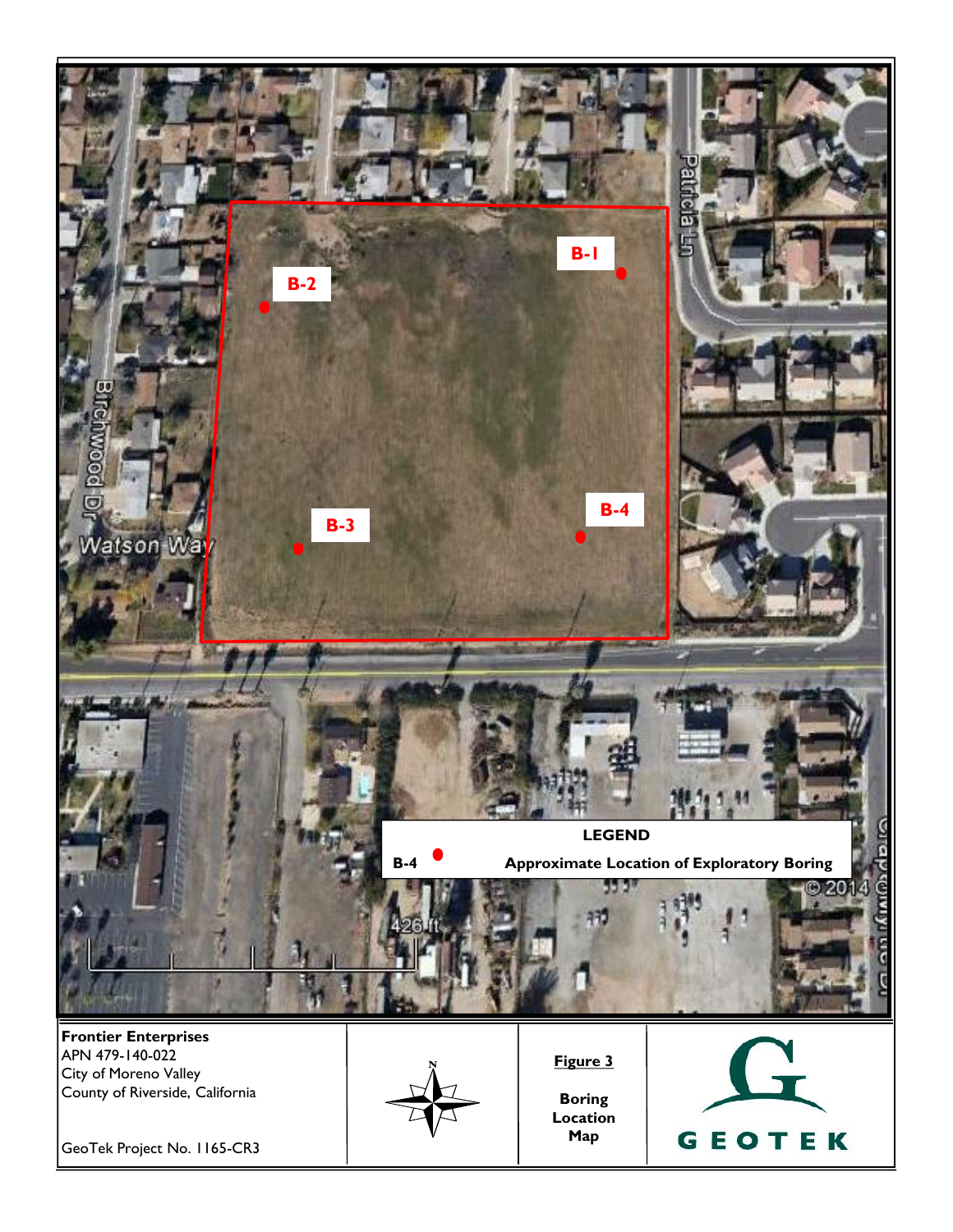# **APPENDIX A**

## **LOGS OF EXPLORATORY BORINGS**

**APN 479-140-022 City of Moreno Valley, County of Riverside, California Project No. 1165-CR3**

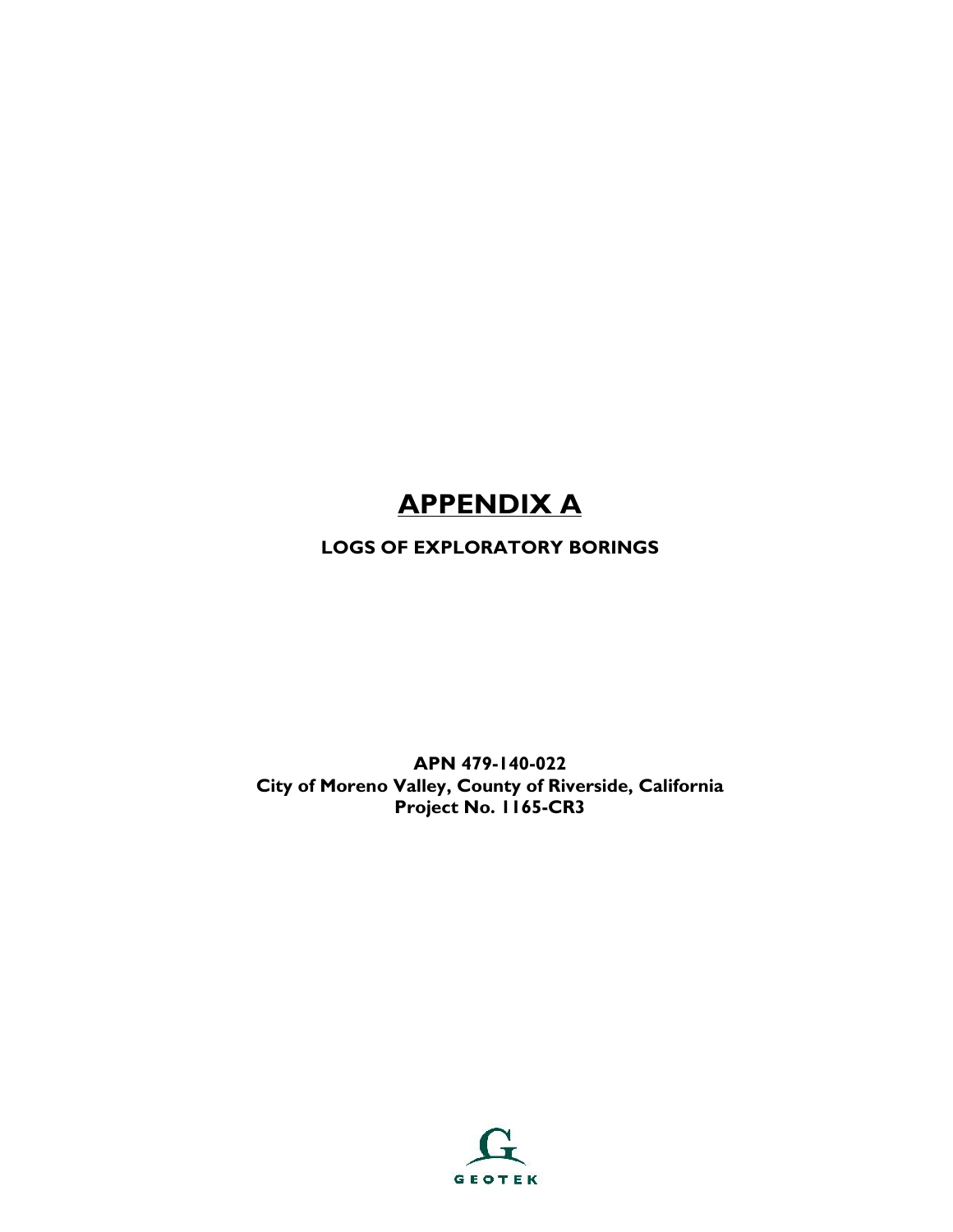## **A - FIELD TESTING AND SAMPLING PROCEDURES**

#### The Modified Split-Barrel Sampler (Ring)

The Ring sampler is driven into the ground in accordance with ASTM Test Method D 3550. The sampler, with an external diameter of 3.0 inches, is lined with 1-inch long, thin brass rings with inside diameters of approximately 2.4 inches. The sampler is typically driven into the ground 12 or 18 inches with a 140-pound hammer free falling from a height of 30 inches. Blow counts are recorded for every 6 inches of penetration as indicated on the log of boring. The samples are removed from the sample barrel in the brass rings, sealed, and transported to the laboratory for testing.

#### Bulk Samples (Large)

These samples are normally large bags of representative earth materials over 20 pounds in weight collected from the field by means of hand digging or exploratory cuttings.

#### **B - BORING LOG LEGEND**

The following abbreviations and symbols often appear in the classification and description of soil and rock on the logs of borings:

*SOILS*

| <b>USCS</b>         | Unified Soil Classification System                                                                                                                 |  |  |  |  |
|---------------------|----------------------------------------------------------------------------------------------------------------------------------------------------|--|--|--|--|
| f-c                 | Fine to coarse                                                                                                                                     |  |  |  |  |
| f-m                 | Fine to medium                                                                                                                                     |  |  |  |  |
| <b>GEOLOGIC</b>     |                                                                                                                                                    |  |  |  |  |
| <b>B: Attitudes</b> | Bedding: strike/dip                                                                                                                                |  |  |  |  |
| : Attitudes         | Joint: strike/dip                                                                                                                                  |  |  |  |  |
| C:                  | Contact line<br>Dashed line denotes USCS material change<br>Solid Line denotes unit / formational change<br>Thick solid line denotes end of boring |  |  |  |  |

(Additional denotations and symbols are provided on the log of boring)

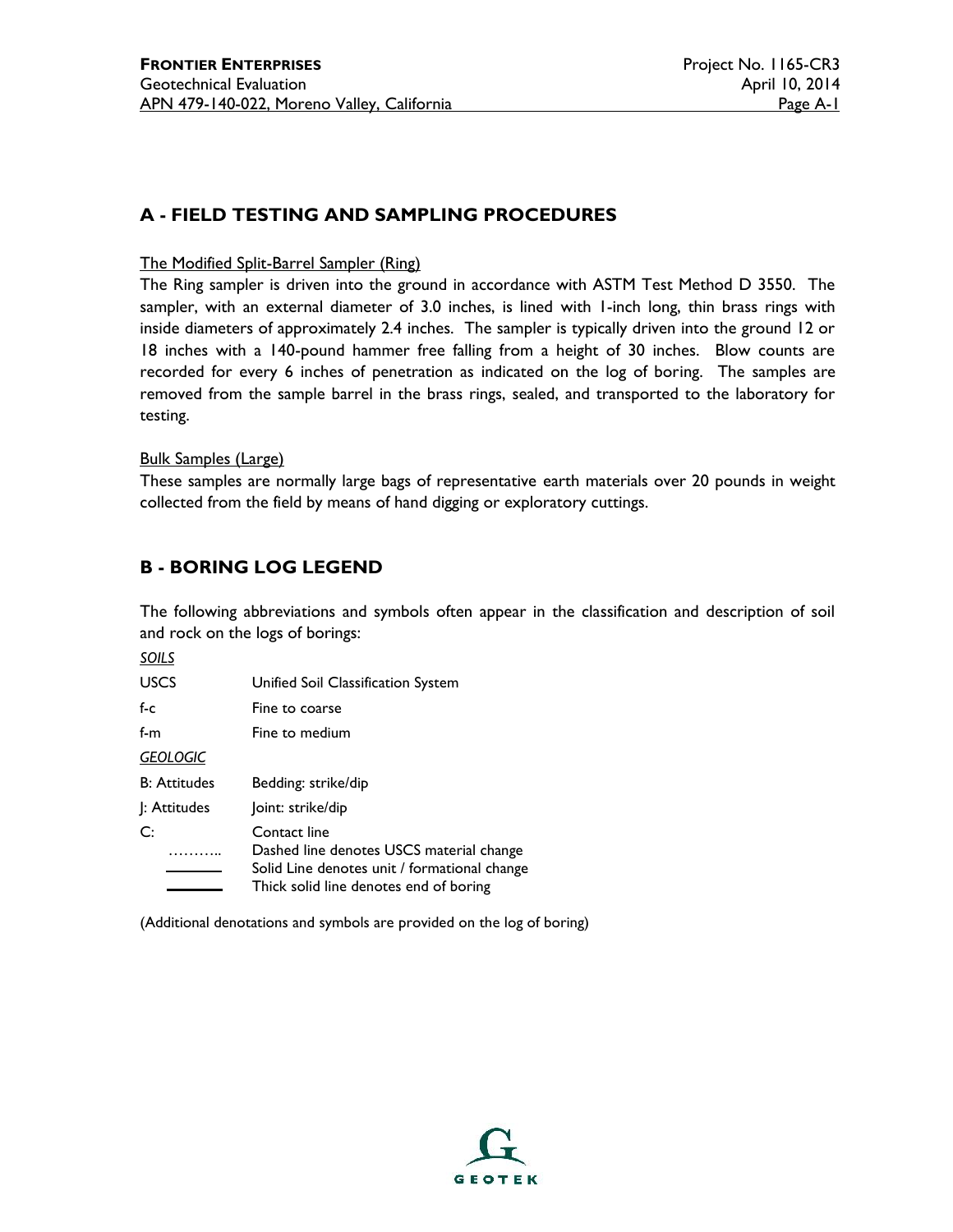|                               | <b>CLIENT:</b>       |                        | <b>Frontier Enterprises</b> |                                                                                                                                                    |                    | <b>DRILLER:</b><br>2R Drilling                                                |                | <b>LOGGED BY:</b>              |                      | AMS                                          |  |  |  |
|-------------------------------|----------------------|------------------------|-----------------------------|----------------------------------------------------------------------------------------------------------------------------------------------------|--------------------|-------------------------------------------------------------------------------|----------------|--------------------------------|----------------------|----------------------------------------------|--|--|--|
|                               | <b>PROJECT NAME:</b> |                        |                             | APN 479-140-022                                                                                                                                    |                    | <b>DRILL METHOD:</b>                                                          | 8" Hollow Stem | <b>OPERATOR:</b>               |                      | Jerry                                        |  |  |  |
| <b>PROJECT NO.:</b>           |                      |                        |                             | 1165-CR3                                                                                                                                           |                    | <b>HAMMER:</b>                                                                | Auto 140#/30"  | <b>RIG TYPE:</b>               |                      | <b>CME 75</b>                                |  |  |  |
|                               | <b>LOCATION:</b>     |                        |                             | See Boring Location Map                                                                                                                            |                    |                                                                               |                | DATE:                          |                      | 3/24/2014                                    |  |  |  |
|                               |                      | SAMPLES                |                             |                                                                                                                                                    |                    |                                                                               |                |                                |                      | Laboratory Testing                           |  |  |  |
| Depth (ft)                    | Sample Type          | $\frac{1}{6}$<br>Blows | Sample Number               | USCS Symbol                                                                                                                                        |                    | <b>BORING NO.: B-1</b><br>MATERIAL DESCRIPTION AND COMMENTS                   |                | Water Content<br>$\mathcal{C}$ | Dry Density<br>(pcf) | Others                                       |  |  |  |
|                               |                      |                        |                             | SM                                                                                                                                                 | Alluvium:<br>dense | 0': Silty f-m SAND with some clay, red brown, slightly moist, loose to medium |                |                                |                      | SH, El, MD, SR                               |  |  |  |
| 5                             |                      | 35<br>$50 - 4.5"$      | $BI-I$                      |                                                                                                                                                    |                    | 5': Silty f-m SAND with some clay, red brown, slightly moist, dense           |                | 5.0                            | 130.9                | HC                                           |  |  |  |
| 10                            |                      | 50                     | $BI-2$                      |                                                                                                                                                    | 10': SAME          |                                                                               |                | 6.8                            | 112.1                |                                              |  |  |  |
| 15                            |                      | П<br> 9<br>22          | $B1-3$                      |                                                                                                                                                    | <b>IS': SAME</b>   |                                                                               |                | 18.1                           | 109.4                |                                              |  |  |  |
| 20                            |                      | 50                     | $BI-4$                      |                                                                                                                                                    | 20': SAME          |                                                                               |                | 8.7                            | 119.7                |                                              |  |  |  |
| 25                            |                      | 43<br>$50 - 5.5"$      | $BI - 5$                    |                                                                                                                                                    |                    | 25': Silty f-c SAND, gray brown to red brown, slightly moist, dense           |                |                                |                      |                                              |  |  |  |
| 30<br>$\overline{\mathbb{Y}}$ |                      | 40<br>$50 - 4.5"$      | $BI-6$                      | SP                                                                                                                                                 |                    | 30': m-c SAND with gravel, gray brown, wet, dense                             |                |                                |                      |                                              |  |  |  |
|                               |                      | Sample type:           |                             |                                                                                                                                                    | --SPT<br>---Ring   | --Small Bulk                                                                  | --Large Bulk   | --- No Recovery                |                      | $\underline{\underline{\nabla}}$ Water Table |  |  |  |
| LEGEND                        |                      |                        |                             |                                                                                                                                                    |                    |                                                                               |                |                                |                      |                                              |  |  |  |
|                               |                      | Lab testing:           |                             | AL = Atterberg Limits<br>$EI = Expansion Index$<br>SA = Sieve Analysis<br>SR = Sulfate/Resisitivity Test<br>$SH = Shear Test$<br>HC= Consolidation |                    |                                                                               |                |                                |                      | $RV = R-Value Test$<br>MD = Maximum Density  |  |  |  |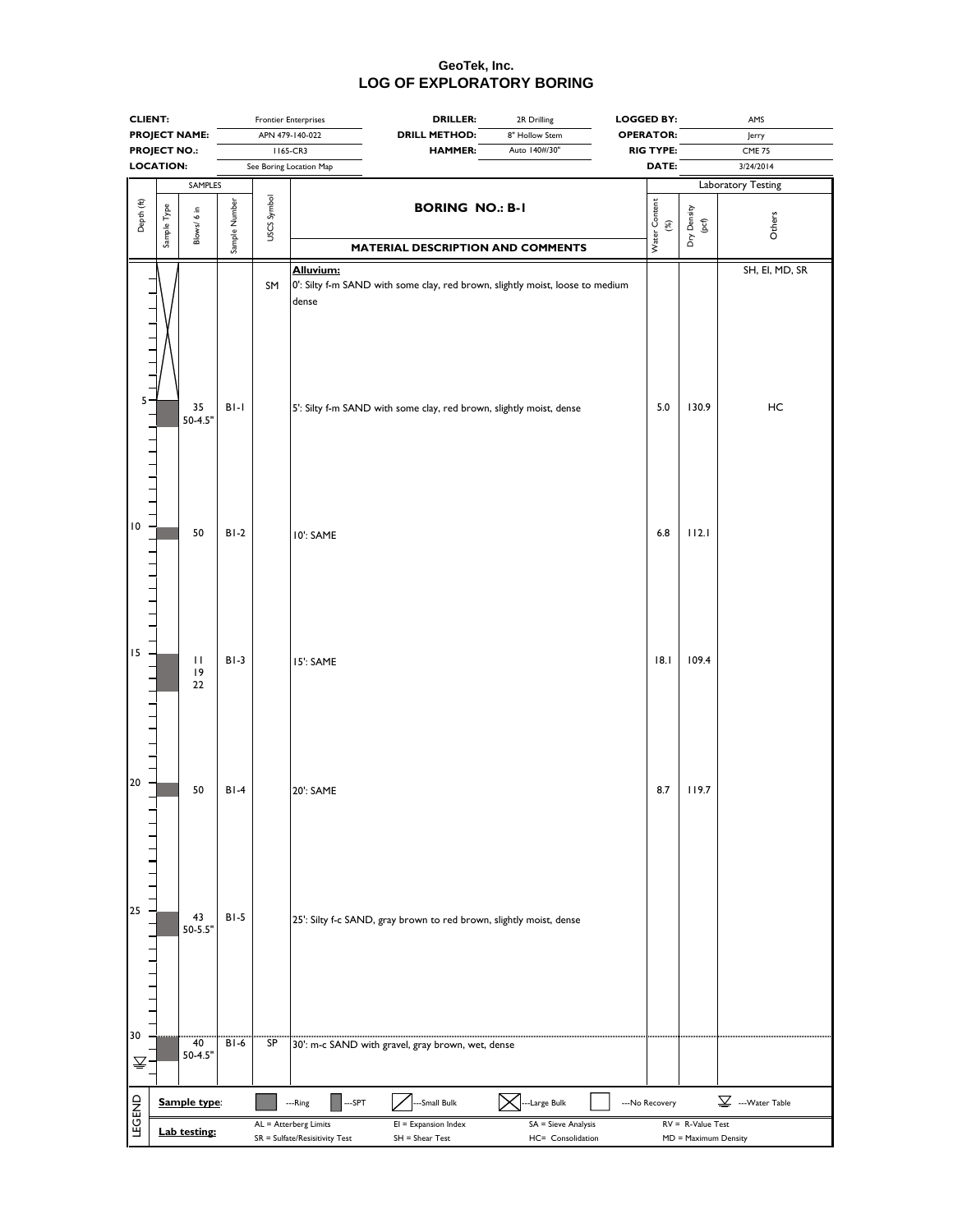| <b>CLIENT:</b>      |                      | <b>Frontier Enterprises</b>    |               |                 | <b>DRILLER:</b>                                               | 2R Drilling                                                                                                       | <b>LOGGED BY:</b>   | AMS                            |                                              |
|---------------------|----------------------|--------------------------------|---------------|-----------------|---------------------------------------------------------------|-------------------------------------------------------------------------------------------------------------------|---------------------|--------------------------------|----------------------------------------------|
|                     | <b>PROJECT NAME:</b> |                                |               | APN 479-140-022 |                                                               | <b>DRILL METHOD:</b>                                                                                              | 8" Hollow Stem      | <b>OPERATOR:</b>               | Jerry                                        |
|                     | <b>PROJECT NO.:</b>  |                                |               | 1165-CR3        |                                                               | <b>HAMMER:</b>                                                                                                    | Auto 140#/30"       | <b>RIG TYPE:</b>               | <b>CME 75</b>                                |
| <b>LOCATION:</b>    |                      |                                |               |                 | See Boring Location Map                                       |                                                                                                                   |                     | DATE:                          | 3/24/2014                                    |
|                     |                      | SAMPLES                        |               |                 |                                                               |                                                                                                                   |                     |                                | Laboratory Testing                           |
| Depth (ft)          | Sample Type          | Blows/ 6 in                    | Sample Number | USCS Symbol     |                                                               | <b>BORING NO.: B-1 (continued)</b><br>MATERIAL DESCRIPTION AND COMMENTS                                           |                     | Water Content<br>$\mathcal{E}$ | Dry Density<br>(pcf)<br>Others               |
|                     |                      |                                |               |                 | <b>Alluvium (continued)</b>                                   |                                                                                                                   |                     |                                |                                              |
| $35 -$              |                      |                                |               |                 |                                                               |                                                                                                                   |                     |                                |                                              |
| 40                  |                      | $\overline{18}$                | $BI - 7$      | SM              |                                                               |                                                                                                                   |                     |                                |                                              |
| 45                  |                      | $50 - 5.5"$<br>36<br>$50 - 5"$ | $B1-8$        |                 | 45': SAME                                                     | 40': Silty f-c SAND, gray brown to red brown, wet, dense                                                          |                     |                                |                                              |
| 50                  |                      | 18<br>$50-2.5"$                | $B1-9$        |                 |                                                               | 50': Silty f-c SAND with trace gravel, red brown to gray brown, wet, dense<br><b>BORING TERMINATED AT 50 FEET</b> |                     |                                |                                              |
| 55                  |                      |                                |               |                 | No groundwater encountered<br>Boring backfilled with cuttings |                                                                                                                   |                     |                                |                                              |
| $\frac{1}{1}$<br>60 |                      |                                |               |                 |                                                               |                                                                                                                   |                     |                                |                                              |
|                     |                      | Sample type:                   |               |                 | --SPT<br>---Ring                                              | -Small Bulk                                                                                                       | --Large Bulk        | --- No Recovery                | $\underline{\underline{\nabla}}$ Water Table |
| <b>LEGEND</b>       |                      |                                |               |                 | AL = Atterberg Limits                                         | $EI =$ Expansion Index                                                                                            | SA = Sieve Analysis |                                | $RV = R-Value Test$                          |
|                     |                      | <b>Lab testing:</b>            |               |                 | SR = Sulfate/Resisitivity Test                                | $SH = Shear Test$                                                                                                 | HC= Consolidation   |                                | MD = Maximum Density                         |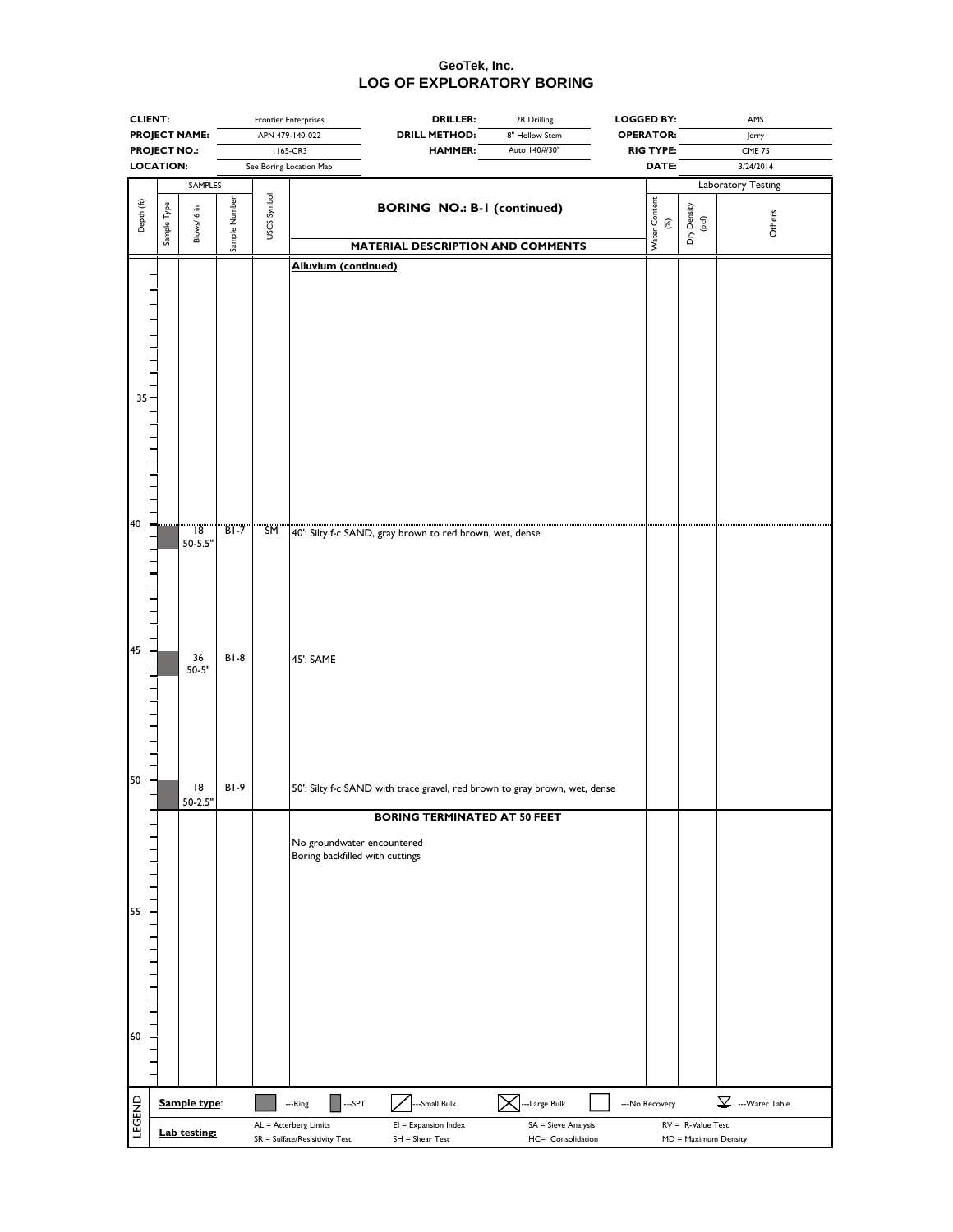|                                                                                                              | <b>CLIENT:</b>                          |                             |               |             | <b>DRILLER:</b><br><b>Frontier Enterprises</b>                                                                                                                     | 2R Drilling                              | <b>LOGGED BY:</b>    |                                             | AMS                                          |
|--------------------------------------------------------------------------------------------------------------|-----------------------------------------|-----------------------------|---------------|-------------|--------------------------------------------------------------------------------------------------------------------------------------------------------------------|------------------------------------------|----------------------|---------------------------------------------|----------------------------------------------|
|                                                                                                              | <b>PROJECT NAME:</b>                    |                             |               |             | APN 479-140-022<br><b>DRILL METHOD:</b>                                                                                                                            | 8" Hollow Stem                           | <b>OPERATOR:</b>     |                                             | Jerry                                        |
|                                                                                                              | <b>PROJECT NO.:</b><br><b>LOCATION:</b> |                             |               |             | 1165-CR3<br><b>HAMMER:</b>                                                                                                                                         | Auto 140#/30"                            | <b>RIG TYPE:</b>     |                                             | <b>CME 75</b>                                |
|                                                                                                              |                                         |                             |               |             | See Boring Location Map                                                                                                                                            |                                          | DATE:                |                                             | 3/24/2014                                    |
|                                                                                                              |                                         | SAMPLES                     |               |             |                                                                                                                                                                    |                                          |                      |                                             | Laboratory Testing                           |
| Depth (ft)                                                                                                   | Sample Type                             | Blows/6 in                  | Sample Number | USCS Symbol | <b>BORING NO.: B-2</b><br>MATERIAL DESCRIPTION AND COMMENTS                                                                                                        |                                          | Water Content<br>(%) | Dry Density<br>(pcf)                        | Others                                       |
|                                                                                                              |                                         | 22<br>$24$                  | $B2-I$        | SM          | Alluvium:<br>0': Silty f-m SAND with some clay, red brown, slightly moist, loose to medium<br>dense<br>5': Clayey silty f-c SAND, red brown, slightly moist, dense |                                          | 7.9                  | 130.0                                       |                                              |
| 10<br>$\begin{array}{c} \begin{array}{c} \text{1} & \text{1} \\ \text{1} & \text{1} \end{array} \end{array}$ |                                         | 18<br>33<br>46<br>48        | $B2-2$        |             | 10': Silty f-c SAND, gray to red brown, slightly moist, dense                                                                                                      |                                          | 10.7                 | 127.9                                       |                                              |
| 15<br>$\frac{1}{1}$                                                                                          |                                         | $\overline{13}$<br>27<br>33 | $B2-3$        | SC          | 15': Clayey f-c SAND, red, slightly moist, dense                                                                                                                   |                                          | 13.8                 | 122.5                                       |                                              |
| 20                                                                                                           |                                         | 16<br>22<br>25              | $B2-4$        |             | 20': SAME                                                                                                                                                          |                                          | 9.1                  | 126.1                                       |                                              |
| 25<br>30                                                                                                     |                                         |                             |               |             | <b>BORING TERMINATED AT 21.5 FEET</b><br>No groundwater encountered<br>Boring backfilled with cuttings                                                             |                                          |                      |                                             |                                              |
|                                                                                                              |                                         | Sample type:                |               |             | --SPT<br>-Small Bulk<br>---Ring                                                                                                                                    | -Large Bulk                              | --- No Recovery      |                                             | $\underline{\underline{\nabla}}$ Water Table |
| <b>LEGEND</b>                                                                                                |                                         |                             |               |             |                                                                                                                                                                    |                                          |                      |                                             |                                              |
|                                                                                                              | Lab testing:                            |                             |               |             | AL = Atterberg Limits<br>$EI =$ Expansion Index<br>SR = Sulfate/Resisitivity Test<br>$SH = Shear Test$                                                             | SA = Sieve Analysis<br>HC= Consolidation |                      | $RV = R-Value Test$<br>MD = Maximum Density |                                              |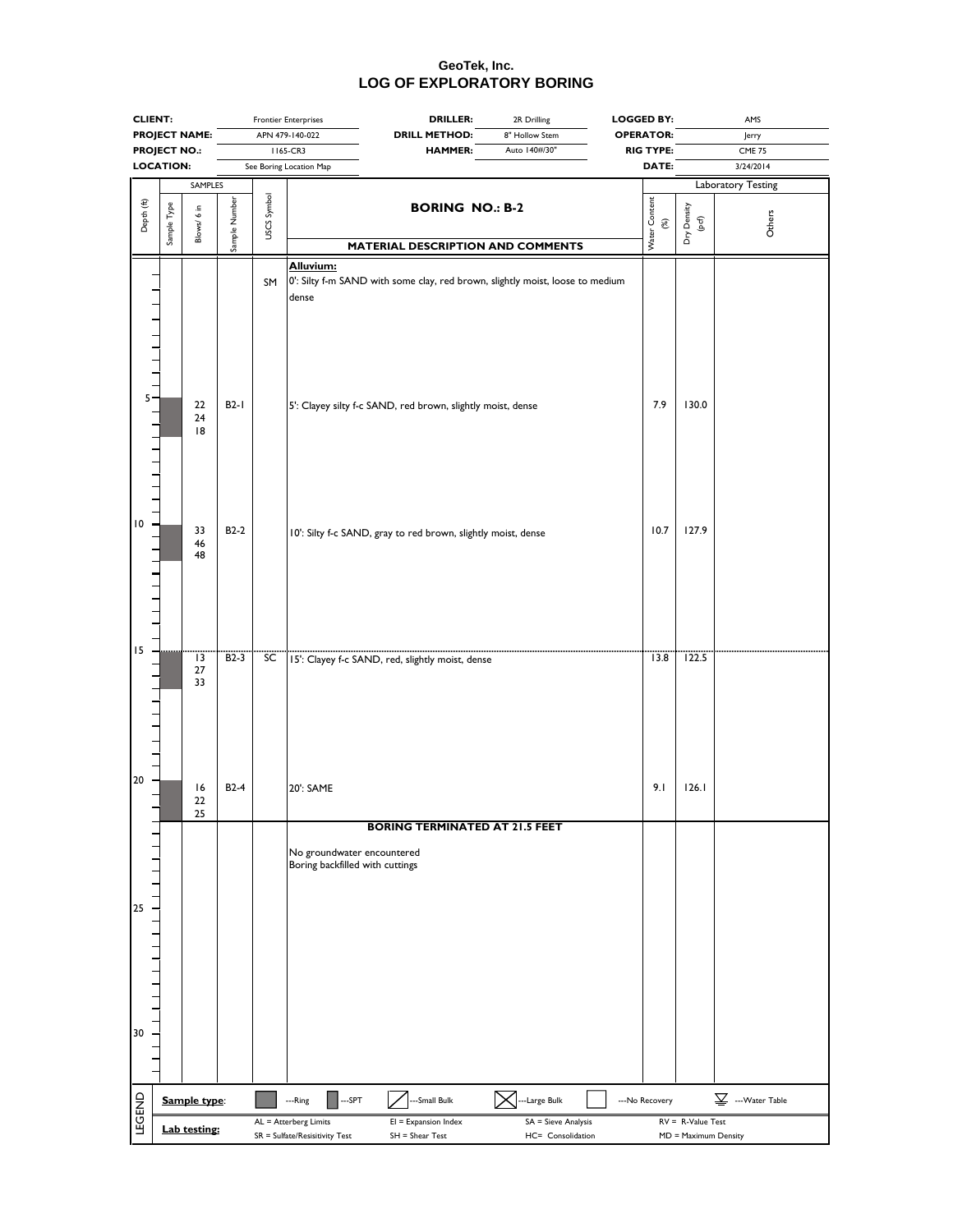|                                                                                                                                                             | <b>CLIENT:</b>       |                                          |                     |             | <b>Frontier Enterprises</b>                                                                                                                                     | <b>DRILLER:</b><br><b>LOGGED BY:</b><br>2R Drilling |                      | AMS                  |                                              |
|-------------------------------------------------------------------------------------------------------------------------------------------------------------|----------------------|------------------------------------------|---------------------|-------------|-----------------------------------------------------------------------------------------------------------------------------------------------------------------|-----------------------------------------------------|----------------------|----------------------|----------------------------------------------|
|                                                                                                                                                             | <b>PROJECT NAME:</b> |                                          |                     |             | APN 479-140-022<br><b>DRILL METHOD:</b>                                                                                                                         | 8" Hollow Stem                                      |                      | Jerry                |                                              |
| <b>PROJECT NO.:</b>                                                                                                                                         |                      |                                          |                     |             | 1165-CR3<br><b>HAMMER:</b>                                                                                                                                      | Auto 140#/30"                                       | <b>RIG TYPE:</b>     |                      | <b>CME 75</b>                                |
| <b>LOCATION:</b>                                                                                                                                            |                      |                                          |                     |             | See Boring Location Map                                                                                                                                         |                                                     | DATE:                |                      | 3/24/2014                                    |
|                                                                                                                                                             |                      | SAMPLES                                  |                     |             |                                                                                                                                                                 |                                                     |                      |                      | Laboratory Testing                           |
| Depth (ft)                                                                                                                                                  | Sample Type          | Blows/6 in                               | Sample Number       | USCS Symbol | <b>BORING NO.: B-3</b><br><b>MATERIAL DESCRIPTION AND COMMENTS</b>                                                                                              |                                                     | Water Content<br>(%) | Dry Density<br>(pcf) | Others                                       |
| <u> 1 1 1 1 1 1 1 ° 1 1 1 1 1 1 1 1 1</u>                                                                                                                   |                      | 15<br> 4<br>16                           | $B3-I$              | SM          | Alluvium:<br>0': Silty f-m SAND with some clay, red brown, slightly moist, loose to medium<br>dense<br>5': Silty fine SAND, medium brown, slightly moist, dense |                                                     | 9.6                  | 109.7                |                                              |
| 10<br>$\begin{array}{c} \begin{array}{c} \text{1} & \text{1} & \text{1} & \text{1} \\ \text{1} & \text{1} & \text{1} & \text{1} \\ \end{array} \end{array}$ |                      | 20<br>$50 - 4.5"$                        | <b>B3-2</b>         |             | 10': Silty fine SAND, orange brown mottled, slightly moist, dense                                                                                               |                                                     | 12.5                 | 124.2                | HC                                           |
| 15<br>$\begin{array}{c} \n\text{1} & \text{1} & \text{1} \\ \end{array}$<br>20                                                                              |                      | $\overline{24}$<br>47<br>$50 - 5"$<br>21 | B3-3<br><b>B3-4</b> | SC          | 15': Silty clayey f-c SAND, red, slightly moist, dense<br>20': SAME                                                                                             |                                                     | 14.8<br>13.2         | 120.2<br>122.2       |                                              |
|                                                                                                                                                             |                      | 50                                       |                     |             |                                                                                                                                                                 |                                                     |                      |                      |                                              |
| 25<br>$1 - 1 - 1 - 1 - 1 - 1$<br>30                                                                                                                         |                      |                                          |                     |             | <b>BORING TERMINATED AT 20 FEET</b><br>No groundwater encountered<br>Boring backfilled with cuttings                                                            |                                                     |                      |                      |                                              |
|                                                                                                                                                             |                      |                                          |                     |             |                                                                                                                                                                 |                                                     |                      |                      | $\underline{\underline{\nabla}}$ Water Table |
|                                                                                                                                                             |                      | Sample type:                             |                     |             | --SPT<br>-Small Bulk<br>---Ring                                                                                                                                 | -Large Bulk                                         | --- No Recovery      |                      |                                              |
| <b>LEGEND</b>                                                                                                                                               |                      | Lab testing:                             |                     |             | AL = Atterberg Limits<br>$EI =$ Expansion Index                                                                                                                 | SA = Sieve Analysis                                 |                      | $RV = R-Value Test$  |                                              |
|                                                                                                                                                             |                      |                                          |                     |             | SR = Sulfate/Resisitivity Test<br>$SH = Shear Test$                                                                                                             | HC= Consolidation                                   |                      | MD = Maximum Density |                                              |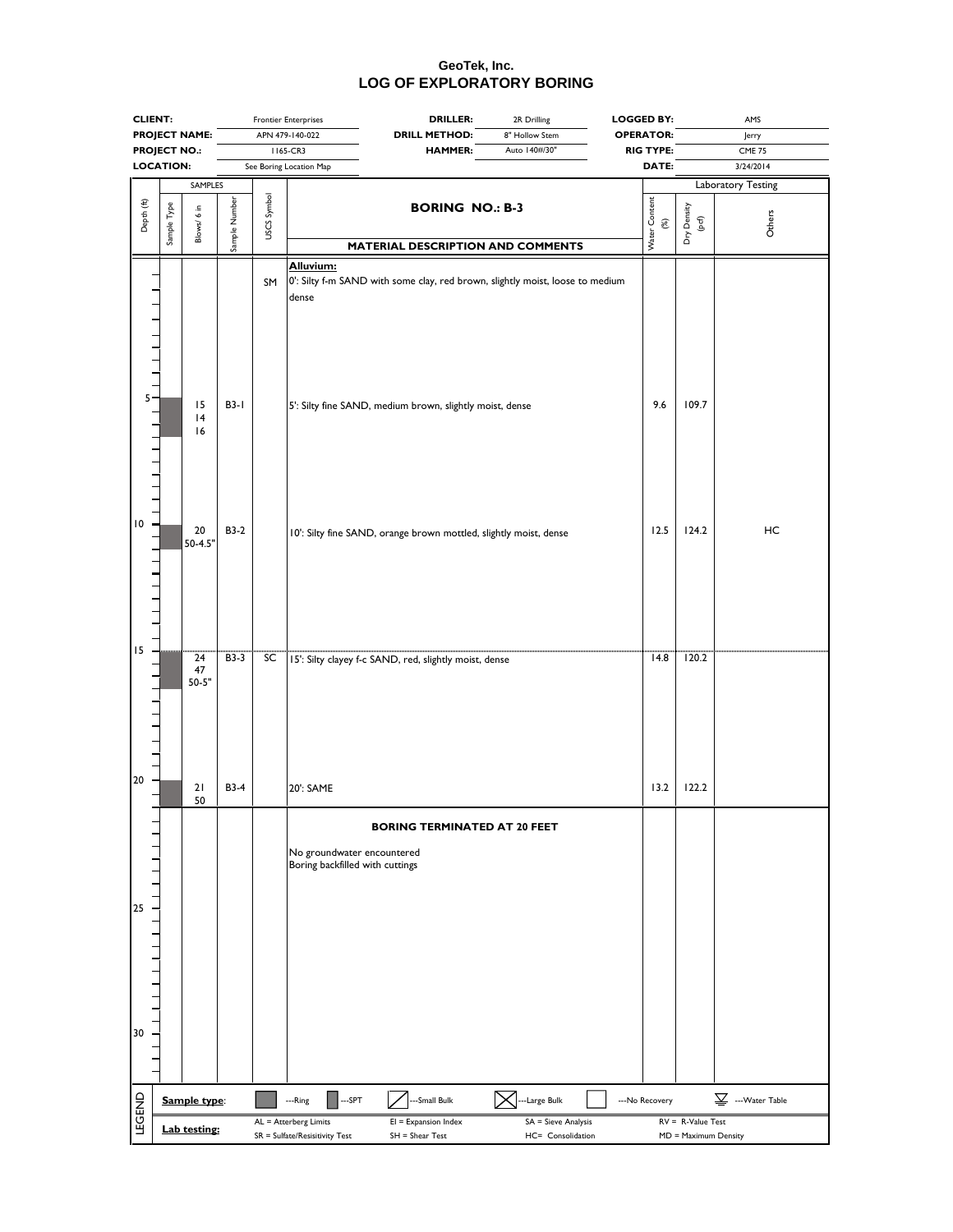|                                          | <b>CLIENT:</b>       |                         |               | <b>Frontier Enterprises</b> |                                                               | <b>DRILLER:</b>                                                                                                                           | 2R Drilling                              | <b>LOGGED BY:</b>    |                                             | AMS                                          |  |
|------------------------------------------|----------------------|-------------------------|---------------|-----------------------------|---------------------------------------------------------------|-------------------------------------------------------------------------------------------------------------------------------------------|------------------------------------------|----------------------|---------------------------------------------|----------------------------------------------|--|
|                                          | <b>PROJECT NAME:</b> |                         |               | APN 479-140-022             |                                                               | <b>DRILL METHOD:</b>                                                                                                                      | 8" Hollow Stem                           | <b>OPERATOR:</b>     |                                             | Jerry                                        |  |
|                                          | <b>PROJECT NO.:</b>  |                         |               |                             | 1165-CR3                                                      | <b>HAMMER:</b>                                                                                                                            | Auto 140#/30"                            | <b>RIG TYPE:</b>     |                                             | <b>CME 75</b>                                |  |
|                                          | <b>LOCATION:</b>     |                         |               |                             | See Boring Location Map                                       |                                                                                                                                           |                                          | DATE:                |                                             | 3/24/2014                                    |  |
|                                          |                      | SAMPLES                 |               |                             |                                                               |                                                                                                                                           |                                          |                      |                                             | Laboratory Testing                           |  |
| Depth (ft)                               | Sample Type          | Blows/6 in              | Sample Number | USCS Symbol                 |                                                               | <b>BORING NO.: B-4</b><br>MATERIAL DESCRIPTION AND COMMENTS                                                                               |                                          | Water Content<br>(%) | Dry Density<br>(pcf)                        | Others                                       |  |
|                                          |                      | 18<br>$27\,$            | B4-1          | SM                          | Alluvium:<br>dense                                            | 0': Silty f-m SAND with some clay, red brown, slightly moist, loose to medium<br>5': Silty fine SAND, medium brown, slightly moist, dense |                                          | 12.1                 | 125.1                                       |                                              |  |
| 10                                       |                      | 28<br>$\overline{24}$   | $B4-2$        | SC                          |                                                               | 10': Silty clayey f-c SAND, red brown, slightly moist, dense                                                                              |                                          | 10.4                 | 128.1                                       |                                              |  |
| $\begin{array}{ccc} \n\end{array}$<br>15 |                      | 43<br>$50 - 5.5"$<br>43 | B4-3          |                             |                                                               |                                                                                                                                           |                                          | 13.1                 | 122.0                                       |                                              |  |
| 1111<br>20                               |                      | $50-3"$                 |               |                             | 15': SAME                                                     |                                                                                                                                           |                                          |                      |                                             |                                              |  |
|                                          |                      | 12<br>23<br>42          | <b>B4-4</b>   |                             | 20': SAME                                                     |                                                                                                                                           |                                          | 12.3                 | 124.3                                       |                                              |  |
|                                          |                      |                         |               |                             | No groundwater encountered<br>Boring backfilled with cuttings | <b>BORING TERMINATED AT 21.5 FEET</b>                                                                                                     |                                          |                      |                                             |                                              |  |
| 25<br>1111111<br>30                      |                      |                         |               |                             |                                                               |                                                                                                                                           |                                          |                      |                                             |                                              |  |
|                                          |                      | Sample type:            |               |                             | ---SPT<br>---Ring                                             | -Small Bulk                                                                                                                               | -Large Bulk                              | --- No Recovery      |                                             | $\underline{\underline{\nabla}}$ Water Table |  |
| <b>LEGEND</b>                            |                      |                         |               |                             |                                                               |                                                                                                                                           |                                          |                      |                                             |                                              |  |
|                                          |                      | Lab testing:            |               |                             | AL = Atterberg Limits<br>SR = Sulfate/Resisitivity Test       | $EI =$ Expansion Index<br>$SH = Shear Test$                                                                                               | SA = Sieve Analysis<br>HC= Consolidation |                      | $RV = R-Value Test$<br>MD = Maximum Density |                                              |  |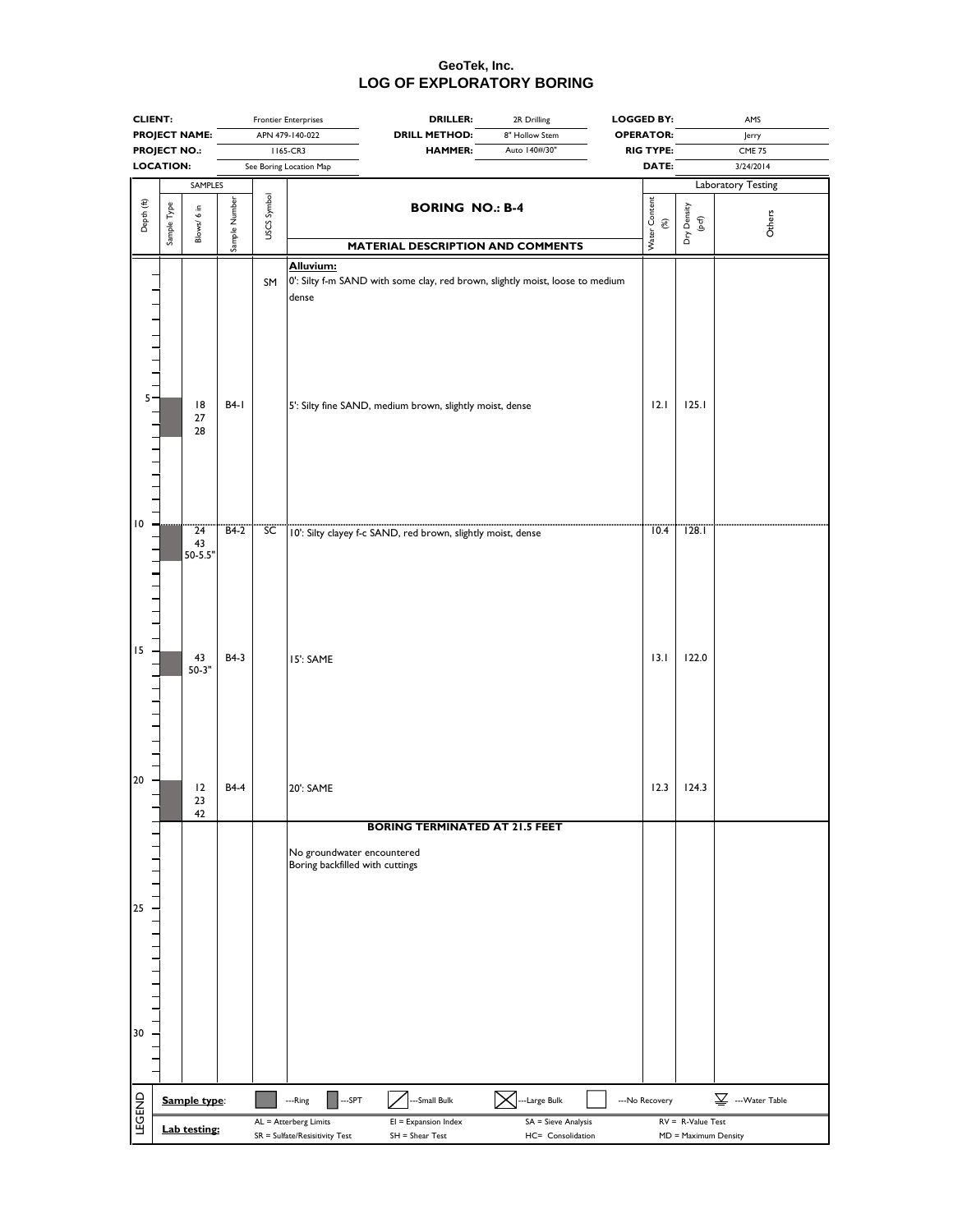# **APPENDIX B**

## **RESULTS OF LABORATORY TESTING**

**APN 479-140-022 City of Moreno Valley, County of Riverside, California Project No. 1165-CR3**

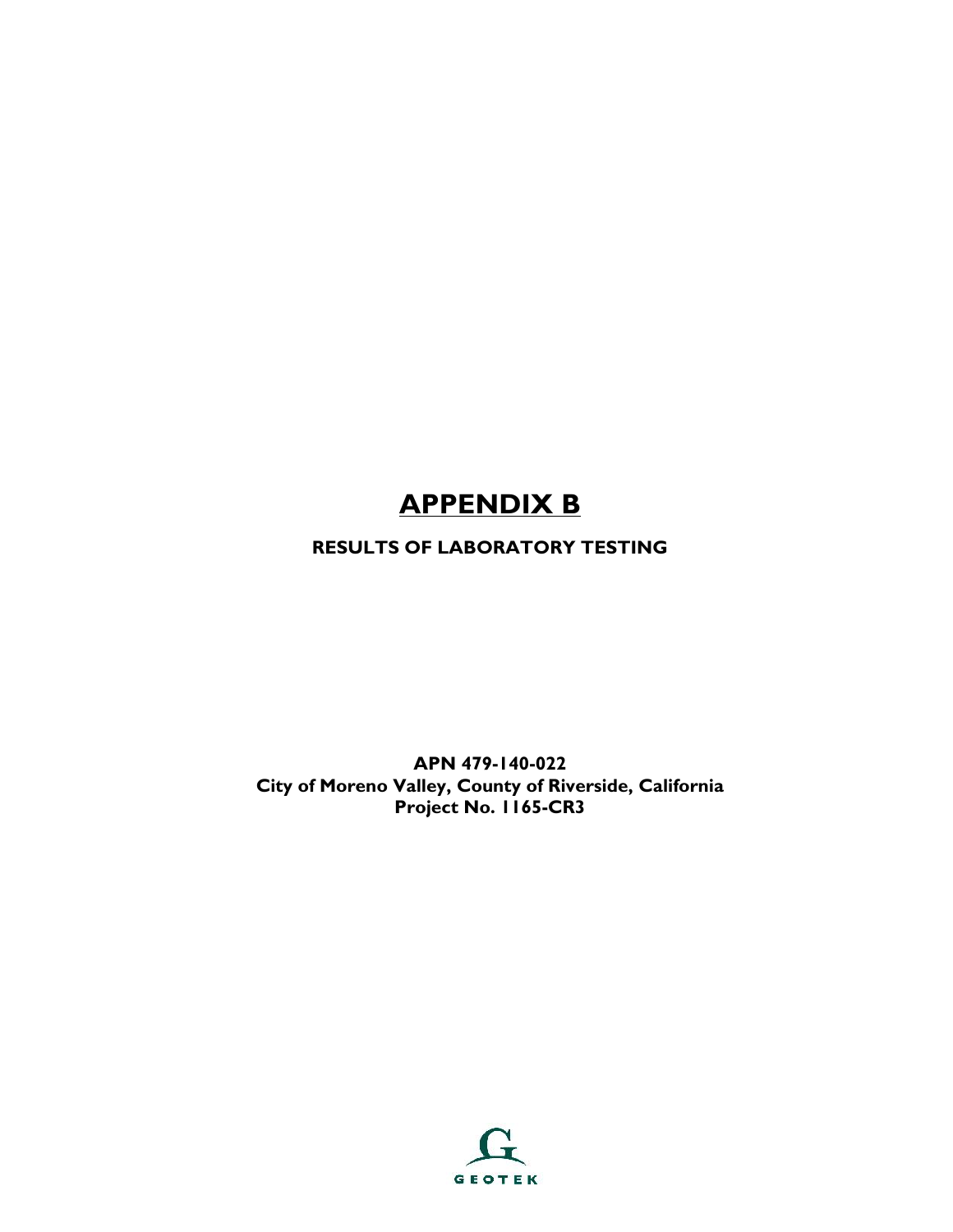## **SUMMARY OF LABORATORY TESTING**

#### **Classification**

Soils were classified visually in general accordance to the Unified Soil Classification System (ASTM Test Method D 2487). The soil classifications are shown on the logs of exploratory test borings in Appendix A.

#### **Moisture-Density Relations**

Laboratory testing was performed on a selected sample collected during the recent subsurface exploration. The laboratory maximum dry density and optimum moisture content for the sample tested was determined in general accordance with test method ASTM Test Method D 1557. The results are included herein.

#### **Expansion Index**

Expansion Index testing was performed in general accordance with ASTM Test Method D 4829. The test results are included herein.

#### **Consolidation**

Consolidation testing was performed on selected samples of the site soils according to ASTM Test Method D 2435. The results of this testing is presented herein.

#### **Direct Shear Test**

Shear testing was performed on a remolded sample of the site soil materials in general accordance with ASTM Test Method D 3080. The test results are included herein.

#### **Sulfate Content, Resistivity and Chloride Content**

Testing to determine the water-soluble sulfate content was performed by others in general accordance with California Test No. 417. Resistivity testing was completed by others in general accordance with California Test 643. Testing to determine the chloride content was performed by others in general accordance with California Test No. 422. The results of the testing are included herein.

#### **Atterberg Limits**

Laboratory testing to determine the liquid and plastic limits was performed in general accordance with ASTM D4318. The results of the testing are included herein.

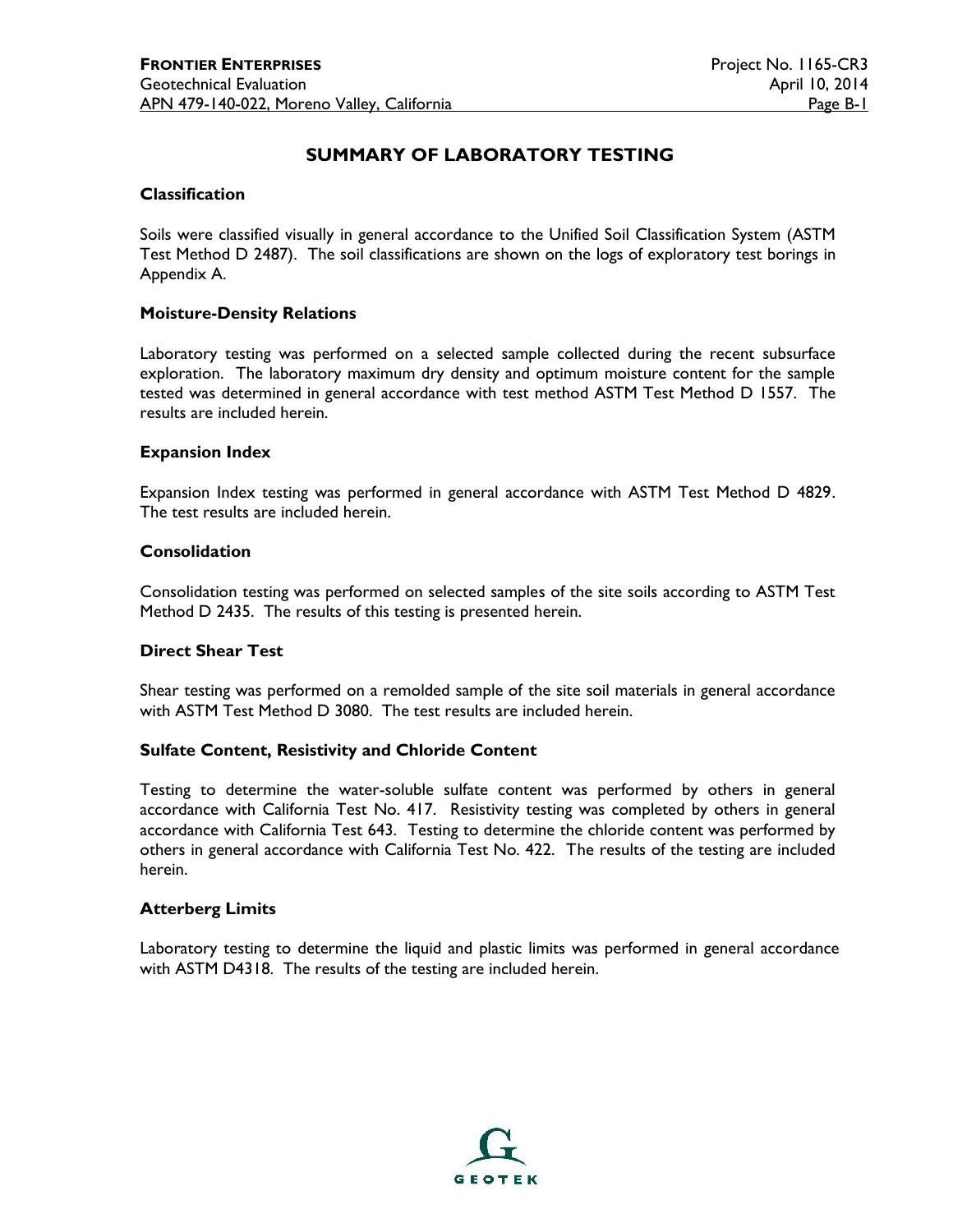

## **MOISTURE/DENSITY RELATIONSHIP**

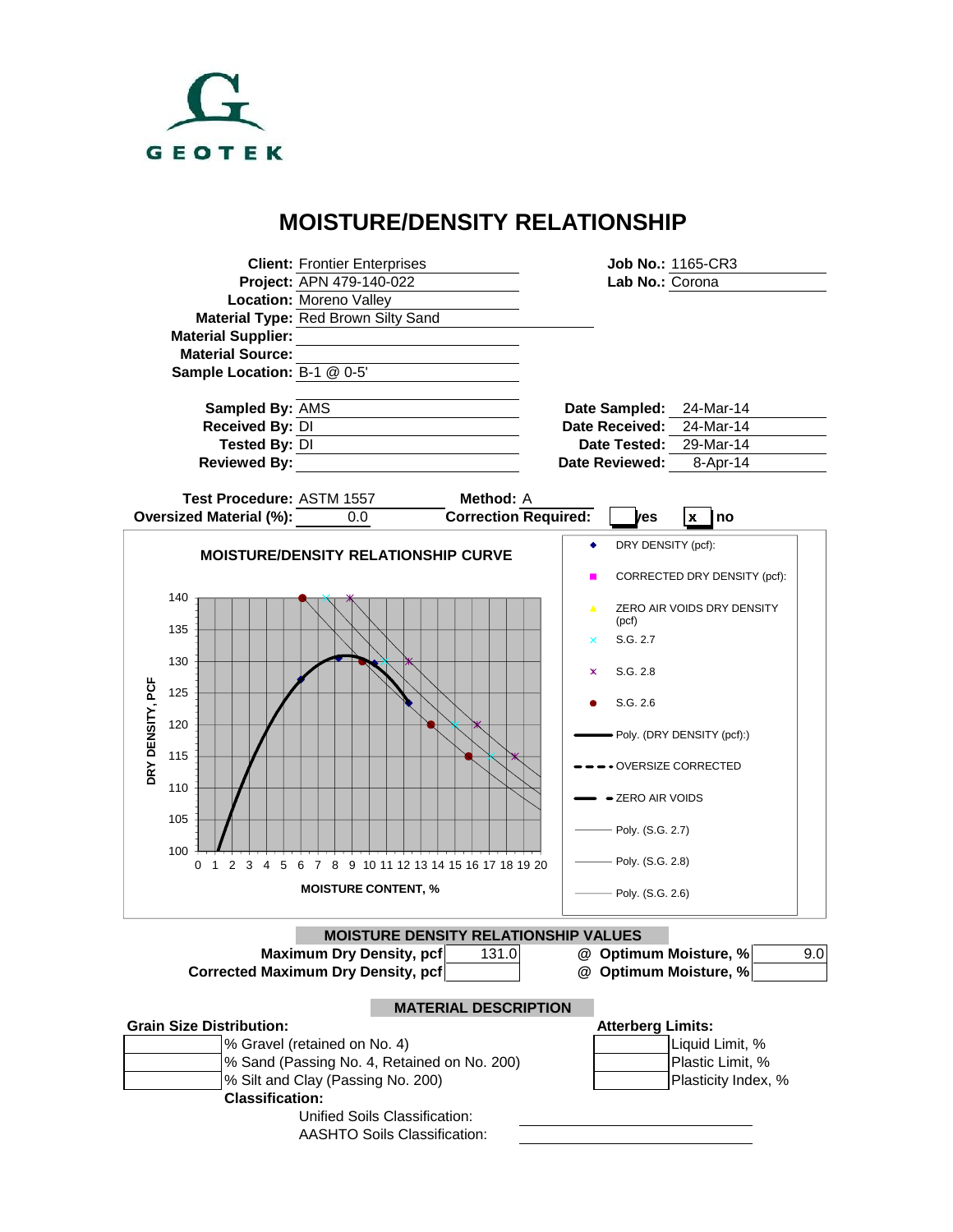# **EXPANSION INDEX TEST** EXPANSION INDEX TEST

**(ASTM D4829)** (ASTM D4829)

| Client           | Frontier Enterprises           |
|------------------|--------------------------------|
| Project Number   | 1165-CR3                       |
| Project Location | APN 479-140-022, Moreno Valley |

| ׀׃֦<br>ر<br>H   |  |
|-----------------|--|
| Ring            |  |
| 4.01"           |  |
|                 |  |
| <b>Ring Dia</b> |  |
|                 |  |
|                 |  |
|                 |  |
| ina             |  |

| angme               | ֚֘֒<br>֧֪֧֧֧֧֧֧֧֧֦֧֧֧֧֧֧֧֧֧֧֧֪֧֚֚֚֚֚֚֚֚֚֚֚֚֚֘֝֘֝֬֝֓֝֬֝֬֝֓֝֬֝֓֝֬֜֓֝֬֝֬֝֬֝֬֝֬֝֬֝֬֝֬֝֬֝֬֝֬<br>l<br>i<br>$\frac{1}{1}$<br>י<br>י<br><b>PHOTOL</b> |
|---------------------|-----------------------------------------------------------------------------------------------------------------------------------------------|
| ht: 5516.<br>・てらてしい |                                                                                                                                               |

| A Weight of compacted sample & ring (gm) | 778.3  |
|------------------------------------------|--------|
| B Weight of ring (gm)                    | 369.1  |
| C Net weight of sample (gm)              | 409.2  |
| D Wet Density, lb / ft3 (C*0.3016)       | 123.4  |
| E Dry Density, lb / ft3 (D/1.F)          | 114.0  |
| <b>SATURATION DETERMINATION</b>          |        |
| F Moisture Content, %                    | .<br>ಜ |
|                                          |        |

| <b>Tested/Checked By:</b> |                   | Lab No Corona |  |
|---------------------------|-------------------|---------------|--|
| Date Tested:              | 3/31/2014         |               |  |
| Sample Source:            | $B-1 \ @ 0-5$     |               |  |
| Sample Description:       | Silty Clayey Sand |               |  |
|                           |                   |               |  |

Corona

|                 |                | Initial   | 10 min/Dry |        |        | Final    |  |
|-----------------|----------------|-----------|------------|--------|--------|----------|--|
|                 | <b>READING</b> | 0.3270    | 0.3270     | 0.3510 | 0.3530 | 0.3540   |  |
| <b>READINGS</b> | TIME           | 00.6      | 0.10       | 10:20  | 12:10  | 5.05     |  |
|                 | DATE           | 3/31/2014 |            |        |        | 4/1/2014 |  |

|                |                                          | % Moisture | 17.6% |
|----------------|------------------------------------------|------------|-------|
|                |                                          | Tare       | 150.1 |
| FINAL MOISTURE | eight of wet sample Weight of dry sample | & tare     | 494.8 |
|                |                                          | & tare     | 555.5 |

| n7                                                          |
|-------------------------------------------------------------|
| ì<br>I<br>ı<br>$\ddot{ }$<br>$\ddot{\phantom{a}}$<br>Ī<br>ļ |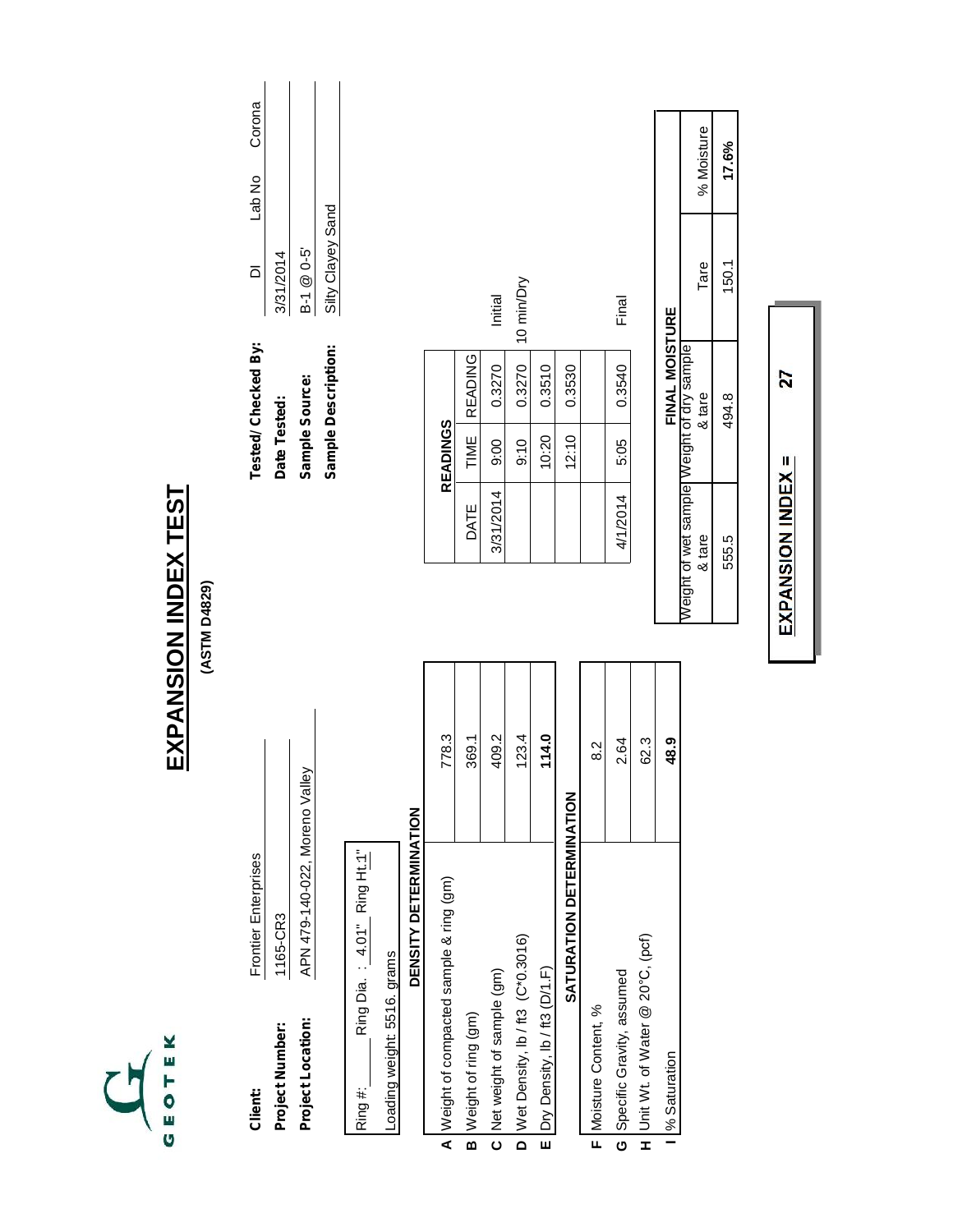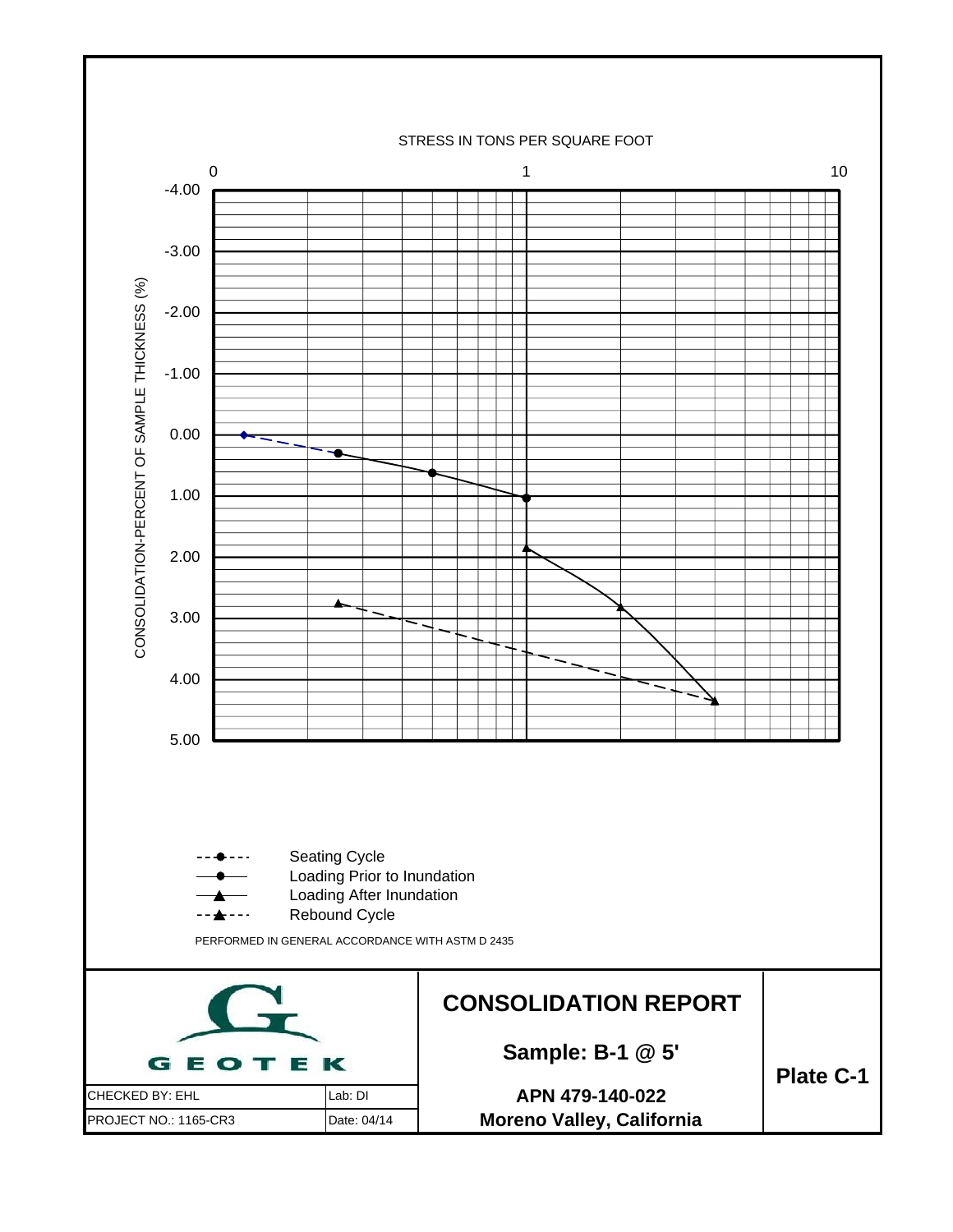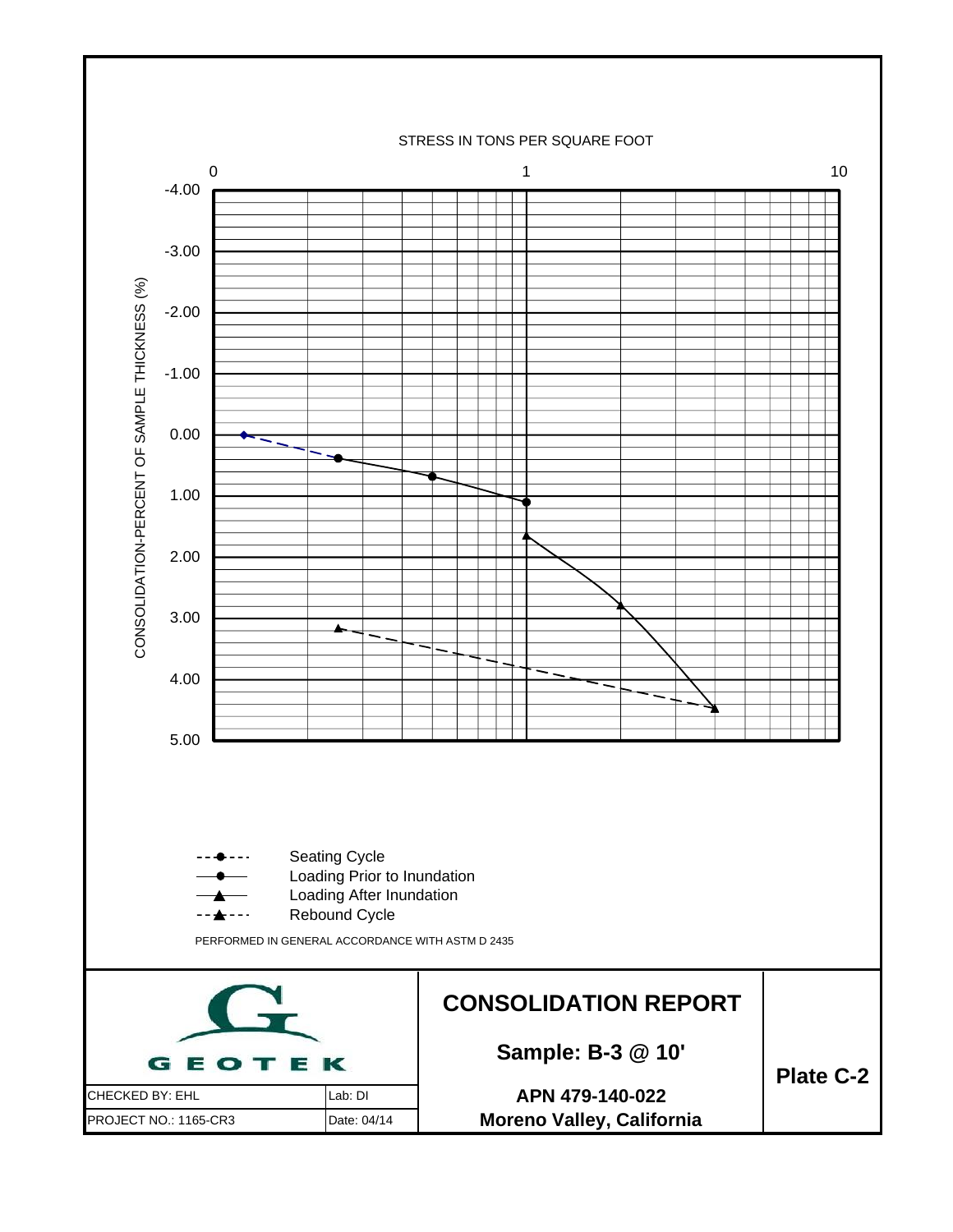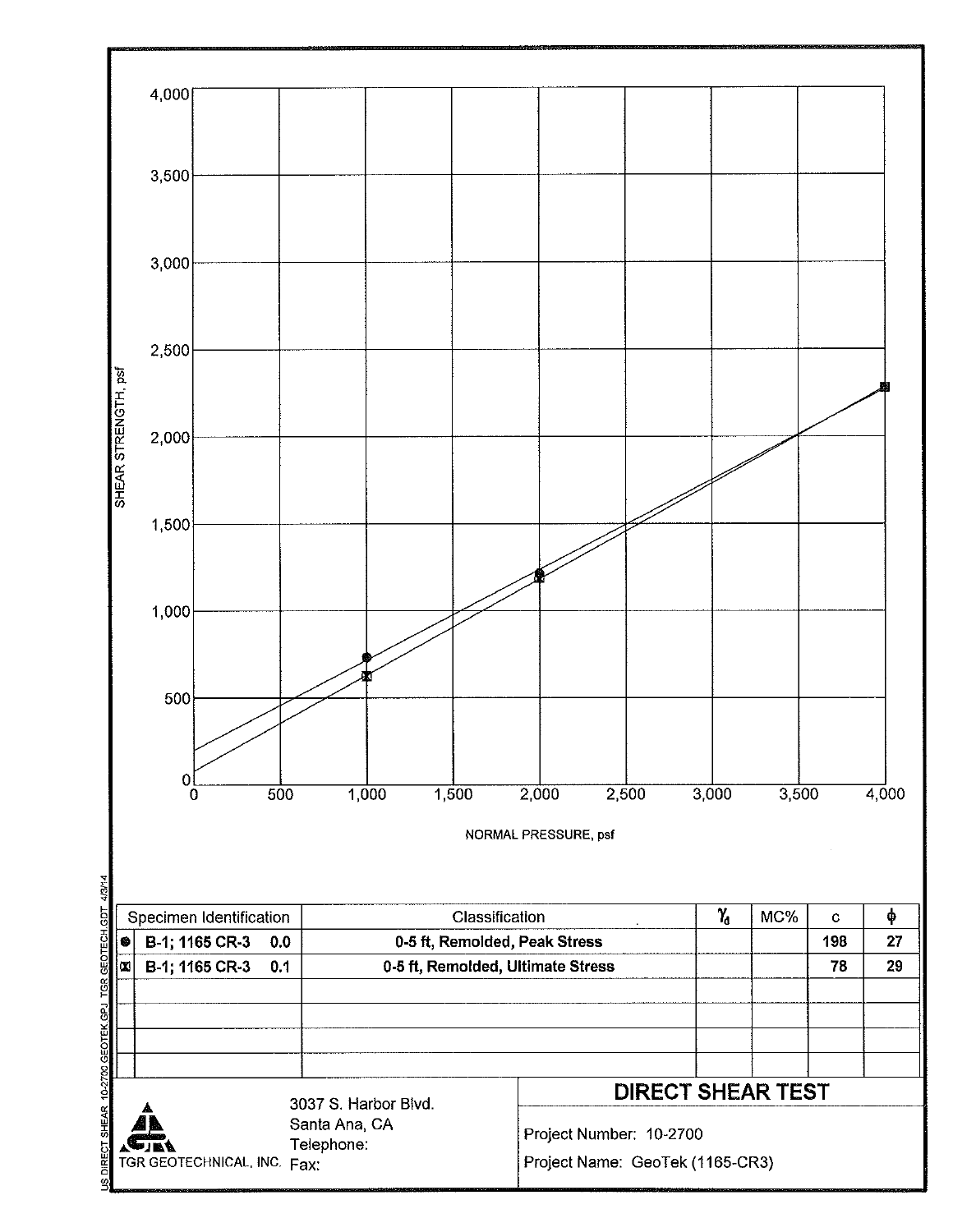Geotechnical, Environmental, and Civil Engineering

GeoTek, Inc. Date: April 4, 2014 710 East Parkridge Avenue, Suite 105 <br>Corona, California 92879 <br>Summarized by: ABK Corona, California 92879

Client: Frontier W.O.: 1165-CR3 Project: Moreno Valley

## Corrosivity Test Results

| Sample<br>ID | Depth<br>(Feet) | pH<br>CT-532<br>(643) | Chloride<br>CT-422<br>(ppm) | Sulfate<br>CT-417<br>(% By<br>Weight) | Resistivity<br>CT-532 (643)<br>(ohm-cm) |
|--------------|-----------------|-----------------------|-----------------------------|---------------------------------------|-----------------------------------------|
| $B-1$        | $0 - 5'$        | 7.33                  | 98                          | 0.0035                                | 2,900                                   |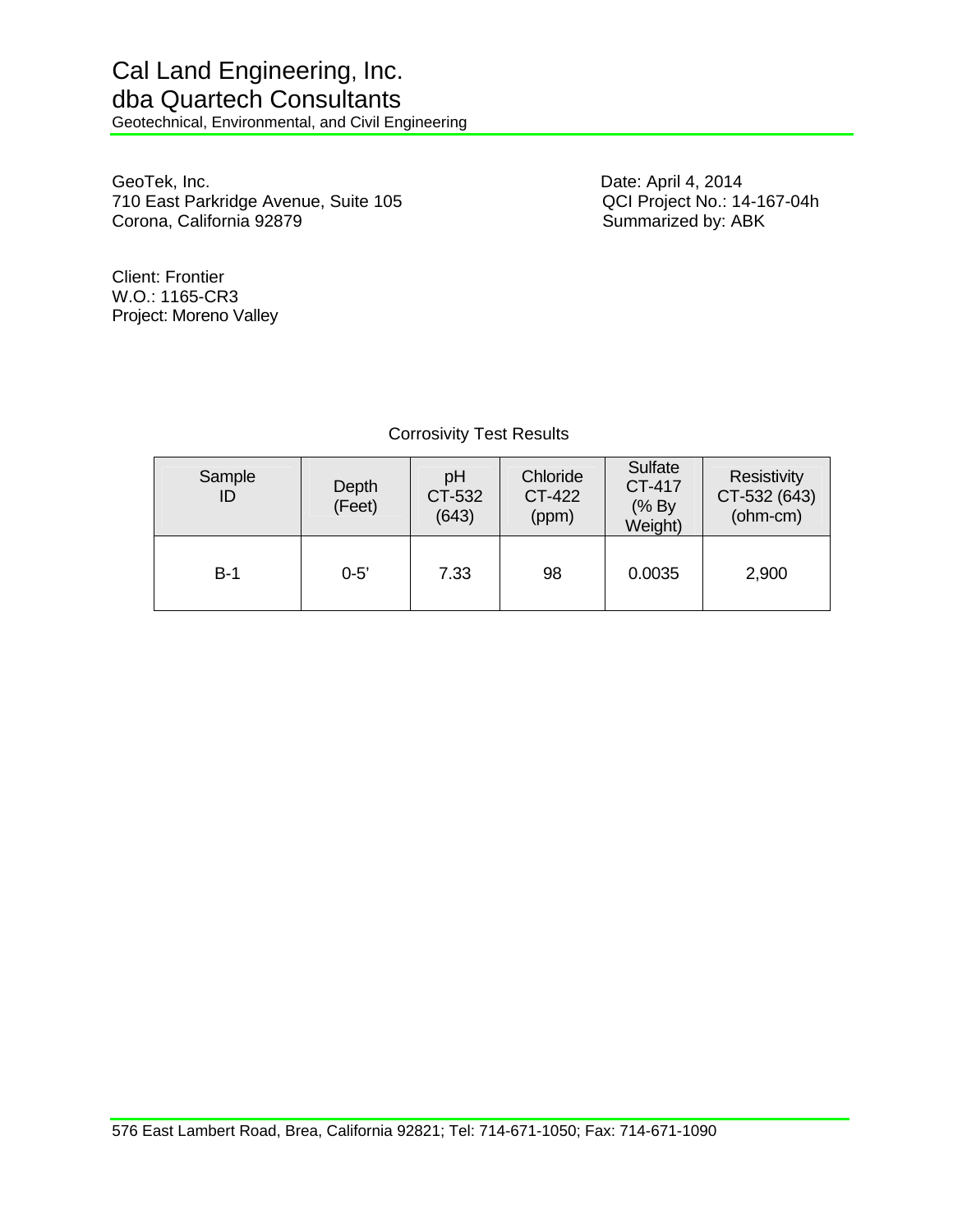# **APPENDIX C**

## **GENERAL EARTHWORK GRADING GUIDELINES**

**APN 479-140-022 City of Moreno Valley, County of Riverside, California Project No. 1165-CR3**

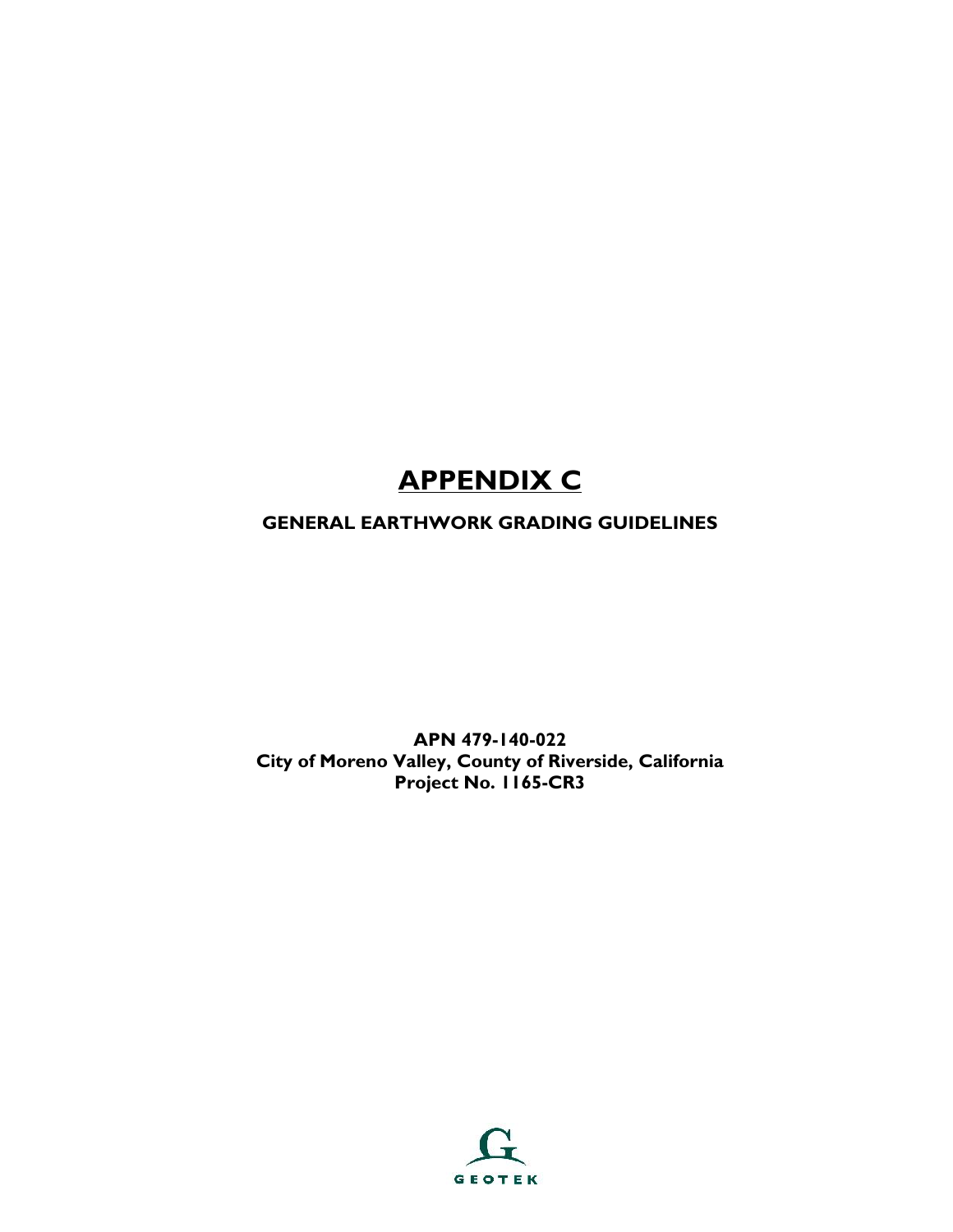#### **GENERAL GRADING GUIDELINES**

Guidelines presented herein are intended to address general construction procedures for earthwork construction. Specific situations and conditions often arise which cannot reasonably be discussed in general guidelines, when anticipated these are discussed in the text of the report. Often unanticipated conditions are encountered which may necessitate modification or changes to these guidelines. It is our hope that these will assist the contractor to more efficiently complete the project by providing a reasonable understanding of the procedures that would be expected during earthwork and the testing and observation used to evaluate those procedures.

#### **General**

Grading should be performed to at least the minimum requirements of governing agencies, Chapters 18 and 33 of the Uniform Building Code, CBC (2013) and the guidelines presented below.

#### **Preconstruction Meeting**

A preconstruction meeting should be held prior to site earthwork. Any questions the contractor has regarding our recommendations, general site conditions, apparent discrepancies between reported and actual conditions and/or differences in procedures the contractor intends to use should be brought up at that meeting. The contractor (including the main onsite representative) should review our report and these guidelines in advance of the meeting. Any comments the contractor may have regarding these guidelines should be brought up at that meeting.

#### **Grading Observation and Testing**

- 1. Observation of the fill placement should be provided by our representative during grading. Verbal communication during the course of each day will be used to inform the contractor of test results. The contractor should receive a copy of the "Daily Field Report" indicating results of field density tests that day. If our representative does not provide the contractor with these reports, our office should be notified.
- 2. Testing and observation procedures are, by their nature, specific to the work or area observed and location of the tests taken, variability may occur in other locations. The contractor is responsible for the uniformity of the grading operations; our observations and test results are intended to evaluate the contractor's overall level of efforts during grading. The contractor's personnel are the only individuals participating in all aspect of site work. Compaction testing and observation should not be considered as relieving the contractor's responsibility to properly compact the fill.
- 3. Cleanouts, processed ground to receive fill, key excavations, and subdrains should be observed by our representative prior to placing any fill. It will be the contractor's responsibility to notify our representative or office when such areas are ready for observation.
- 4. Density tests may be made on the surface material to receive fill, as considered warranted by this firm.

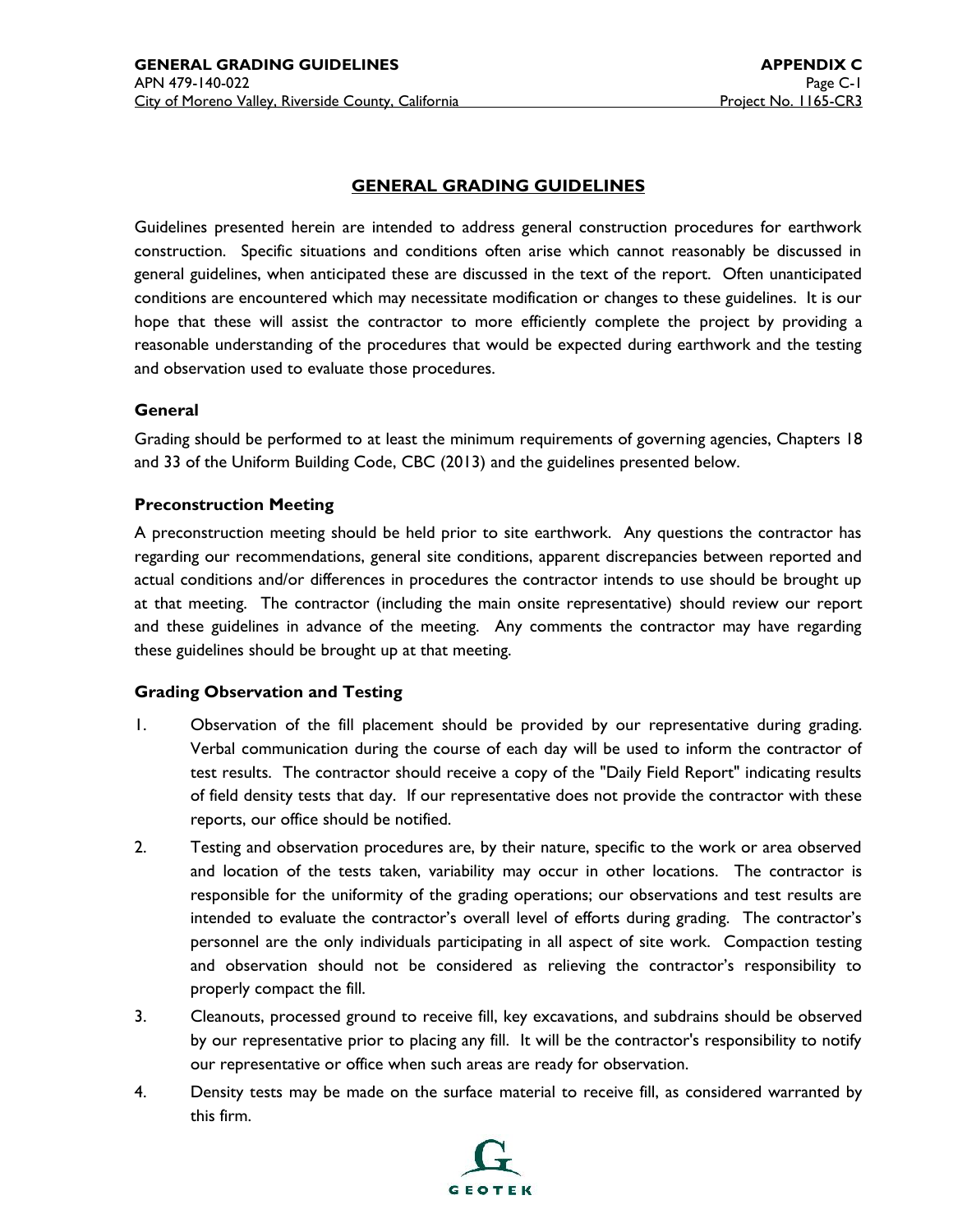- 5. In general, density tests would be made at maximum intervals of two feet of fill height or every 1,000 cubic yards of fill placed. Criteria will vary depending on soil conditions and size of the fill. More frequent testing may be performed. In any case, an adequate number of field density tests should be made to evaluate the required compaction and moisture content is generally being obtained.
- 6. Laboratory testing to support field test procedures will be performed, as considered warranted, based on conditions encountered (e.g. change of material sources, types, etc.) Every effort will be made to process samples in the laboratory as quickly as possible and in progress construction projects are our first priority. However, laboratory workloads may cause in delays and some soils may require a **minimum of 48 to 72 hours to complete test procedures**. Whenever possible, our representative(s) should be informed in advance of operational changes that might result in different source areas for materials.
- 7. Procedures for testing of fill slopes are as follows:
	- a) Density tests should be taken periodically during grading on the flat surface of the fill, three to five feet horizontally from the face of the slope.
	- b) If a method other than over building and cutting back to the compacted core is to be employed, slope compaction testing during construction should include testing the outer six inches to three feet in the slope face to determine if the required compaction is being achieved.
- 8. Finish grade testing of slopes and pad surfaces should be performed after construction is complete.

#### **Site Clearing**

- 1. All vegetation, and other deleterious materials, should be removed from the site. If material is not immediately removed from the site it should be stockpiled in a designated area(s) well outside of all current work areas and delineated with flagging or other means. Site clearing should be performed in advance of any grading in a specific area.
- 2. Efforts should be made by the contractor to remove all organic or other deleterious material from the fill, as even the most diligent efforts may result in the incorporation of some materials. This is especially important when grading is occurring near the natural grade. All equipment operators should be aware of these efforts. Laborers may be required as root pickers.
- 3. Nonorganic debris or concrete may be placed in deeper fill areas provided the procedures used are observed and found acceptable by our representative.

#### **Treatment of Existing Ground**

1. Following site clearing, all surficial deposits of alluvium and colluvium as well as weathered or creep effected bedrock, should be removed unless otherwise specifically indicated in the text of this report.

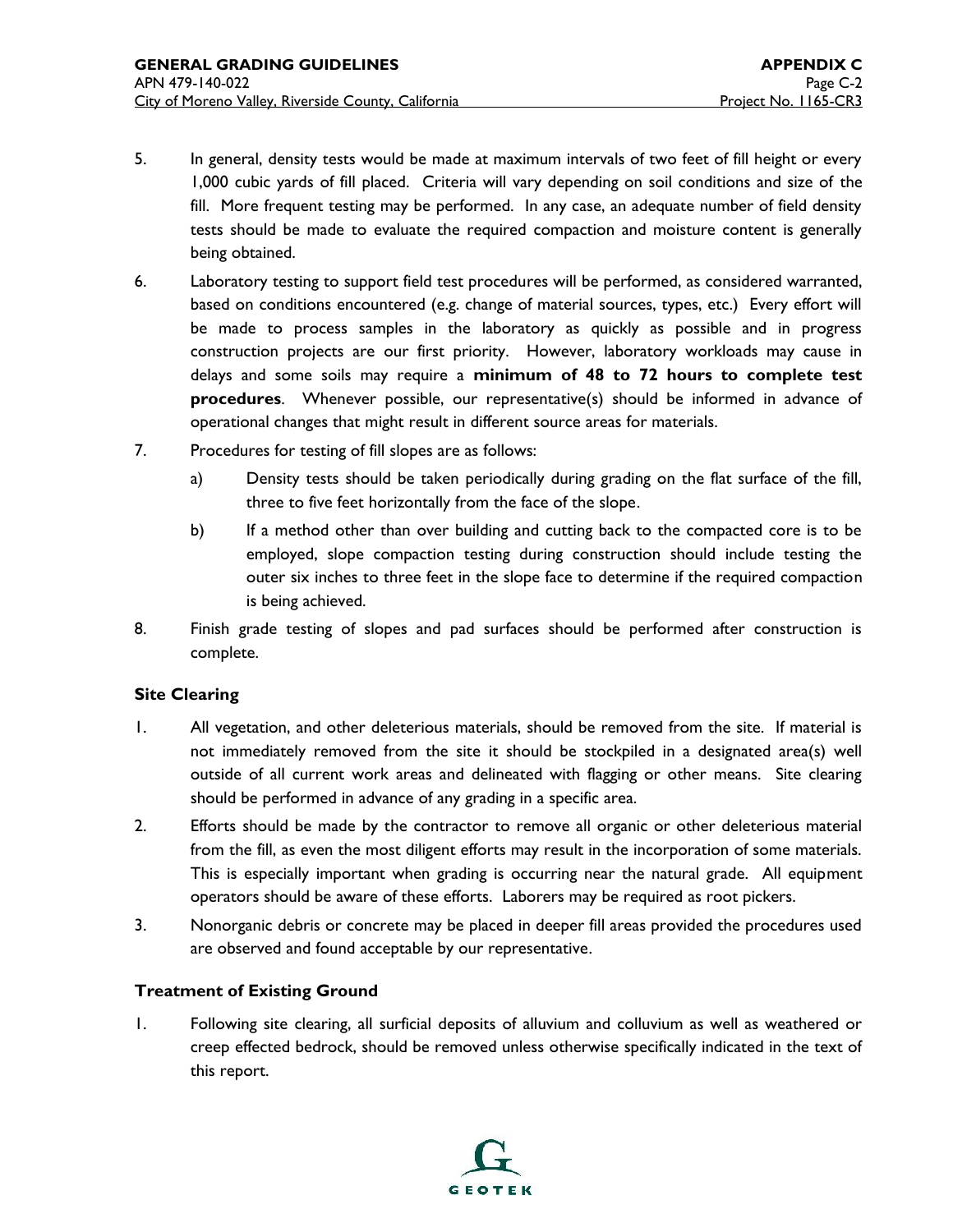- 2. In some cases, removal may be recommended to a specified depth (e.g. flat sites where partial alluvial removals may be sufficient). The contractor should not exceed these depths unless directed otherwise by our representative.
- 3. Groundwater existing in alluvial areas may make excavation difficult. Deeper removals than indicated in the text of the report may be necessary due to saturation during winter months.
- 4. Subsequent to removals, the natural ground should be processed to a depth of six inches, moistened to near optimum moisture conditions and compacted to fill standards.
- 5. Exploratory back hoe or dozer trenches still remaining after site removal should be excavated and filled with compacted fill if they can be located.

#### **Fill Placement**

- 1. Unless otherwise indicated, all site soil and bedrock may be reused for compacted fill; however, some special processing or handling may be required (see text of report).
- 2. Material used in the compacting process should be evenly spread, moisture conditioned, processed, and compacted in thin lifts six (6) to eight (8) inches in compacted thickness to obtain a uniformly dense layer. The fill should be placed and compacted on a nearly horizontal plane, unless otherwise found acceptable by our representative.
- 3. If the moisture content or relative density varies from that recommended by this firm, the contractor should rework the fill until it is in accordance with the following:
	- a) Moisture content of the fill should be at or above optimum moisture. Moisture should be evenly distributed without wet and dry pockets. Pre-watering of cut or removal areas should be considered in addition to watering during fill placement, particularly in clay or dry surficial soils. The ability of the contractor to obtain the proper moisture content will control production rates.
	- b) Each six-inch layer should be compacted to at least 90 percent of the maximum dry density in compliance with the testing method specified by the controlling governmental agency. In most cases, the testing method is ASTM Test Designation D 1557.
- 4. Rock fragments less than eight inches in diameter may be utilized in the fill, provided:
	- a) They are not placed in concentrated pockets;
	- b) There is a sufficient percentage of fine-grained material to surround the rocks;
	- c) The distribution of the rocks is observed by, and acceptable to, our representative.
- 5. Rocks exceeding eight (8) inches in diameter should be taken off site, broken into smaller fragments, or placed in accordance with recommendations of this firm in areas designated suitable for rock disposal. On projects where significant large quantities of oversized materials are anticipated, alternate guidelines for placement may be included. If significant oversize materials are encountered during construction, these guidelines should be requested.
- 6. In clay soil, dry or large chunks or blocks are common. If in excess of eight (8) inches minimum dimension, then they are considered as oversized. Sheepsfoot compactors or other suitable

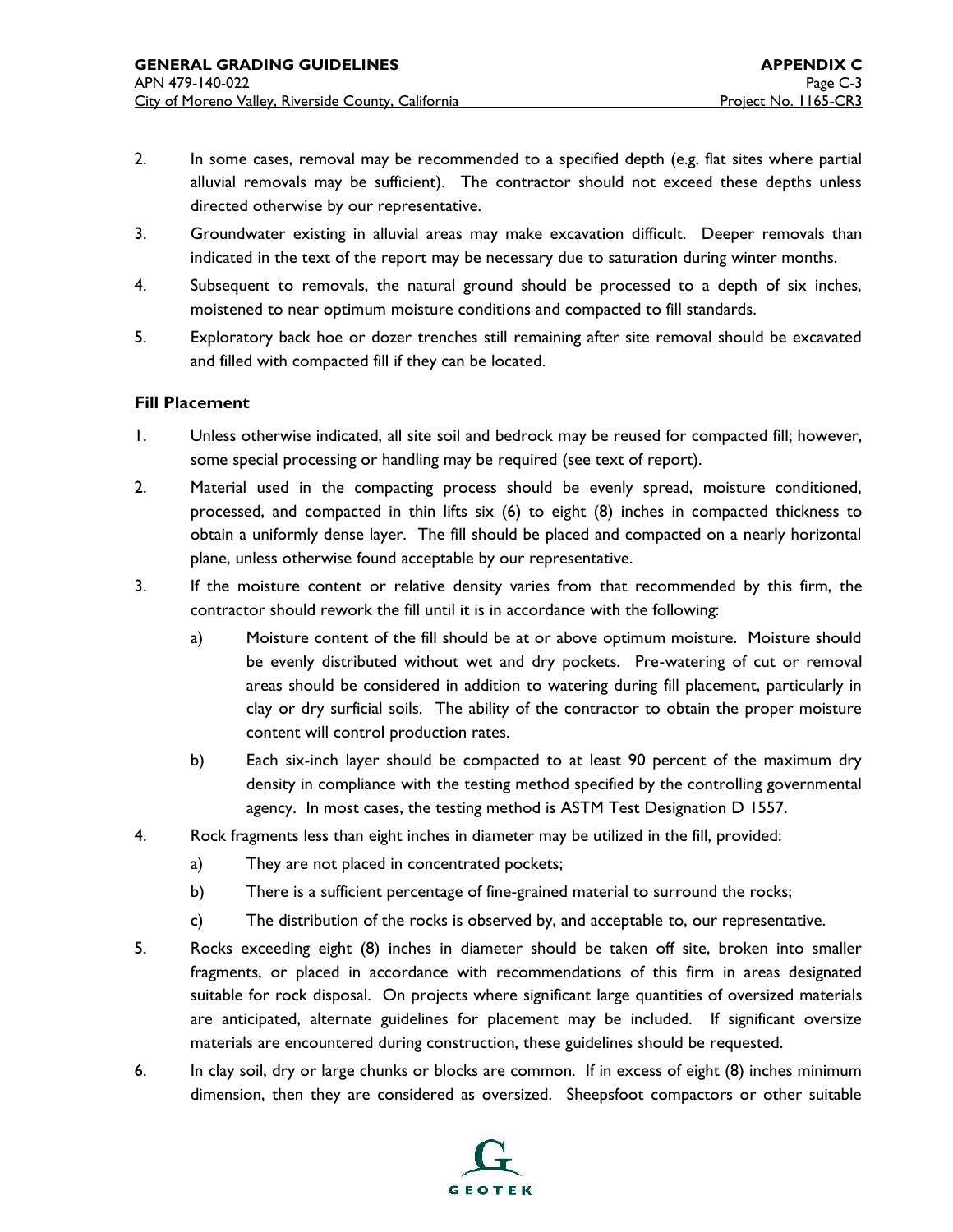methods should be used to break up blocks. When dry, they should be moisture conditioned to provide a uniform condition with the surrounding fill.

#### **Slope Construction**

- 1. The contractor should obtain a minimum relative compaction of 90 percent out to the finished slope face of fill slopes. This may be achieved by either overbuilding the slope and cutting back to the compacted core, or by direct compaction of the slope face with suitable equipment.
- 2. Slopes trimmed to the compacted core should be overbuilt by at least three (3) feet with compaction efforts out to the edge of the false slope. Failure to properly compact the outer edge results in trimming not exposing the compacted core and additional compaction after trimming may be necessary.
- 3. If fill slopes are built "at grade" using direct compaction methods, then the slope construction should be performed so that a constant gradient is maintained throughout construction. Soil should not be "spilled" over the slope face nor should slopes be "pushed out" to obtain grades. Compaction equipment should compact each lift along the immediate top of slope. Slopes should be back rolled or otherwise compacted at approximately every 4 feet vertically as the slope is built.
- 4. Corners and bends in slopes should have special attention during construction as these are the most difficult areas to obtain proper compaction.
- 5. Cut slopes should be cut to the finished surface. Excessive undercutting and smoothing of the face with fill may necessitate stabilization.

#### **UTILITY TRENCH CONSTRUCTION AND BACKFILL**

Utility trench excavation and backfill is the contractors responsibility. The geotechnical consultant typically provides periodic observation and testing of these operations. While efforts are made to make sufficient observations and tests to verify that the contractors' methods and procedures are adequate to achieve proper compaction, it is typically impractical to observe all backfill procedures. As such, it is critical that the contractor use consistent backfill procedures.

Compaction methods vary for trench compaction and experience indicates many methods can be successful. However, procedures that "worked" on previous projects may or may not prove effective on a given site. The contractor(s) should outline the procedures proposed, so that we may discuss them **prior** to construction. We will offer comments based on our knowledge of site conditions and experience.

1. Utility trench backfill in slopes, structural areas, in streets and beneath flat work or hardscape should be brought to at least optimum moisture and compacted to at least 90 percent of the laboratory standard. Soil should be moisture conditioned prior to placing in the trench.

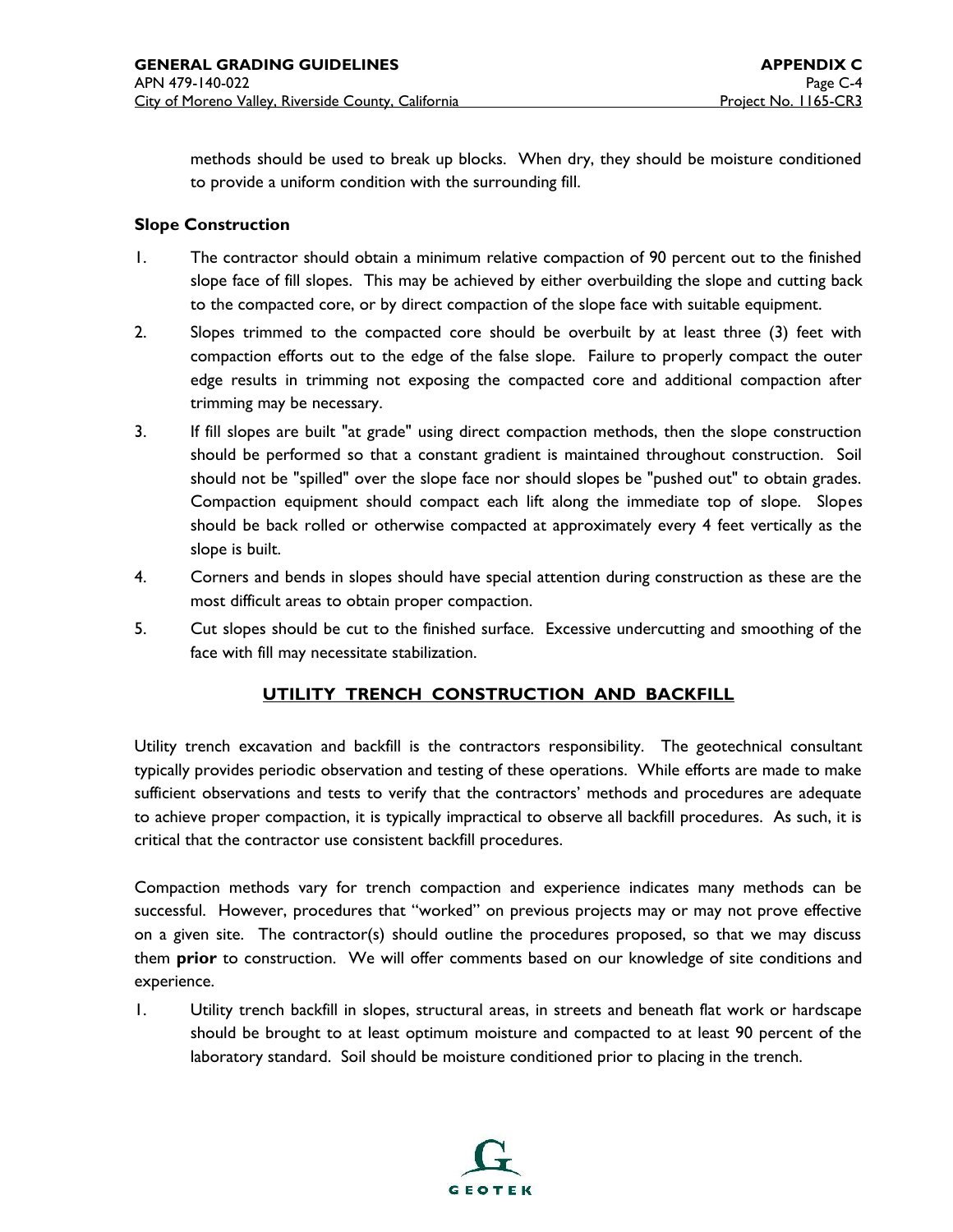- 2. Flooding and jetting are not typically recommended or acceptable for native soils. Flooding or jetting may be used with select sand having a Sand Equivalent (SE) of 30 or higher. This is typically limited to the following uses:
	- a) shallow  $(12 + \text{inches})$  under slab interior trenches and,
	- b) as bedding in pipe zone.

The water should be allowed to dissipate prior to pouring slabs or completing trench compaction.

- 3. Care should be taken not to place soils at high moisture content within the upper three feet of the trench backfill in street areas, as overly wet soils may impact subgrade preparation. Moisture may be reduced to 2% below optimum moisture in areas to be paved within the upper three feet below sub grade.
- 4. Sand backfill should not be allowed in exterior trenches adjacent to and within an area extending below a 1:1 projection from the outside bottom edge of a footing, unless it is similar to the surrounding soil.
- 5. Trench compaction testing is generally at the discretion of the geotechnical consultant. Testing frequency will be based on trench depth and the contractors procedures. A probing rod would be used to assess the consistency of compaction between tested areas and untested areas. If zones are found that are considered less compact than other areas, this would be brought to the contractors attention.

#### **JOB SAFETY**

#### **General**

Personnel safety is a primary concern on all job sites. The following summaries are safety considerations for use by all our employees on multi-employer construction sites. On ground personnel are at highest risk of injury and possible fatality on grading construction projects. The company recognizes that construction activities will vary on each site and that job site safety is the contractor's responsibility. However, it is, imperative that all personnel be safety conscious to avoid accidents and potential injury.

In an effort to minimize risks associated with geotechnical testing and observation, the following precautions are to be implemented for the safety of our field personnel on grading and construction projects.

- 1. Safety Meetings: Our field personnel are directed to attend the contractor's regularly scheduled safety meetings.
- 2. Safety Vests: Safety vests are provided for and are to be worn by our personnel while on the job site.
- 3. Safety Flags: Safety flags are provided to our field technicians; one is to be affixed to the vehicle when on site, the other is to be placed atop the spoil pile on all test pits.

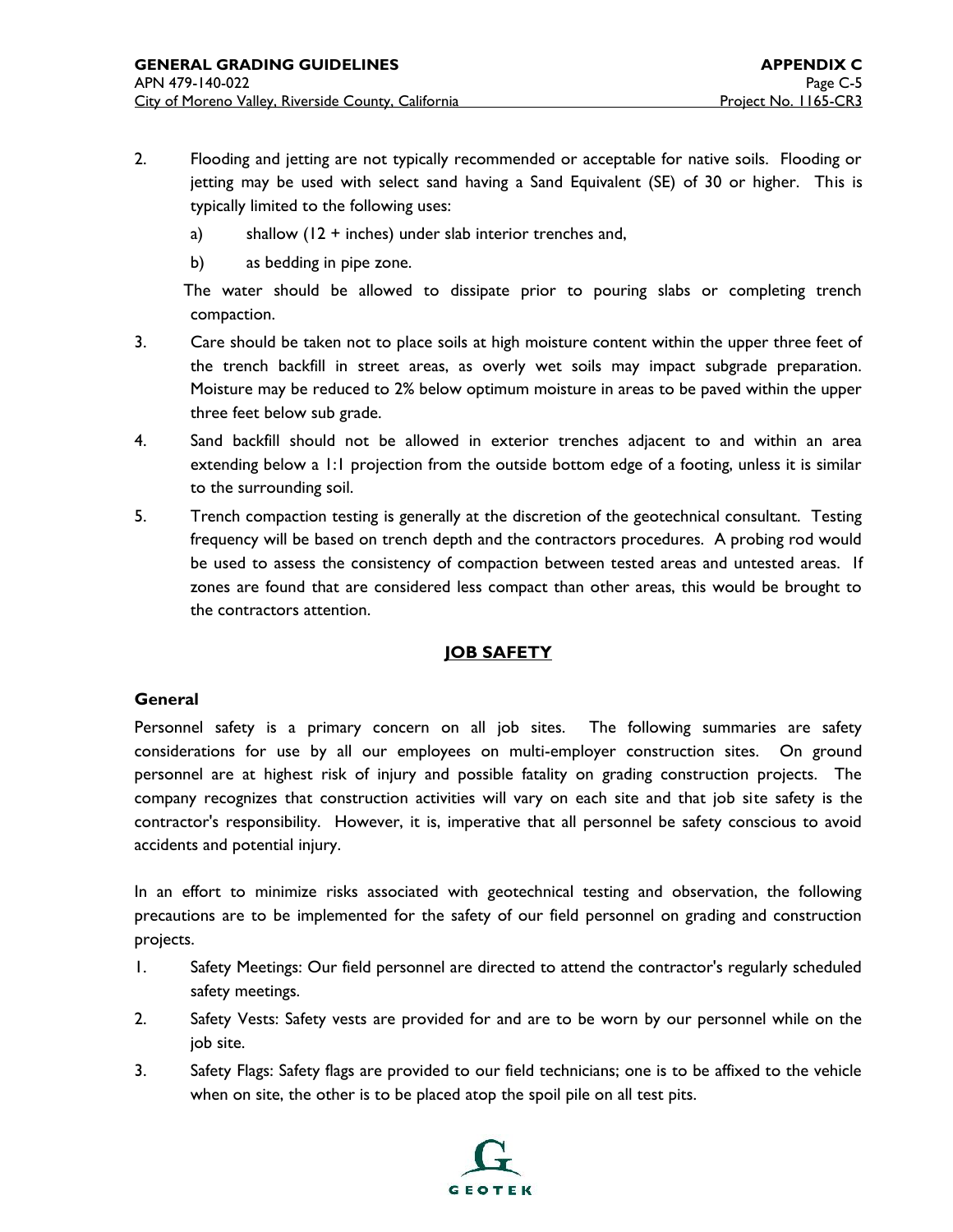In the event that the contractor's representative observes any of our personnel not following the above, we request that it be brought to the attention of our office.

#### **Test Pits Location, Orientation and Clearance**

The technician is responsible for selecting test pit locations. The primary concern is the technician's safety. However, it is necessary to take sufficient tests at various locations to obtain a representative sampling of the fill. As such, efforts will be made to coordinate locations with the grading contractors authorized representatives (e.g. dump man, operator, supervisor, grade checker, etc.), and to select locations following or behind the established traffic pattern, preferably outside of current traffic. The contractors authorized representative should direct excavation of the pit and safety during the test period. Again, safety is the paramount concern.

Test pits should be excavated so that the spoil pile is placed away from oncoming traffic. The technician's vehicle is to be placed next to the test pit, opposite the spoil pile. This necessitates that the fill be maintained in a drivable condition. Alternatively, the contractor may opt to park a piece of equipment in front of test pits, particularly in small fill areas or those with limited access.

A zone of non-encroachment should be established for all test pits (see diagram below). No grading equipment should enter this zone during the test procedure. The zone should extend outward to the sides approximately 50 feet from the center of the test pit and 100 feet in the direction of traffic flow. This zone is established both for safety and to avoid excessive ground vibration, which typically decreases test results.



**TEST PIT SAFETY PLAN**

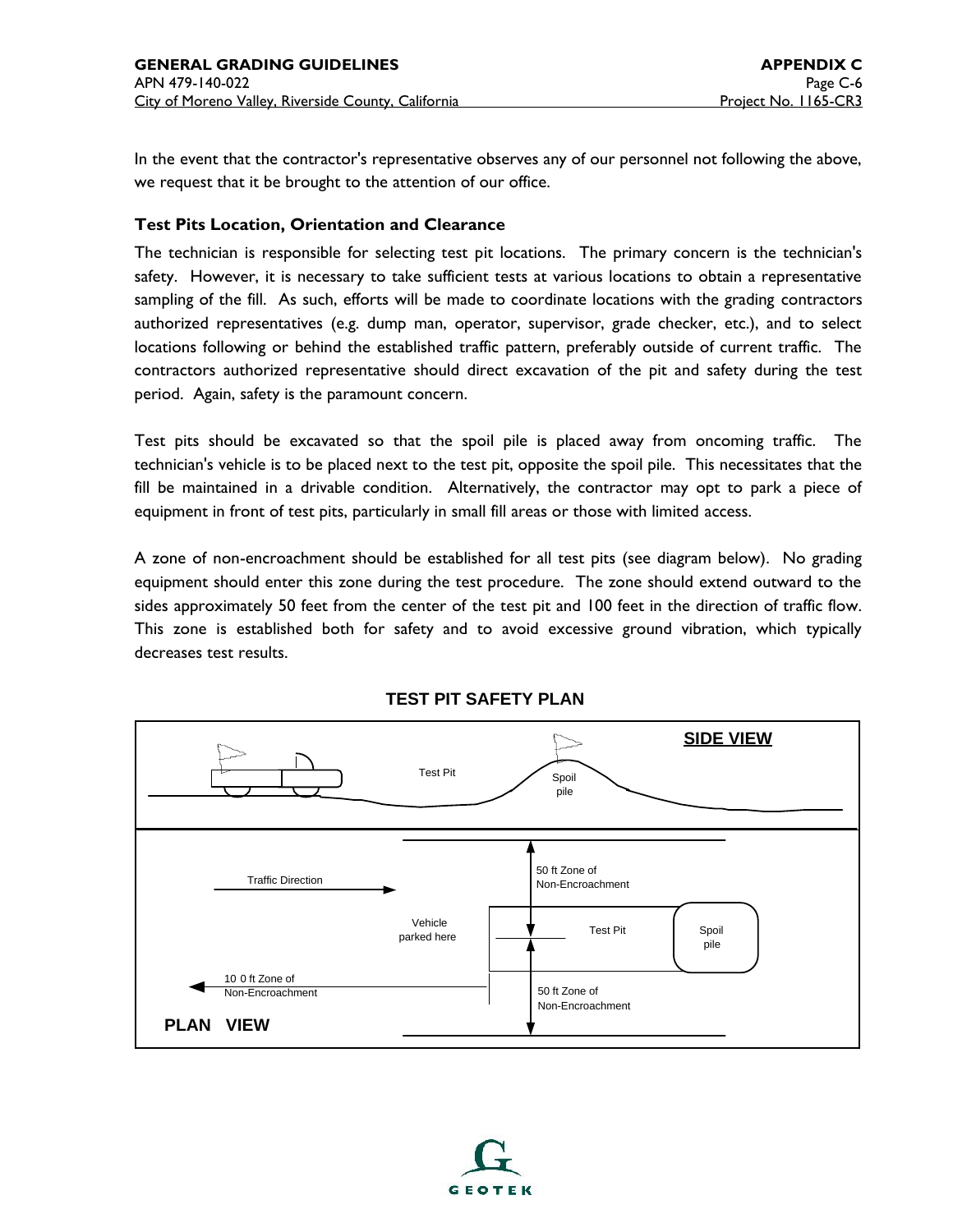#### **Slope Tests**

When taking slope tests, the technician should park their vehicle directly above or below the test location on the slope. The contractor's representative should effectively keep all equipment at a safe operation distance (e.g. 50 feet) away from the slope during testing.

The technician is directed to withdraw from the active portion of the fill as soon as possible following testing. The technician's vehicle should be parked at the perimeter of the fill in a highly visible location.

#### **Trench Safety**

It is the contractor's responsibility to provide safe access into trenches where compaction testing is needed. Trenches for all utilities should be excavated in accordance with CAL-OSHA and any other applicable safety standards. Safe conditions will be required to enable compaction testing of the trench backfill.

All utility trench excavations in excess of 5 feet deep, which a person enters, are to be shored or laid back. Trench access should be provided in accordance with OSHA standards. Our personnel are directed not to enter any trench by being lowered or "riding down" on the equipment.

Our personnel are directed not to enter any excavation which;

- 1. is 5 feet or deeper unless shored or laid back,
- 2. exit points or ladders are not provided,
- 3. displays any evidence of instability, has any loose rock or other debris which could fall into the trench, or
- 4. displays any other evidence of any unsafe conditions regardless of depth.

If the contractor fails to provide safe access to trenches for compaction testing, our company policy requires that the soil technician withdraws and notifies their supervisor. The contractors representative will then be contacted in an effort to effect a solution. All backfill not tested due to safety concerns or other reasons is subject to reprocessing and/or removal.

#### **Procedures**

In the event that the technician's safety is jeopardized or compromised as a result of the contractor's failure to comply with any of the above, the technician is directed to inform both the developer's and contractor's representatives. If the condition is not rectified, the technician is required, by company policy, to immediately withdraw and notify their supervisor. The contractor's representative will then be contacted in an effort to effect a solution. No further testing will be performed until the situation is rectified. Any fill placed in the interim can be considered unacceptable and subject to reprocessing, recompaction or removal.

In the event that the soil technician does not comply with the above or other established safety guidelines, we request that the contractor bring this to technicians attention and notify our project